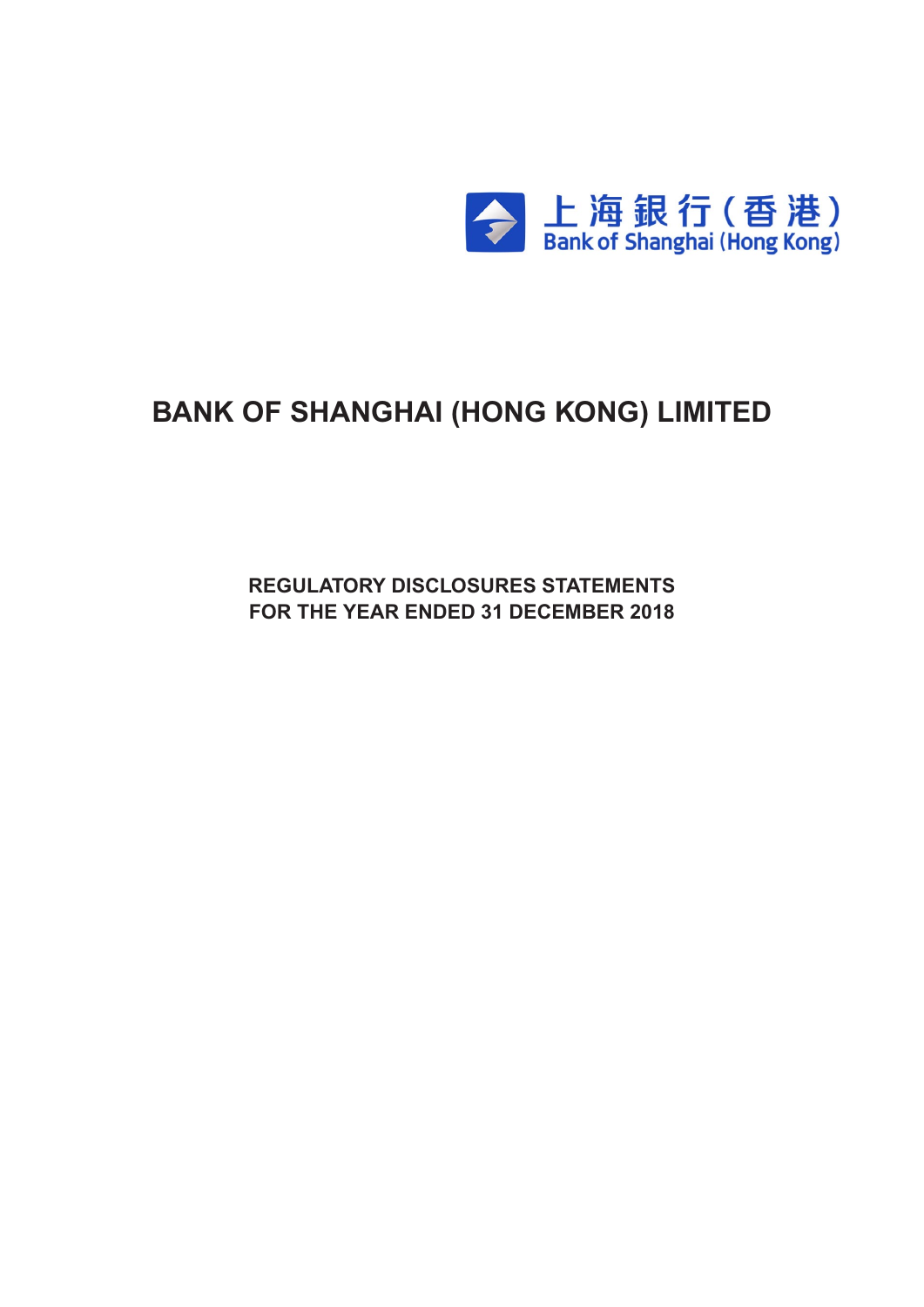### **CONTENTS**

|                                                     | Pages          |
|-----------------------------------------------------|----------------|
| Introduction                                        | $\mathbf{1}$   |
| <b>Key Prudential Ratios</b>                        | $\mathbf{1}$   |
| <b>Composition of Capital</b>                       | $\mathfrak{S}$ |
| Leverage Ratio                                      | 15             |
| Risk Management Approach                            | 18             |
| Overview of Risk-weighted Amount                    | 21             |
| <b>Credit Risk</b>                                  | 22             |
| <b>Counterparty Credit Risk</b>                     | 32             |
| Market Risk Under Standardized Approach             | 35             |
| <b>Operational Risk</b>                             | 36             |
| Interest Rate Risk In Banking Book                  | 39             |
| <b>International Claims</b>                         | 39             |
| Segmental Information                               | 40             |
| <b>Mainland Activities</b>                          | 40             |
| <b>Currency Concentration</b>                       | 42             |
| <b>Countercyclical Capital Buffer</b>               | 42             |
| Further Analysis of Loans and Advances to Customers | 43             |
| Overdue and Rescheduled Assets                      | 44             |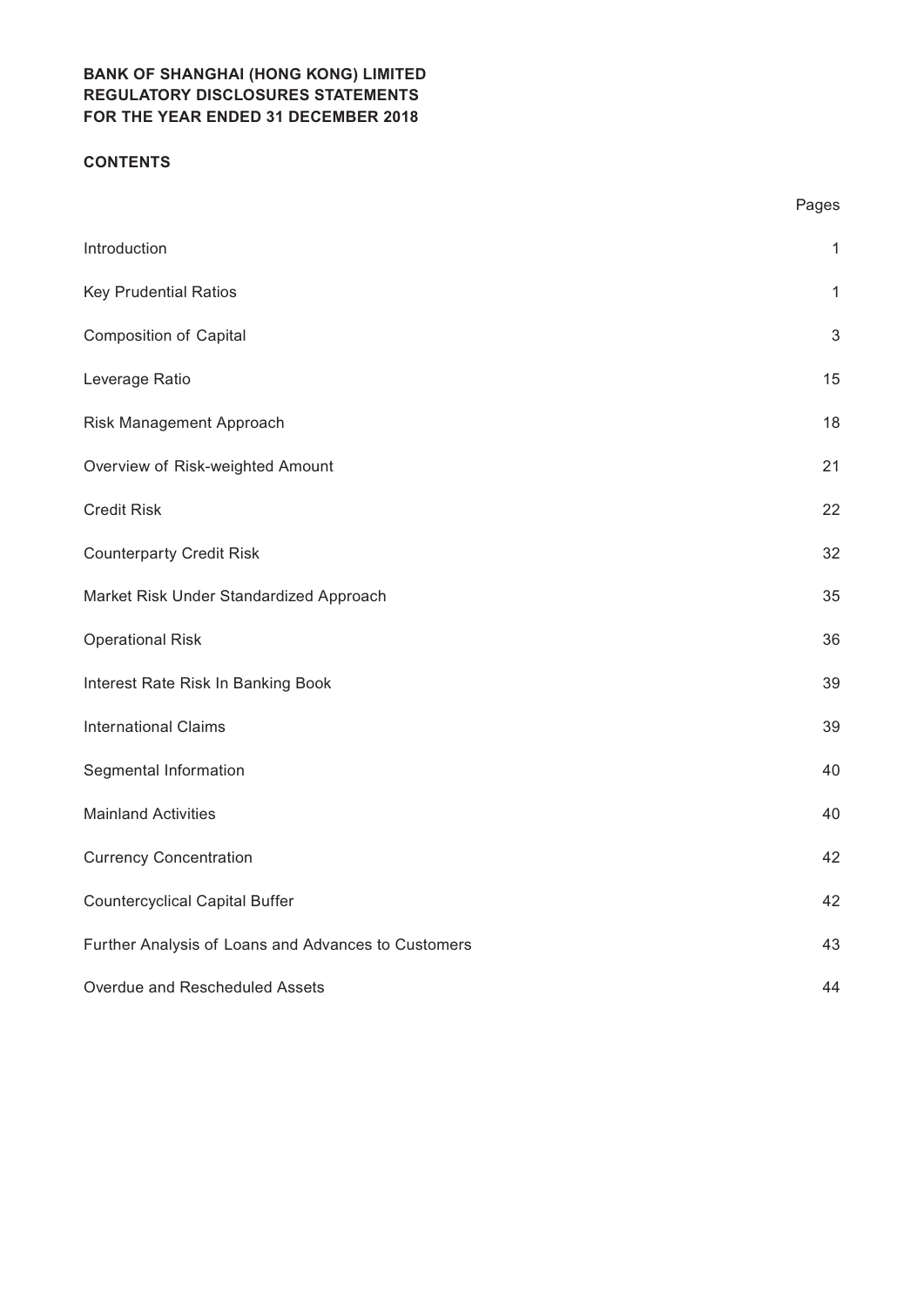### **1 INTRODUCTION**

The information contained in this document is for Bank of Shanghai (Hong Kong) Limited ("**the Company**") and its subsidiaries (together "**the Group**") and is prepared in accordance with the Banking (Disclosure) Rules and disclosure templates issued by the Hong Kong Monetary Authority ("**HKMA**").

#### **Basis of preparation**

For regulatory reporting purpose, the Company is required to report its capital adequacy ratios, leverage ratios and liquidity maintenance ratio ("**LMR**") on an unconsolidated basis. The other financial information contained in this document is prepared based on an unconsolidated base unless otherwise specified.

In calculating the risk-weighted amount ("**RWA**"), the Company adopted the Standardised (Credit Risk) Approach for credit risk and the Standardised (Market Risk) Approach for market risk. For operational risk, the capital requirement was determined by using the Basic Indicator Approach.

#### **2 KEY PRUDENTIAL RATIOS**

The following table provides an overview of the Bank's key prudential ratios.

| <b>In HK\$'000</b> |                                                                                  | As at<br>31 December<br>2018 | As at<br>30 September<br>2018 | As at<br>30 June<br>2018 | As at<br>31 March<br>2018 | As at<br>31 December<br>2017 |
|--------------------|----------------------------------------------------------------------------------|------------------------------|-------------------------------|--------------------------|---------------------------|------------------------------|
|                    | <b>Regulatory Capital (amount)</b>                                               |                              |                               |                          |                           |                              |
| 1                  | Common Equity Tier 1 (CET1)                                                      | 4,116,055                    | 4,036,988                     | 3,989,052                | 4,012,509                 | 3,934,044                    |
| $\overline{2}$     | Tier 1                                                                           | 4,116,055                    | 4,036,988                     | 3,989,052                | 4,012,509                 | 3,934,044                    |
| 3                  | <b>Total Capital</b>                                                             | 4,273,469                    | 4,199,153                     | 4,149,736                | 4,178,967                 | 4,087,329                    |
|                    | RWA (amount)                                                                     |                              |                               |                          |                           |                              |
| 4                  | <b>Total RWA</b>                                                                 | 19,416,477                   | 18,527,606                    | 16,471,672               | 17,585,483                | 18,298,193                   |
|                    | Risk-based regulatory capital ratios (as a<br>percentage of RWA)                 |                              |                               |                          |                           |                              |
| 5                  | CET1 ratio (%)                                                                   | 21.2                         | 21.8                          | 24.2                     | 22.8                      | 21.5                         |
| $6\phantom{1}6$    | Tier 1 ratio (%)                                                                 | 21.2                         | 21.8                          | 24.2                     | 22.8                      | 21.5                         |
| $\overline{7}$     | Total Capital ratio (%)                                                          | 22.0                         | 22.7                          | 25.2                     | 23.8                      | 22.3                         |
|                    | Additional CET1 buffer requirements (as a<br>percentage of RWA)                  |                              |                               |                          |                           |                              |
| 8                  | Capital conservation buffer requirement (%)                                      | 1.875                        | 1.875                         | 1.875                    | 1.875                     | 1.250                        |
| 9                  | Countercyclical capital buffer requirement (%)                                   | 0.737                        | 0.700                         | 0.765                    | 0.732                     | 0.534                        |
| 10                 | Higher loss absorbency requirements (%) (applicable<br>only to G-SIBs or D-SIBs) |                              |                               |                          |                           |                              |
| 11                 | Total Al-specific CET1 buffer requirements (%)                                   | 2.612                        | 2.575                         | 2.640                    | 2.607                     | 1.784                        |
| 12                 | CET1 available after meeting the AI's minimum<br>capital requirements (%)        | 14.0                         | 14.7                          | 17.2                     | 15.8                      | 14.3                         |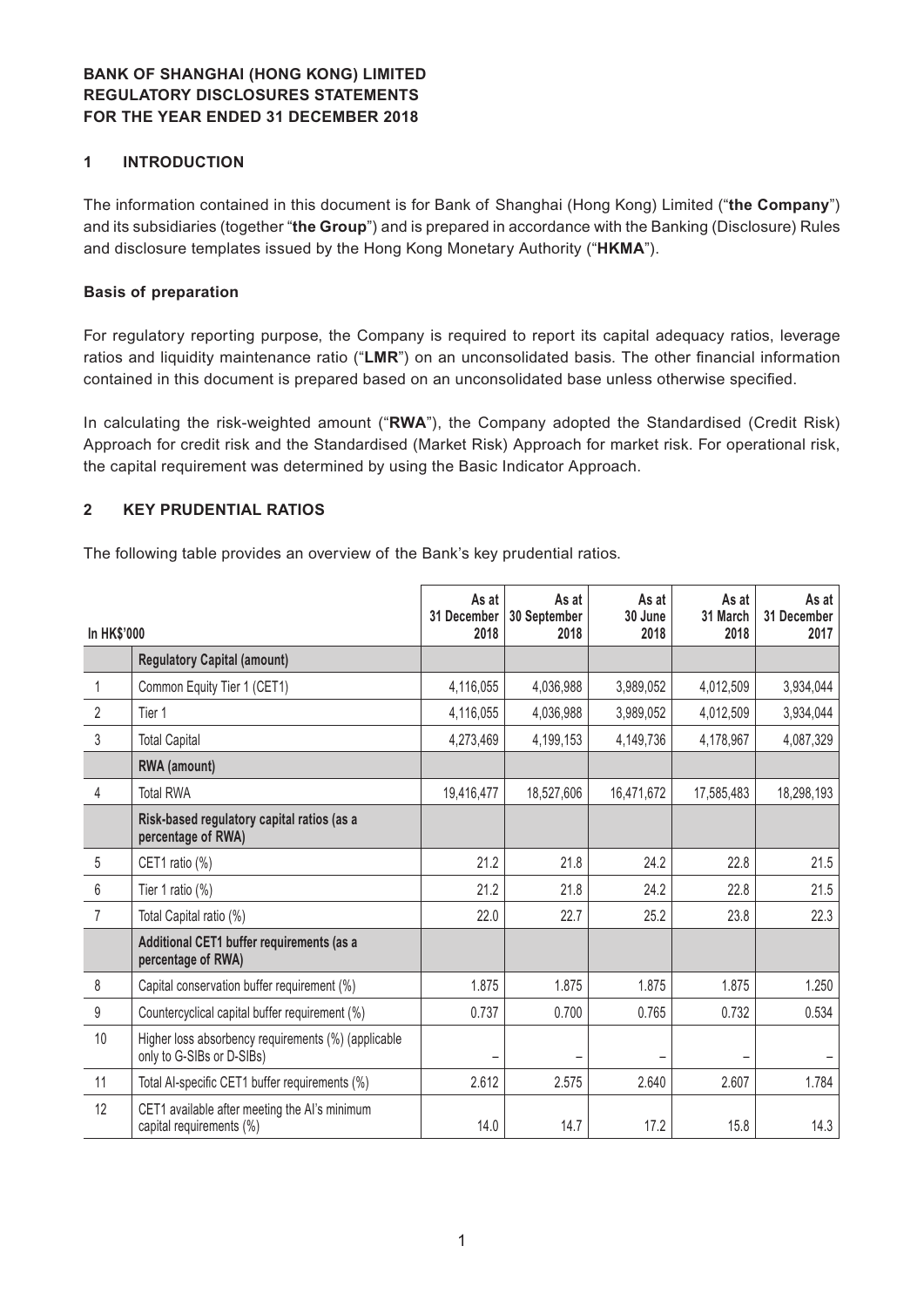# **2 KEY PRUDENTIAL RATIOS (CONTINUED)**

| <b>In HK\$'000</b> |                                                                                     | As at<br>31 December<br>2018 | As at<br>30 September<br>2018 | As at<br>30 June<br>2018 | As at<br>31 March<br>2018 | As at<br>31 December<br>2017 |
|--------------------|-------------------------------------------------------------------------------------|------------------------------|-------------------------------|--------------------------|---------------------------|------------------------------|
|                    | <b>Basel III Leverage ratio</b>                                                     |                              |                               |                          |                           |                              |
| 13                 | Total Leverage ratio (LR) exposure measure                                          | 24,494,074                   | 23,466,992                    | 21,319,696               | 24,349,456                | 24,974,850                   |
| 14                 | LR (%)                                                                              | 16.8                         | 17.2                          | 18.7                     | 16.5                      | 15.8                         |
|                    | <b>Liquidity Coverage Ratio (LCR) / Liquidity</b><br><b>Maintenance Ratio (LMR)</b> |                              |                               |                          |                           |                              |
|                    | Applicable to category 1 institution only:                                          |                              |                               |                          |                           |                              |
| 15                 | Total high quality liquid assets (HQLA)                                             | NA                           | <b>NA</b>                     | <b>NA</b>                | <b>NA</b>                 | <b>NA</b>                    |
| 16                 | Total net cash outflows                                                             | <b>NA</b>                    | <b>NA</b>                     | <b>NA</b>                | NA.                       | <b>NA</b>                    |
| 17                 | LCR(%)                                                                              | NA                           | <b>NA</b>                     | <b>NA</b>                | <b>NA</b>                 | <b>NA</b>                    |
|                    | Applicable to category 2 institution only:                                          |                              |                               |                          |                           |                              |
| 17a                | LMR $(\%)$                                                                          | 72.3                         | 55.2                          | 55.6                     | 55.1                      | 46.4                         |
|                    | Net Stable Funding Ratio (NSFR) / Core Funding<br>Ratio (CFR)                       |                              |                               |                          |                           |                              |
|                    | Applicable to category 1 institution only:                                          |                              |                               |                          |                           |                              |
| 18                 | Total available stable funding                                                      | <b>NA</b>                    | <b>NA</b>                     | <b>NA</b>                | <b>NA</b>                 | <b>NA</b>                    |
| 19                 | <b>Total required Stable funding</b>                                                | <b>NA</b>                    | <b>NA</b>                     | <b>NA</b>                | NA.                       | NA                           |
| 20                 | NSFR (%)                                                                            | <b>NA</b>                    | <b>NA</b>                     | <b>NA</b>                | NA                        | <b>NA</b>                    |
|                    | Applicable to category 2A institution only:                                         |                              |                               |                          |                           |                              |
| 20a                | CFR (%)                                                                             | 115.1                        | 108.3                         | 105.8                    | 105.5                     | <b>NA</b>                    |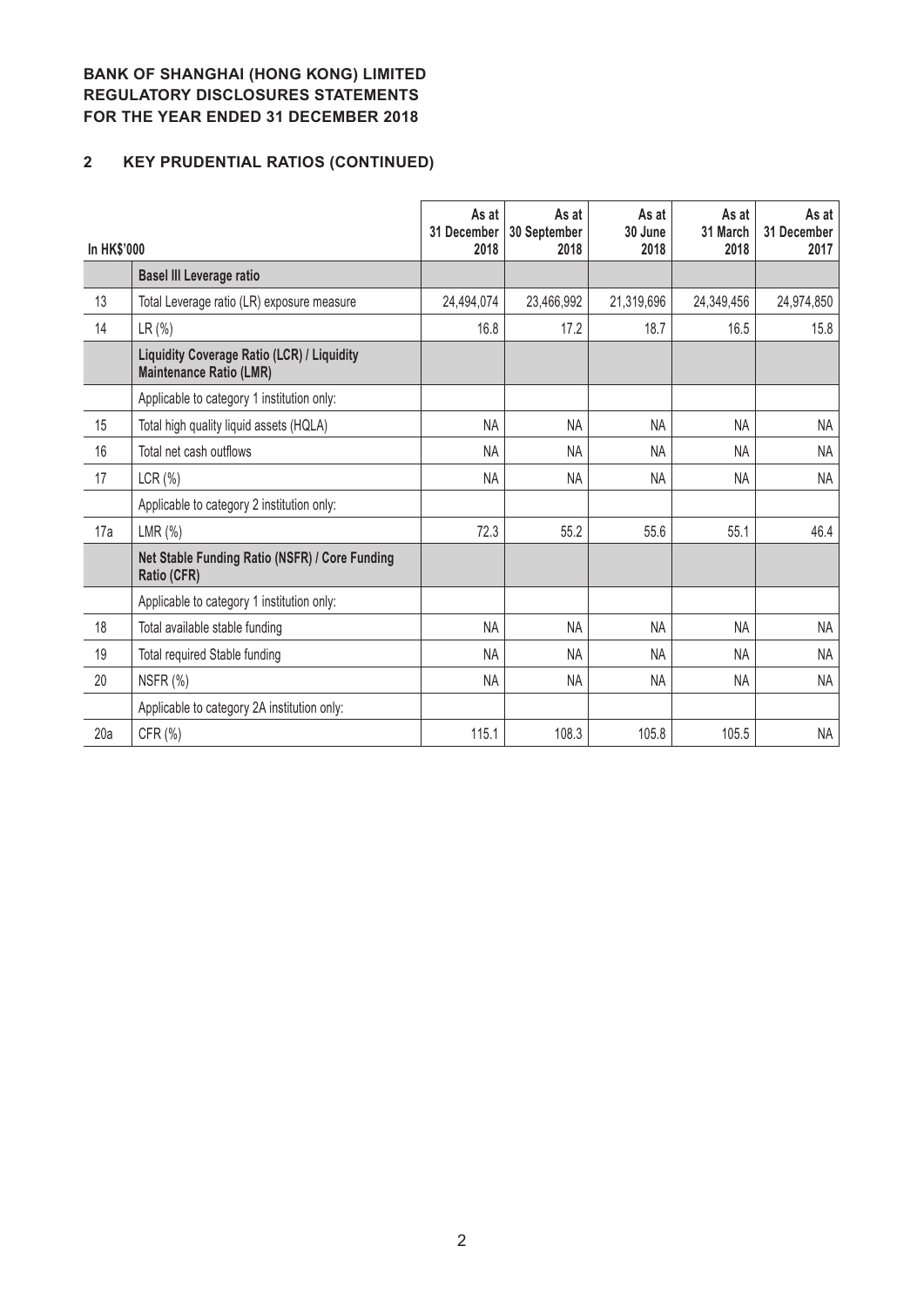#### **3 COMPOSITION OF CAPITAL**

#### **(a) Financial Statements and Regulatory Scope of Consolidation**

Capital adequacy ratios were calculated in accordance with the Capital Rules issued by the HKMA. The basis of consolidation for regulatory reporting purposes is different from the basis of consolidation for accounting purposes. As specified in a notice from the HKMA in accordance with Section 3C of the Capital Rules, the Company is only required to calculate capital adequacy ratio on an unconsolidated basis. Subsidiaries not included in consolidation for regulatory reporting purposes are companies that are authorised and supervised by a regulator and are subject to supervisory arrangements regarding the maintenance of adequate capital to support business activities comparable to those prescribed for authorized institutions under the Capital Rules and the Banking Ordinance. Details of subsidiaries that are not included in consolidation for regulatory reporting purposes are as follows:

| Name of companies                                                                         | <b>Principal activities</b>                     | <b>Total assets</b><br>as at<br>31 December<br>2018<br><b>HK\$'000</b> | <b>Total equity</b><br>as at<br>31 December<br>2018<br><b>HK\$'000</b> |
|-------------------------------------------------------------------------------------------|-------------------------------------------------|------------------------------------------------------------------------|------------------------------------------------------------------------|
|                                                                                           |                                                 |                                                                        |                                                                        |
| <b>BOSC International Company Limited</b>                                                 | Corporate finance                               | 861,672                                                                | 798,684                                                                |
| <b>BOSC International Securities Limited</b>                                              | Securities brokerage                            | 9,997                                                                  | 9,947                                                                  |
| <b>BOSC International Asset Management Limited</b>                                        | Asset management                                | 5,000                                                                  | 4,947                                                                  |
| <b>BOSC International Capital Limited</b>                                                 | Corporate finance                               | 10,000                                                                 | 9,947                                                                  |
| <b>BOSC</b> International Investment Limited                                              | Investment trading                              | 3,920,619                                                              | (39, 535)                                                              |
| BOSC International (Shenzhen) Company Limited                                             | Corporate advisory                              | 287,573                                                                | 238,049                                                                |
| <b>BOSC International Advisory (Shenzhen)</b><br><b>Company Limited</b>                   | Corporate advisory                              | 45,182                                                                 | 32,045                                                                 |
| <b>BOSC International Equity Investment Fund</b><br>Management (Shenzhen) Company Limited | Fund management                                 | 5,677                                                                  | 5,149                                                                  |
| BOSC International Investment (Shenzhen)<br><b>Company Limited</b>                        | Investment trading                              | 418                                                                    | 145                                                                    |
| <b>BOSC International (BVI) Limited</b>                                                   | Special purpose entity for<br>financing         | 3,959,779                                                              | 6,100                                                                  |
| BOSC International Investment (BVI) Limited                                               | Special purpose entity for<br>business projects | 46,366                                                                 |                                                                        |
| <b>BOSCI Stable Income Fund SP</b>                                                        | Investment fund                                 | 295,397                                                                | 184,480                                                                |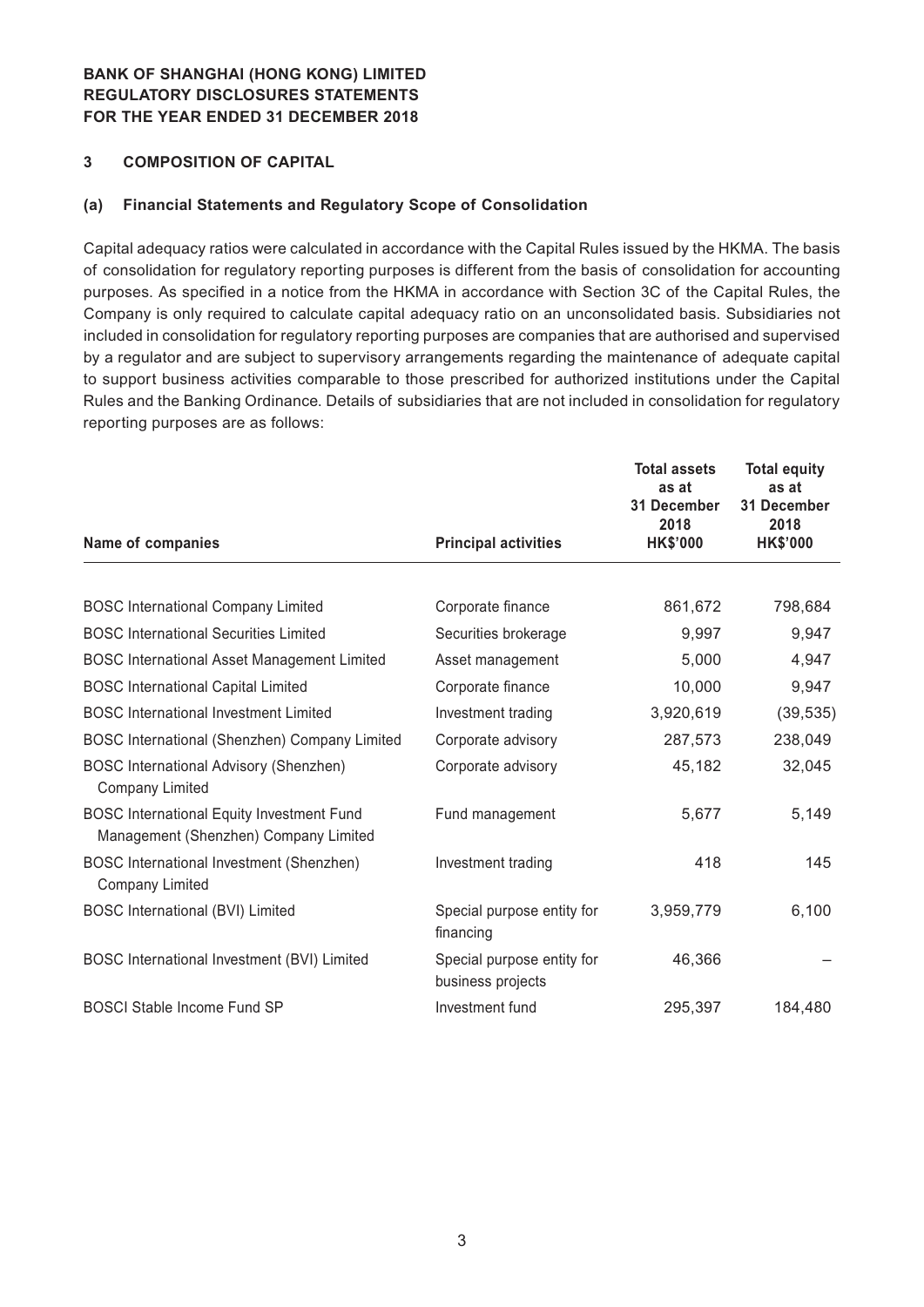### **3 COMPOSITION OF CAPITAL (CONTINUED)**

#### **(b) Capital Adequacy and Reconciliation of Regulatory Capital to the Balance Sheet**

### **Table 1: Reconciliation of Regulatory Scope Consolidated Balance Sheet to Capital Components**

|                                                                            | <b>Balance sheet</b><br>as in published<br>disclosure<br>statements | <b>Under</b><br>regulatory<br>scope of<br>consolidation | <b>Cross</b><br>reference<br>to Capital<br><b>Disclosures</b> |
|----------------------------------------------------------------------------|---------------------------------------------------------------------|---------------------------------------------------------|---------------------------------------------------------------|
|                                                                            | As at                                                               | As at                                                   |                                                               |
|                                                                            | 31 December                                                         | 31 December                                             |                                                               |
|                                                                            | 2018                                                                | 2018                                                    |                                                               |
|                                                                            | HK\$'000                                                            | HK\$'000                                                |                                                               |
| <b>Assets</b>                                                              |                                                                     |                                                         |                                                               |
| Cash and balances from banks and central bank                              | 1,394,837                                                           | 1,172,010                                               |                                                               |
| of which: collective provision eligible for inclusion in Tier 2<br>capital |                                                                     | 208                                                     | (1)                                                           |
| Placements with and advances to banks                                      | 2,592,414                                                           | 2,592,410                                               |                                                               |
| of which: collective provision eligible for inclusion in Tier 2<br>capital |                                                                     | 474                                                     | (2)                                                           |
| Financial assets at fair value through profit and loss                     | 287,024                                                             | 19,192                                                  |                                                               |
| Derivative financial assets                                                | 32,787                                                              | 32,787                                                  |                                                               |
| Loans and advances to customers                                            | 14,830,120                                                          | 14,830,120                                              |                                                               |
| of which: collective provision eligible for inclusion in Tier 2<br>capital |                                                                     | 144,473                                                 | (3)                                                           |
| <b>Investment securities</b>                                               | 9,118,004                                                           | 4,811,895                                               |                                                               |
| of which: collective provision eligible for inclusion in Tier 2<br>capital |                                                                     | 2,514                                                   | (4)                                                           |
| Interests in associate                                                     | 228                                                                 |                                                         |                                                               |
| Investment in subsidiary                                                   |                                                                     | 780,000                                                 |                                                               |
| Property and equipments                                                    | 16,437                                                              | 12,247                                                  |                                                               |
| Intangible assets                                                          | 5,134                                                               | 5,038                                                   | (5)                                                           |
| Current tax recoverable                                                    | 2,000                                                               |                                                         |                                                               |
| Deferred tax assets                                                        | 54,567                                                              | 32,012                                                  | (6)                                                           |
| of which: deferred tax liabilities related to intangible assets            |                                                                     | 773                                                     | (7)                                                           |
| Other assets                                                               | 256,907                                                             | 178,007                                                 |                                                               |
| <b>Total assets</b>                                                        | 28,590,459                                                          | 24,465,718                                              |                                                               |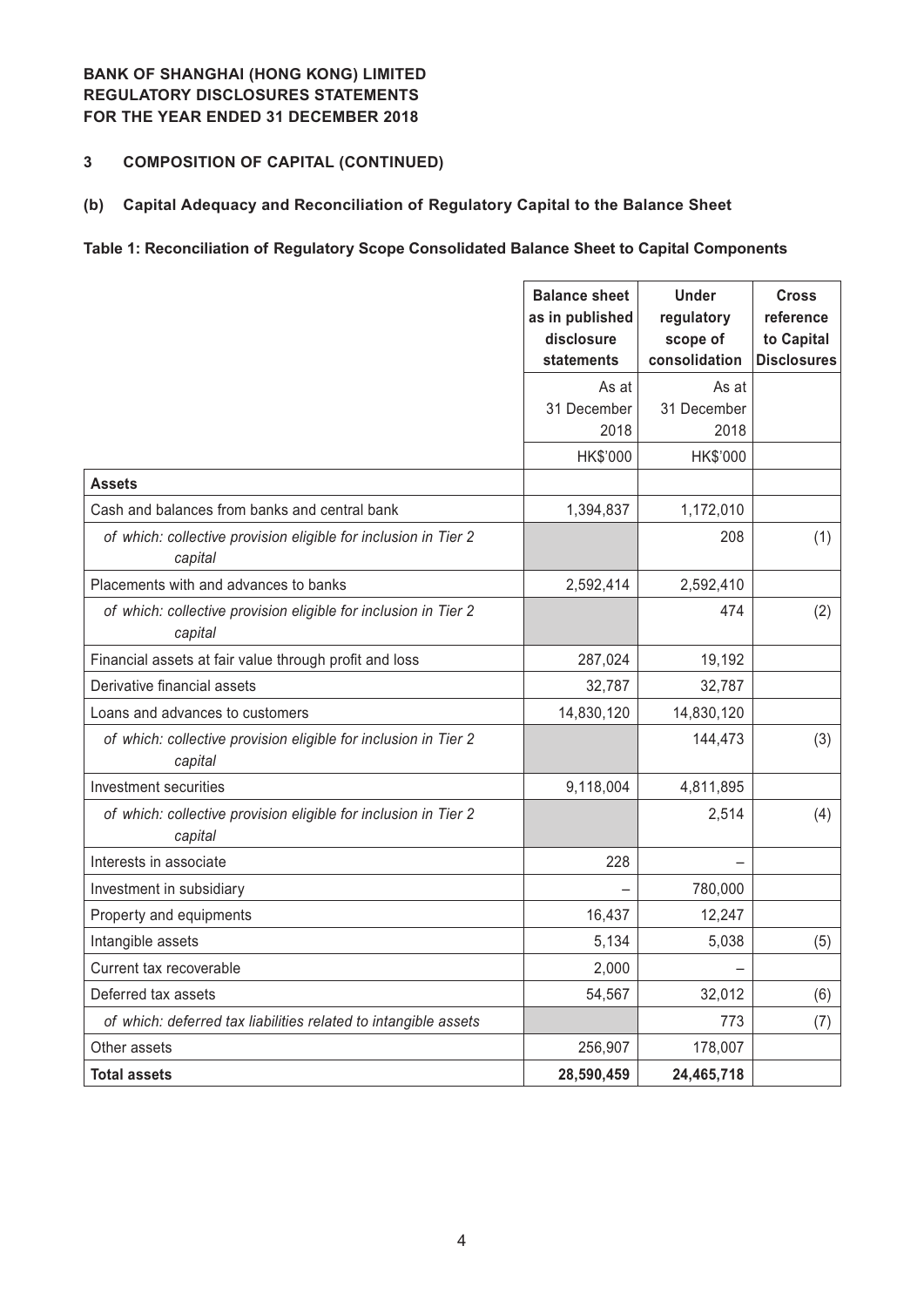### **3 COMPOSITION OF CAPITAL (CONTINUED)**

### **(b) Capital Adequacy and Reconciliation of Regulatory Capital to the Balance Sheet (continued)**

#### **Table 1: Reconciliation of Regulatory Scope Consolidated Balance Sheet to Capital Components (continued)**

|                                                                            | <b>Balance sheet</b><br>as in published<br>disclosure<br>statements | <b>Under</b><br>regulatory<br>scope of<br>consolidation | <b>Cross</b><br>reference<br>to Capital<br><b>Disclosures</b> |
|----------------------------------------------------------------------------|---------------------------------------------------------------------|---------------------------------------------------------|---------------------------------------------------------------|
|                                                                            | As at                                                               | As at                                                   |                                                               |
|                                                                            | 31 December                                                         | 31 December                                             |                                                               |
|                                                                            | 2018                                                                | 2018                                                    |                                                               |
|                                                                            | HK\$'000                                                            | HK\$'000                                                |                                                               |
| <b>Liabilities</b>                                                         |                                                                     |                                                         |                                                               |
| Deposits from customers                                                    | 9,503,353                                                           | 9,523,480                                               |                                                               |
| Deposits from banks                                                        | 4,981,828                                                           | 4,981,828                                               |                                                               |
| <b>Trading liabilities</b>                                                 | 8,159                                                               |                                                         |                                                               |
| Derivative financial liabilities                                           | 48,430                                                              | 48,430                                                  |                                                               |
| Certificates of deposit and other debt securities issued                   | 9,126,264                                                           | 5,227,536                                               |                                                               |
| Current tax payable                                                        | 42,275                                                              | 16,911                                                  |                                                               |
| Deferred tax liabilities                                                   |                                                                     |                                                         |                                                               |
| <b>Other liabilities</b>                                                   | 397,208                                                             | 168,494                                                 |                                                               |
| of which: collective provision eligible for inclusion in Tier 2<br>capital |                                                                     | 3,007                                                   | (8)                                                           |
| <b>Total liabilities</b>                                                   | 24,107,517                                                          | 19,966,679                                              |                                                               |
| <b>Equity</b>                                                              |                                                                     |                                                         |                                                               |
| Share capital                                                              | 4,000,000                                                           | 4,000,000                                               |                                                               |
| of which: amount eligible for CET1                                         | 4,000,000                                                           | 4,000,000                                               | (9)                                                           |
| of which: amount eligible for AT1                                          |                                                                     |                                                         | (10)                                                          |
| Retained profits                                                           | 626,045                                                             | 529,121                                                 | (11)                                                          |
| Other reserves                                                             | (143, 103)                                                          | (30, 082)                                               | (12)                                                          |
| of which: regulatory reserves                                              |                                                                     | 6,738                                                   | (13)                                                          |
| <b>Total equity</b>                                                        | 4,482,942                                                           | 4,499,039                                               |                                                               |
| <b>Total equity and liabilities</b>                                        | 28,590,459                                                          | 24,465,718                                              |                                                               |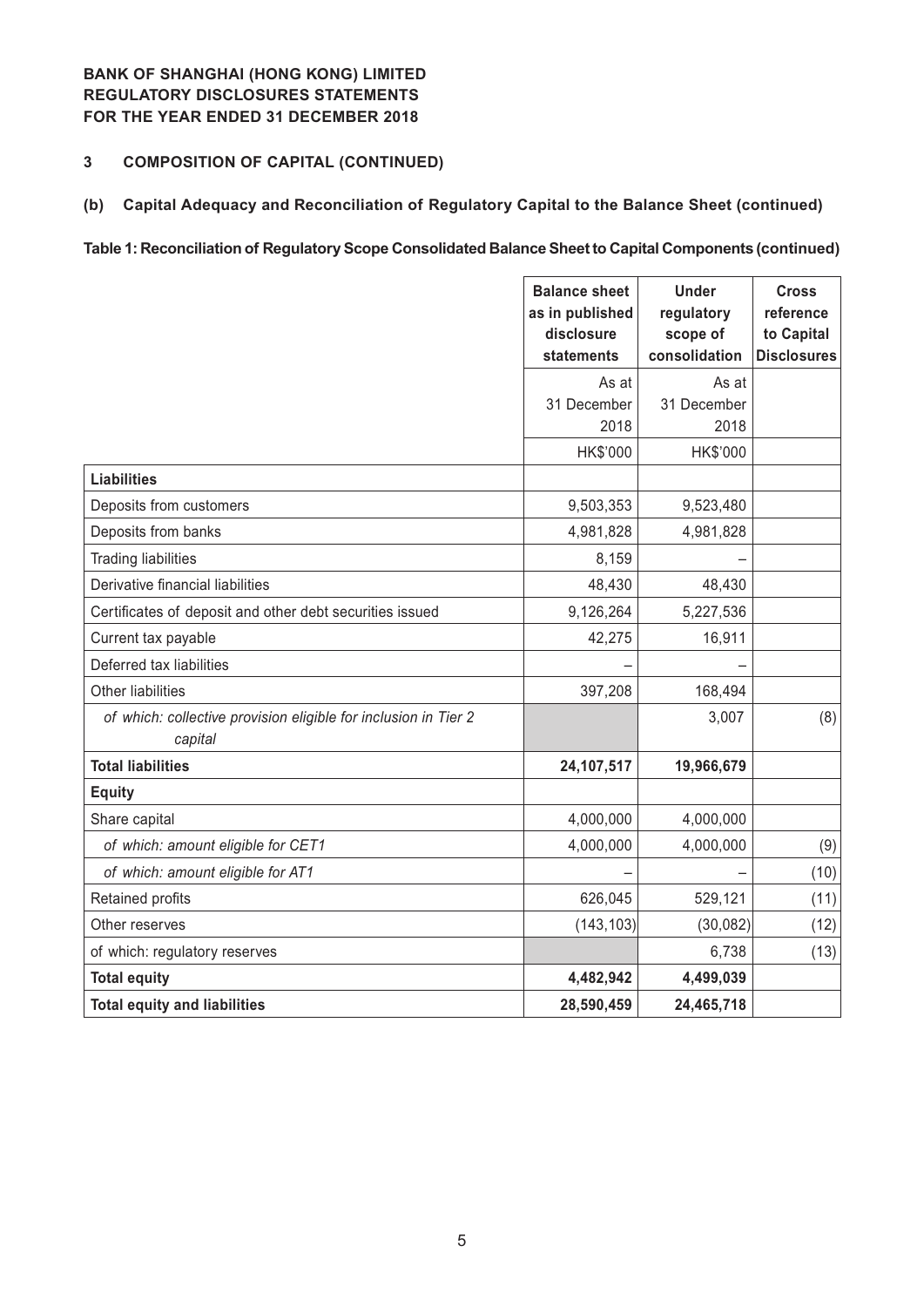#### **3 COMPOSITION OF CAPITAL (CONTINUED)**

#### **(b) Capital Adequacy and Reconciliation of Regulatory Capital to the Balance Sheet (continued)**

#### **Table 2: Capital Disclosures**

As the Company does not have any capital deduction qualified for transition arrangement under section 3 of Schedule 4H of the Banking (Capital) Rules ("**BCR**"), the Company has applied full capital deductions under BCR and the Company adopted this Capital Disclosures Template for making disclosures specified in the relevant subsections of section 24 of Banking (Disclosures) Rules.

|                                            |                                                                                                            |                          | Source based     |
|--------------------------------------------|------------------------------------------------------------------------------------------------------------|--------------------------|------------------|
|                                            |                                                                                                            |                          | on reference     |
|                                            |                                                                                                            |                          | numbers/letters  |
|                                            |                                                                                                            |                          | of the balance   |
|                                            |                                                                                                            |                          | sheet under the  |
|                                            |                                                                                                            |                          | regulatory scope |
|                                            |                                                                                                            | <b>HK\$'000</b>          | of consolidation |
|                                            | <b>CET1 capital: Instruments and reserves</b>                                                              |                          |                  |
| 1                                          | Directly issued qualifying CET1 capital instruments plus any related share premium                         | 4,000,000                | (9)              |
| $\overline{2}$                             | Retained earnings                                                                                          | 529,121                  | (11)             |
| 3                                          | <b>Disclosed reserves</b>                                                                                  | (30,082)                 | (12)             |
| 4                                          | Directly issued capital subject to phase out from CET1 capital (only applicable lo non-joint stock         | Not applicable           | Not applicable   |
|                                            | companies)                                                                                                 |                          |                  |
| 5                                          | Minority interests arising from CET1 capital instruments issued by consolidated bank subsidiaries and      |                          |                  |
|                                            | held by third parties (amount allowed in CET1 capital of the consolidation group)                          |                          |                  |
| 6                                          | CET1 capital before regulatory adjustments                                                                 | 4,499,039                |                  |
| <b>CET1 capital: regulatory deductions</b> |                                                                                                            |                          |                  |
| 7                                          | Valuation adjustments                                                                                      | $\overline{\phantom{0}}$ |                  |
| 8                                          | Goodwill (net of associated deferred tax liability)                                                        |                          |                  |
| 9                                          | Other intangible assets (net of associated deferred tax liability)                                         | 4,265                    | $(5) - (7)$      |
| 10                                         | Deferred tax assets net of deferred tax liabilities                                                        | 32,785                   | $(6) + (7)$      |
| 11                                         | Cash flow hedge reserve                                                                                    |                          |                  |
| 12                                         | Excess of total EL amount over total eligible provisions under the IRB approach                            |                          |                  |
| 13                                         | Credit-enhancing interest-only strip, and any gain-on-sale and other increase in the CET1 capital arising  |                          |                  |
|                                            | from securitization transactions                                                                           |                          |                  |
| 14                                         | Gains and losses due to changes in own credit risk on fair valued liabilities                              | $\qquad \qquad -$        |                  |
| 15                                         | Defined benefit pension fund net assets (net of associated deferred tax liabilities)                       | $\qquad \qquad -$        |                  |
| 16                                         | Investments in own CET1 capital instruments (if not already netted off paid-in capital on reported balance | ÷                        |                  |
|                                            | sheet)                                                                                                     |                          |                  |
| 17                                         | Reciprocal cross-holdings in CET1 capital instruments                                                      | $\overline{\phantom{0}}$ |                  |
| 18                                         | Insignificant capital investments in CET1 capital instruments issued by financial sector entities that are |                          |                  |
|                                            | outside the scope of regulatory consolidation (amount above 10% threshold)                                 |                          |                  |
| 19                                         | Significant capital investments in CET1 capital instruments issued by financial sector entities that are   | 339,196                  |                  |
|                                            | outside the scope of regulatory consolidation (amount above 10% threshold)                                 |                          |                  |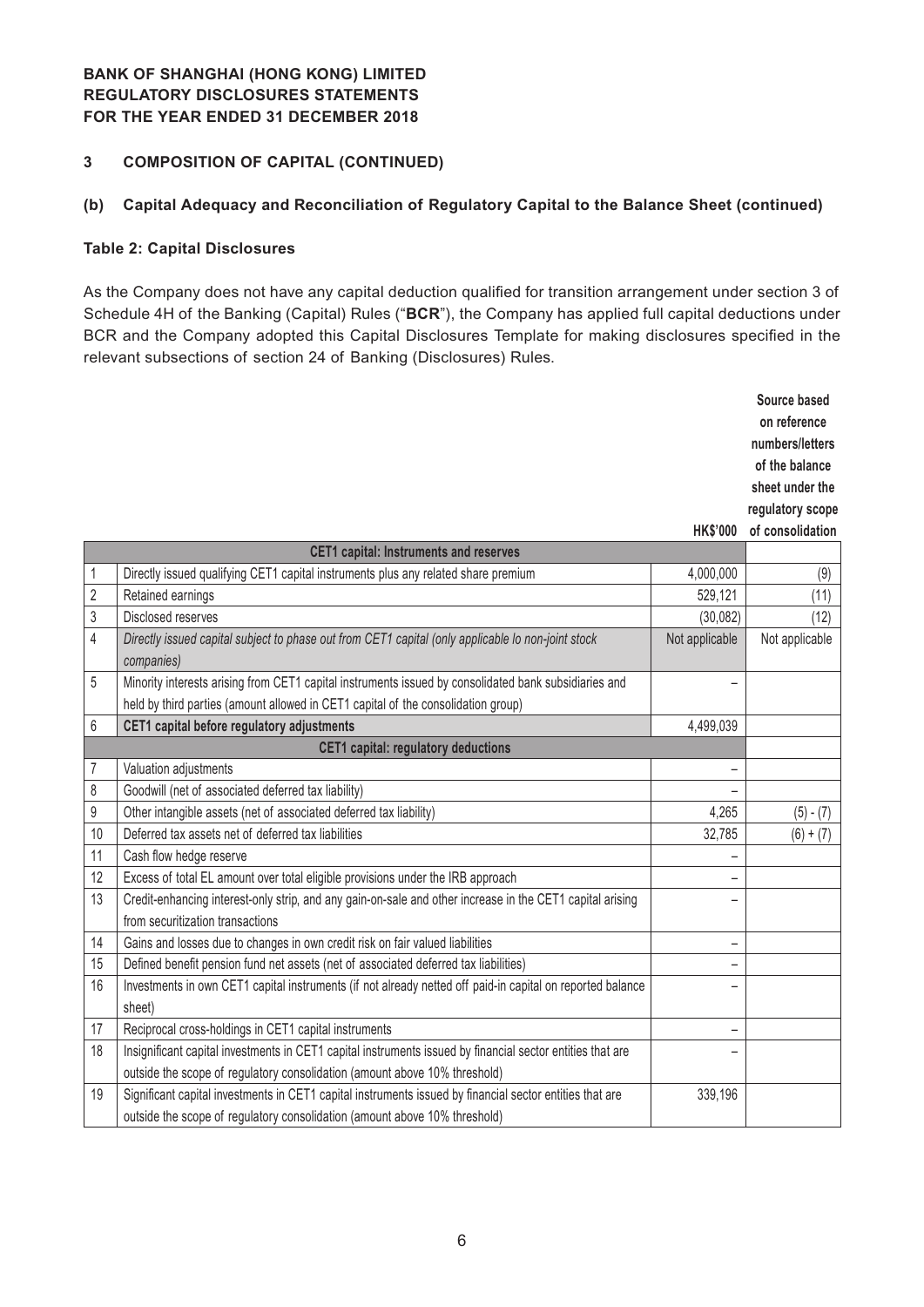# **3 COMPOSITION OF CAPITAL (CONTINUED)**

# **(b) Capital Adequacy and Reconciliation of Regulatory Capital to the Balance Sheet (continued)**

# **Table 2: Capital Disclosures (continued)**

|                 |                                                                                                           |                          | Source based     |
|-----------------|-----------------------------------------------------------------------------------------------------------|--------------------------|------------------|
|                 |                                                                                                           |                          | on reference     |
|                 |                                                                                                           |                          | numbers/letters  |
|                 |                                                                                                           |                          | of the balance   |
|                 |                                                                                                           |                          | sheet under the  |
|                 |                                                                                                           |                          | regulatory scope |
|                 |                                                                                                           | <b>HK\$'000</b>          | of consolidation |
| 20              | Mortgage servicing rights (net of associated deferred tax liabilities)                                    | Not applicable           | Not applicable   |
| 21              | Deferred tax assets arising from temporary differences (net of associated deferred tax liabilities)       | Not applicable           | Not applicable   |
| 22              | Amount exceeding the 15% threshold                                                                        | Not applicable           | Not applicable   |
| 23              | of which: significant investments in the ordinary share of financial sector entities                      | Not applicable           | Not applicable   |
| 24              | of which: mortgage servicing rights                                                                       | Not applicable           | Not applicable   |
| 25              | of which: deferred tax assets arising from temporary differences                                          | Not applicable           | Not applicable   |
| 26              | National specific regulatory adjustments applied to CET1 capital                                          | 6,738                    |                  |
| 26a             | Cumulative fair value gains arising from the revaluation of land and buildings (own-use and investment    |                          |                  |
|                 | properties)                                                                                               |                          |                  |
| 26 <sub>b</sub> | Regulatory reserve for general banking risks                                                              | 6,738                    | (13)             |
| 26c             | Securitization exposures specified in a notice given by the MA                                            |                          |                  |
| 26d             | Cumulative losses below depreciated cost arising from the institution's holdings of land and buildings    |                          |                  |
| 26e             | Capital shortfall of regulated non-bank subsidiaries                                                      | -                        |                  |
| 26f             | Capital investment in a connected company which is a commercial entity (amount above 15% of the           |                          |                  |
|                 | reporting institution's capital base)                                                                     |                          |                  |
| 27              | Regulatory deductions applied to CET1 capital due to insufficient AT1 capital and Tier 2 capital to cover | $\overline{\phantom{0}}$ |                  |
|                 | deductions                                                                                                |                          |                  |
| 28              | Total regulatory deductions to CET1 capital                                                               | 382,984                  |                  |
| 29              | <b>CET1</b> capital                                                                                       | 4,116,055                |                  |
|                 | AT1 capital: Instruments                                                                                  |                          |                  |
| 30              | Qualifying AT1 capital instruments plus any related share premium                                         |                          | (10)             |
| 31              | of which: classified as equity under applicable accounting standards                                      | -                        |                  |
| 32              | of which: classified as liabilities under applicable accounting standards                                 | $\qquad \qquad -$        |                  |
| 33              | Capital instruments subject to phase out arrangements from AT1 capital                                    |                          |                  |
| 34              | AT1 capital instruments issued by consolidated bank subsidiaries and held by third parties (amount        | -                        |                  |
|                 | allowed in AT1 capital of the consolidation group)                                                        |                          |                  |
| 35              | of which: AT1 capital instruments issued by subsidiaries subject to phase out arrangements                |                          |                  |
| 36              | AT1 capital before regulatory deductions                                                                  | $\overline{\phantom{0}}$ |                  |
|                 | AT1 Capital: Regulatory deductions                                                                        |                          |                  |
| 37              | Investments in own AT1 capital instruments                                                                |                          |                  |
| 38              | Reciprocal cross-holdings in AT1 capital instruments                                                      | -                        |                  |
| 39              | Insignificant capital investments in AT1 capital instruments issued by financial sector entities that are |                          |                  |
|                 | outside the scope of regulatory consolidation (amount above 10% threshold)                                |                          |                  |
| 40              | Significant capital investments in AT1 capital instruments issued by financial sector entities that are   | ۳                        |                  |
|                 | outside the scope of regulatory consolidation                                                             |                          |                  |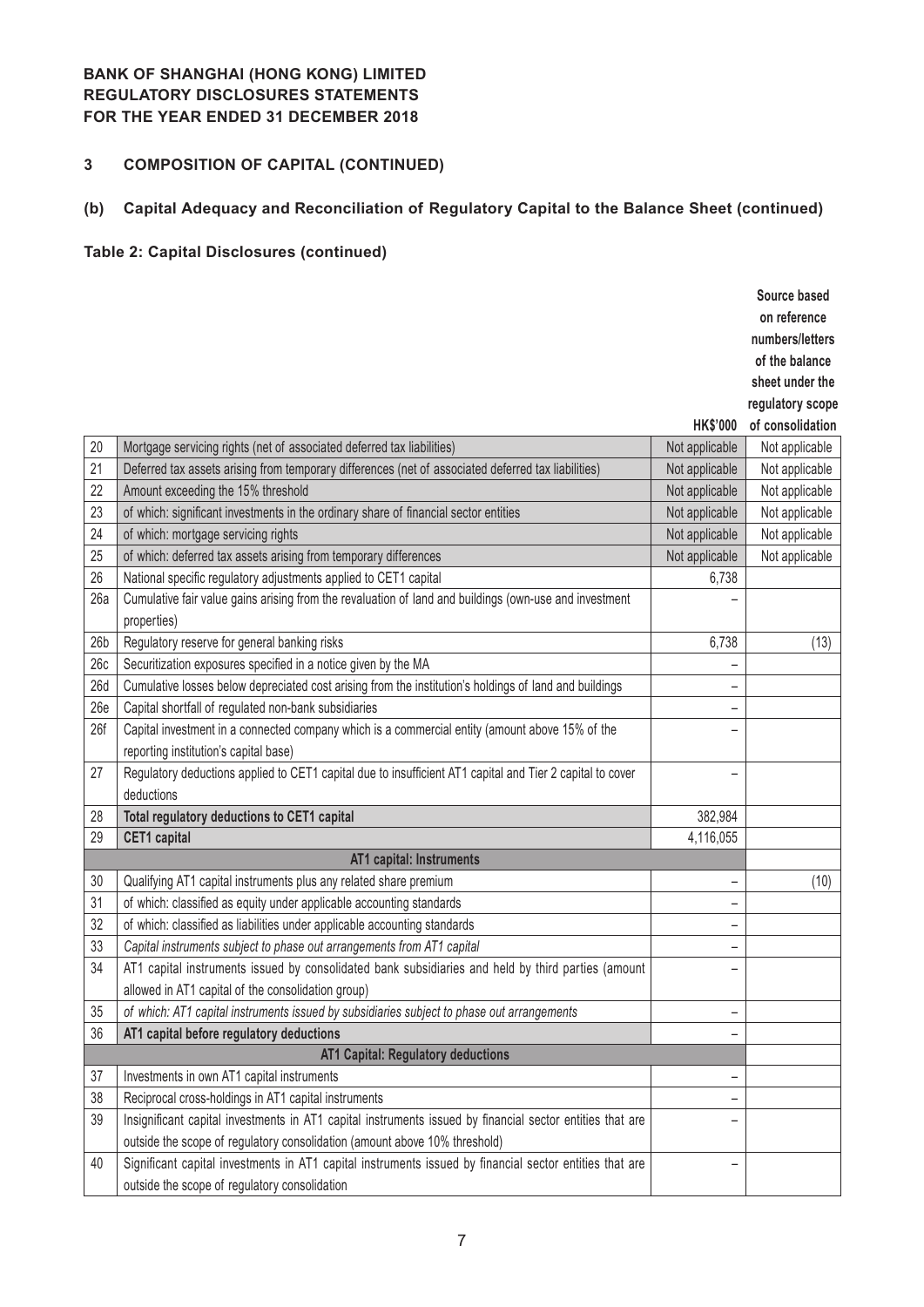# **3 COMPOSITION OF CAPITAL (CONTINUED)**

# **(b) Capital Adequacy and Reconciliation of Regulatory Capital to the Balance Sheet (continued)**

# **Table 2: Capital Disclosures (continued)**

|     |                                                                                                                 |                   | Source based        |
|-----|-----------------------------------------------------------------------------------------------------------------|-------------------|---------------------|
|     |                                                                                                                 |                   | on reference        |
|     |                                                                                                                 |                   | numbers/letters     |
|     |                                                                                                                 |                   | of the balance      |
|     |                                                                                                                 |                   | sheet under the     |
|     |                                                                                                                 |                   | regulatory scope    |
|     |                                                                                                                 | <b>HK\$'000</b>   | of consolidation    |
| 41  | National specific regulatory adjustments applied to AT1 capital                                                 |                   |                     |
| 42  | Regulatory deductions applied to AT1 capital due to insufficient Tier 2 capital to cover deductions             | -                 |                     |
| 43  | Total regulatory deductions to AT1 capital                                                                      | -                 |                     |
| 44  | AT1 capital                                                                                                     |                   |                     |
| 45  | Tier 1 capital (Tier 1 = CET1+AT1)                                                                              | 4,116,055         |                     |
|     | Tier 2 capital: Instruments and provisions                                                                      |                   |                     |
| 46  | Qualifying Tier 2 capital instruments plus any related share premium                                            | -                 |                     |
| 47  | Capital instruments subject to phase out arrangements from Tier 2 capital                                       |                   |                     |
| 48  | Tier 2 capital instruments issued by consolidated bank subsidiaries and held by third parties (amount           |                   |                     |
|     | allowed in Tier 2 capital of the consolidation group)                                                           |                   |                     |
| 49  | of which: capital instruments issued by subsidiaries subject to phase out arrangements                          |                   |                     |
| 50  | Collective provisions and regulatory reserve for general banking risks eligible for inclusion in Tier 2 capital | 157,414           | $(1) + (2) + (3) +$ |
|     |                                                                                                                 |                   | $(4) + (8) + (13)$  |
| 51  | Tier 2 capital before regulatory deductions                                                                     | 157,414           |                     |
|     | Tier 2 capital: regulatory deductions                                                                           |                   |                     |
| 52  | Investments in own Tier 2 capital instruments                                                                   | $\qquad \qquad -$ |                     |
| 53  | Reciprocal cross-holdings in Tier 2 capital instruments                                                         | -                 |                     |
| 54  | Insignificant capital investments in Tier 2 capital instruments issued by financial sector entities that are    |                   |                     |
|     | outside the scope of regulatory consolidation (amount above 10% threshold)                                      |                   |                     |
| 55  | Significant capital investments in Tier 2 capital instruments issued by financial sector entities that are      | -                 |                     |
|     | outside the scope of regulatory consolidation                                                                   |                   |                     |
| 56  | National specific regulatory adjustments applied to Tier 2 capital                                              | -                 |                     |
| 56a | Add back of cumulative fair value gains arising from the revaluation of land and buildings (own-use and         | -                 |                     |
|     | investment properties) eligible for inclusion in Tier 2 capital                                                 |                   |                     |
| 57  | Total regulatory deductions to Tier 2 capital                                                                   | -                 |                     |
| 58  | <b>Tier 2 capital</b>                                                                                           | 157,414           |                     |
| 59  | Total capital (Total capital=Tier 1+Tier 2)                                                                     | 4,273,469         |                     |
| 60  | <b>Total risk weighted assets</b>                                                                               | 19,416,477        |                     |
|     | Capital ratios (as a percentage of risk weighted assets)                                                        |                   |                     |
| 61  | CET1 capital ratio                                                                                              | 21.2              |                     |
| 62  | Tier 1 capital ratio                                                                                            | 21.2              |                     |
| 63  | Total capital ratio                                                                                             | 22.0              |                     |
| 64  | Institution specific buffer requirement (capital conservation buffer plus countercyclical capital buffer plus   | 2.612             |                     |
|     | higher loss absorbency requirements)                                                                            |                   |                     |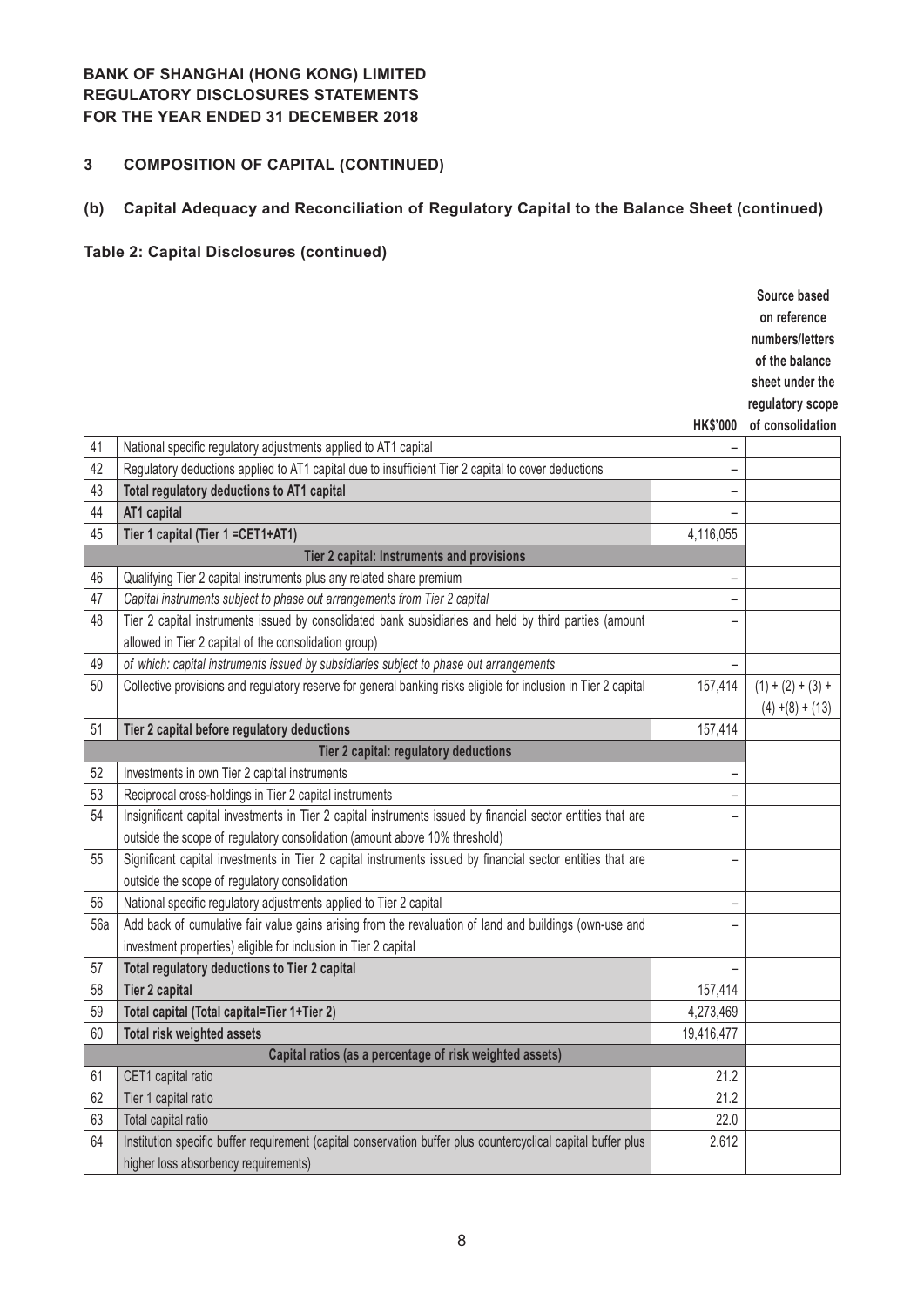# **3 COMPOSITION OF CAPITAL (CONTINUED)**

# **(b) Capital Adequacy and Reconciliation of Regulatory Capital to the Balance Sheet (continued)**

# **Table 2: Capital Disclosures (continued)**

|    |                                                                                                             |                          | Source based     |
|----|-------------------------------------------------------------------------------------------------------------|--------------------------|------------------|
|    |                                                                                                             |                          | on reference     |
|    |                                                                                                             |                          | numbers/letters  |
|    |                                                                                                             |                          | of the balance   |
|    |                                                                                                             |                          | sheet under the  |
|    |                                                                                                             |                          | regulatory scope |
|    |                                                                                                             | <b>HK\$'000</b>          | of consolidation |
| 65 | of which: capital conservation buffer requirement                                                           | 1.875                    |                  |
| 66 | of which: bank specific countercyclical buffer requirement                                                  | 0.737                    |                  |
| 67 | of which: higher loss absorbency requirement                                                                |                          |                  |
| 68 | CET1 (as a percentage of RWA) available after meeting minimum capital requirements                          | 14.0                     |                  |
|    | National minima (if different from Basel 3 minimum)                                                         |                          |                  |
| 69 | National CET1 minimum ratio                                                                                 | Not applicable           | Not applicable   |
| 70 | National Tier 1 minimum ratio                                                                               | Not applicable           | Not applicable   |
| 71 | National Total capital minimum ratio                                                                        | Not applicable           | Not applicable   |
|    | Amounts below the thresholds for deduction (before risk weighting)                                          |                          |                  |
| 72 | Insignificant capital investments in CET1 capital instruments, AT1 capital instruments and Tier 2 capital   |                          |                  |
|    | instruments issued by financial sector entities that are outside the scope of regulatory consolidation      |                          |                  |
| 73 | Significant capital investments in CET1 capital instruments issued by financial sector entities that are    | 445,525                  |                  |
|    | outside the scope of regulatory consolidation                                                               |                          |                  |
| 74 | Mortgage servicing rights (net of related tax liability)                                                    | Not applicable           | Not applicable   |
| 75 | Deferred tax assets arising from temporary differences (net of related tax liability)                       | Not applicable           | Not applicable   |
|    | Applicable caps on the tnclu1ton of provisions In Tier 2 capital                                            |                          |                  |
| 76 | Provisions eligible for inclusion in Tier 2 in respect of exposures subject to the BSC approach, or the STC | 157,414                  |                  |
|    | approach and SEC-ERBA, SEC-SA and SEC-FBA (prior to application of cap)                                     |                          |                  |
| 77 | Cap on inclusion of provisions in Tier 2 under the BSC approach, or the STC approach, and SEC-ERBA,         | 219,779                  |                  |
|    | SEC-SA and SEC-FBA                                                                                          |                          |                  |
| 78 | Provisions eligible for inclusion in Tier 2 in respect of exposures subject to the IRB approach and SEC-    |                          |                  |
|    | IRBA (prior to application of cap)                                                                          |                          |                  |
| 79 | Cap for inclusion of provisions in Tier 2 under the IRB approach and SEC-IRBA                               |                          |                  |
|    | Capital Instruments subject to phase-out arrangements (only applicable between 1 Jan 2018 and 1 Jan 2022)   |                          |                  |
| 80 | Current cap on CET1 capital Instruments subject to phase out arrangements                                   | Not applicable           | Not applicable   |
| 81 | Amount excluded from CET1 due to cap (excess over cap after redemptions and maturities)                     | Not applicable           | Not applicable   |
| 82 | Current cap on AT1 capital instruments subject to phase out arrangements                                    | $\overline{\phantom{0}}$ |                  |
| 83 | Amount excluded from AT1 capital due to cap (excess over cap after redemptions and maturities)              | $\overline{\phantom{0}}$ |                  |
| 84 | Current cap on Tier 2 capital instruments subject to phase out arrangements                                 | -                        |                  |
| 85 | Amount excluded from Tier 2 capital due to cap (excess over cap after redemptions and maturities)           | $\overline{a}$           |                  |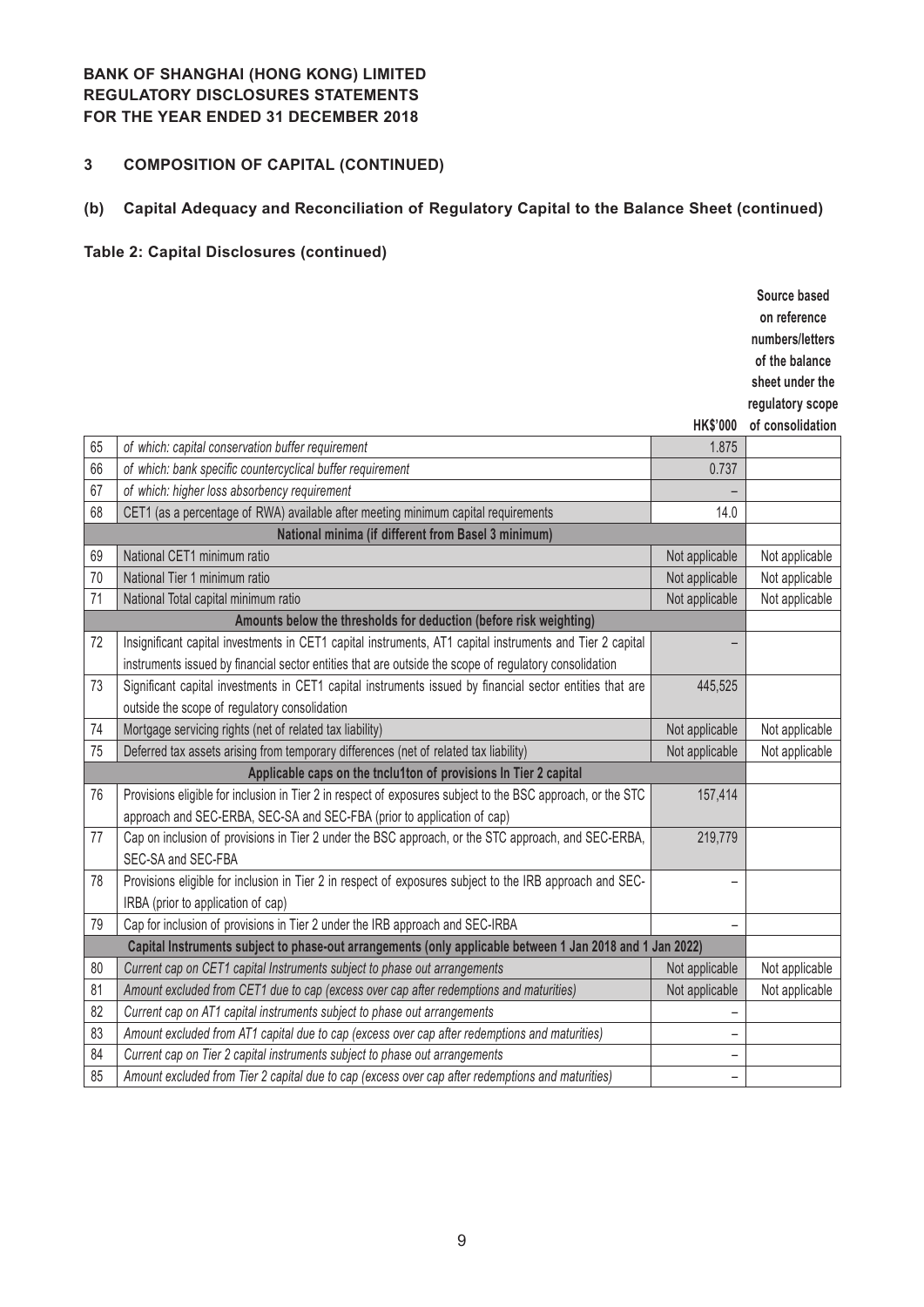#### **3 COMPOSITION OF CAPITAL (CONTINUED)**

### **(b) Capital Adequacy and Reconciliation of Regulatory Capital to the Balance Sheet (continued)**

### **Notes to the Table 2:**

Elements where a more conservative definition has been applied in the BCR relative to that set out in Basel Ill capital standards:

| <b>Row</b><br>No. | <b>Description</b>                                                                                                                                                                                                                                                                                                                                                                                                                                                                                                                                                                                                                                                                                                                                                                                                                                                                                                                                                                                                                                                                                                                                                                                                                                                                                         | <b>Hong Kong basis</b> | <b>Basel III basis</b> |  |  |  |
|-------------------|------------------------------------------------------------------------------------------------------------------------------------------------------------------------------------------------------------------------------------------------------------------------------------------------------------------------------------------------------------------------------------------------------------------------------------------------------------------------------------------------------------------------------------------------------------------------------------------------------------------------------------------------------------------------------------------------------------------------------------------------------------------------------------------------------------------------------------------------------------------------------------------------------------------------------------------------------------------------------------------------------------------------------------------------------------------------------------------------------------------------------------------------------------------------------------------------------------------------------------------------------------------------------------------------------------|------------------------|------------------------|--|--|--|
|                   | Other intangible assets (net of associated deferred<br>tax liability)                                                                                                                                                                                                                                                                                                                                                                                                                                                                                                                                                                                                                                                                                                                                                                                                                                                                                                                                                                                                                                                                                                                                                                                                                                      | 4,265                  | 4,265                  |  |  |  |
|                   | Explanation                                                                                                                                                                                                                                                                                                                                                                                                                                                                                                                                                                                                                                                                                                                                                                                                                                                                                                                                                                                                                                                                                                                                                                                                                                                                                                |                        |                        |  |  |  |
| 9                 | As set out in paragraph 87 of the Basel III text issued by the Basel Committee (December<br>2010), mortgage servicing rights (MSRs) may be given limited recognition in CET1 capital<br>(and hence be excluded from deduction from CET1 capital up to the specified threshold). In<br>Hong Kong, an AI is required to follow the accounting treatment of including MSRs as part of<br>intangible assets reported in the AI's financial statements and to deduct MSRs in full from<br>CET1 capital. Therefore, the amount to be deducted as reported in row 9 may be greater than<br>that required under Basel III. The amount reported under the column "Basel III basis" in this<br>box represents the amount reported in row 9 (i.e. the amount reported under the "Hong Kong<br>basis") adjusted by reducing the amount of MSRs to be deducted to the extent not in excess<br>of the 10% threshold set for MSRs and the aggregate 15% threshold set for MSRs, DTAs<br>arising from temporary differences and significant investments in CET1 capital instruments<br>issued by financial sector entities (excluding those that are loans, facilities or other credit<br>exposures to connected companies) under Basel III.                                                                               |                        |                        |  |  |  |
|                   | Deferred tax assets net of deferred tax liabilities                                                                                                                                                                                                                                                                                                                                                                                                                                                                                                                                                                                                                                                                                                                                                                                                                                                                                                                                                                                                                                                                                                                                                                                                                                                        | 32,785                 |                        |  |  |  |
| 10                | Explanation<br>As set out in paragraphs 69 and 87 of the Basel III text issued by the Basel Committee<br>(December 2010), DTAs of the bank to be realized are to be deducted, whereas DTAs which<br>relate to temporary differences may be given limited recognition in CET1 capital (and hence<br>be excluded from deduction from CET1 capital up to the specified threshold). In Hong Kong,<br>an AI is required to deduct all DTAs in full, irrespective of their origin, from CET1 capital.<br>Therefore, the amount to be deducted as reported in row 10 may be greater than that<br>required under Basel III. The amount reported under the column "Basel III basis" in this box<br>represents the amount reported in row 10 (i.e. the amount reported under the "Hong Kong<br>basis") adjusted by reducing the amount of DTAs to be deducted which relate to temporary<br>differences to the extent not in excess of the 10% threshold set for DTAs arising from<br>temporary differences and the aggregate 15% threshold set for MSRs, DTAs arising from<br>temporary differences and significant investments in CET1 capital instruments issued by<br>financial sector entities (excluding those that are loans, facilities or other credit exposures to<br>connected companies) under Basel III. |                        |                        |  |  |  |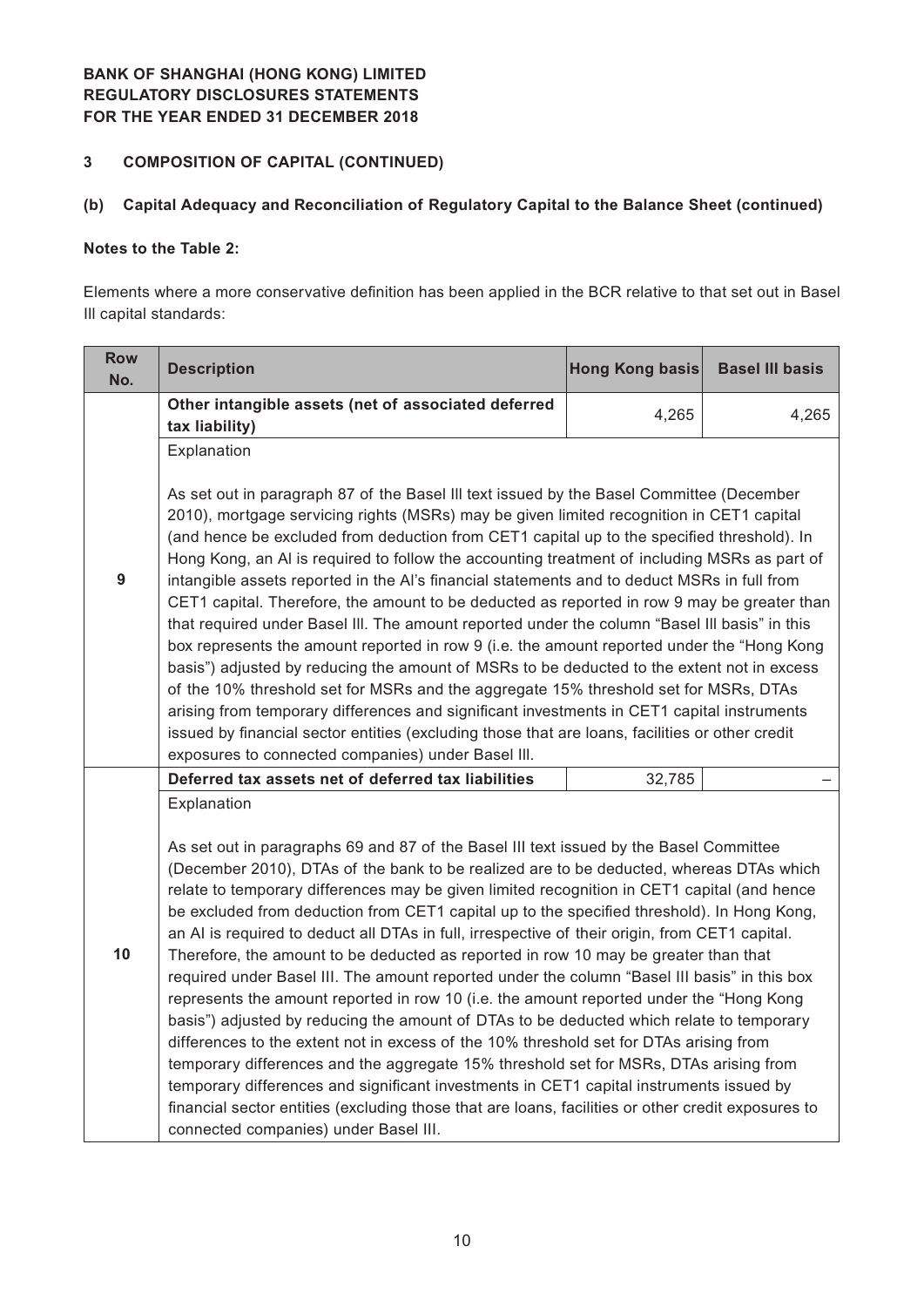### **3 COMPOSITION OF CAPITAL (CONTINUED)**

# **(b) Capital Adequacy and Reconciliation of Regulatory Capital to the Balance Sheet (continued)**

### **Notes to the Table 2: (continued)**

| <b>Row</b><br>No. | <b>Description</b>                                                                                                                                                                                                                                                                                                                                                                                                                                                                                                                                                                                                                                                                                                                                                                                                                                                                                                                                                                                                                                                                                                                                                                                                                                                                                         | Hong Kong basis | <b>Basel III basis</b> |
|-------------------|------------------------------------------------------------------------------------------------------------------------------------------------------------------------------------------------------------------------------------------------------------------------------------------------------------------------------------------------------------------------------------------------------------------------------------------------------------------------------------------------------------------------------------------------------------------------------------------------------------------------------------------------------------------------------------------------------------------------------------------------------------------------------------------------------------------------------------------------------------------------------------------------------------------------------------------------------------------------------------------------------------------------------------------------------------------------------------------------------------------------------------------------------------------------------------------------------------------------------------------------------------------------------------------------------------|-----------------|------------------------|
|                   | Significant capital investments in CET1 capital<br>instruments issued by financial sector entities that<br>are outside the scope of regulatory consolidation<br>(amount above 10% threshold)                                                                                                                                                                                                                                                                                                                                                                                                                                                                                                                                                                                                                                                                                                                                                                                                                                                                                                                                                                                                                                                                                                               | 339,196         | 334,475                |
| 19                | Explanation<br>For the purpose of determining the total amount of significant capital investments in CET1<br>capital instruments issued by financial sector entities, an AI is required to aggregate any<br>amount of loans, facilities or other credit exposures provided by it to any of its connected<br>companies, where the connected company is a financial sector entity, as if such loans,<br>facilities or other credit exposures were direct holdings, indirect holdings or synthetic holdings<br>of the AI in the capital instruments of the financial sector entity, except where the AI<br>demonstrates to the satisfaction of the MA that any such loan was made, any such facility<br>was granted, or any such other credit exposure was incurred, in the ordinary course of the<br>Al's business. Therefore, the amount to be deducted as reported in row 19 may be greater<br>than that required under Basel III. The amount reported under the column "Basel III basis" in<br>this box represents the amount reported in row 19 (i.e. the amount reported under the "Hong"<br>Kong basis") adjusted by excluding the aggregate amount of loans, facilities or other credit<br>exposures to the AI's connected companies which were subject to deduction under the Hong<br>Kong approach. |                 |                        |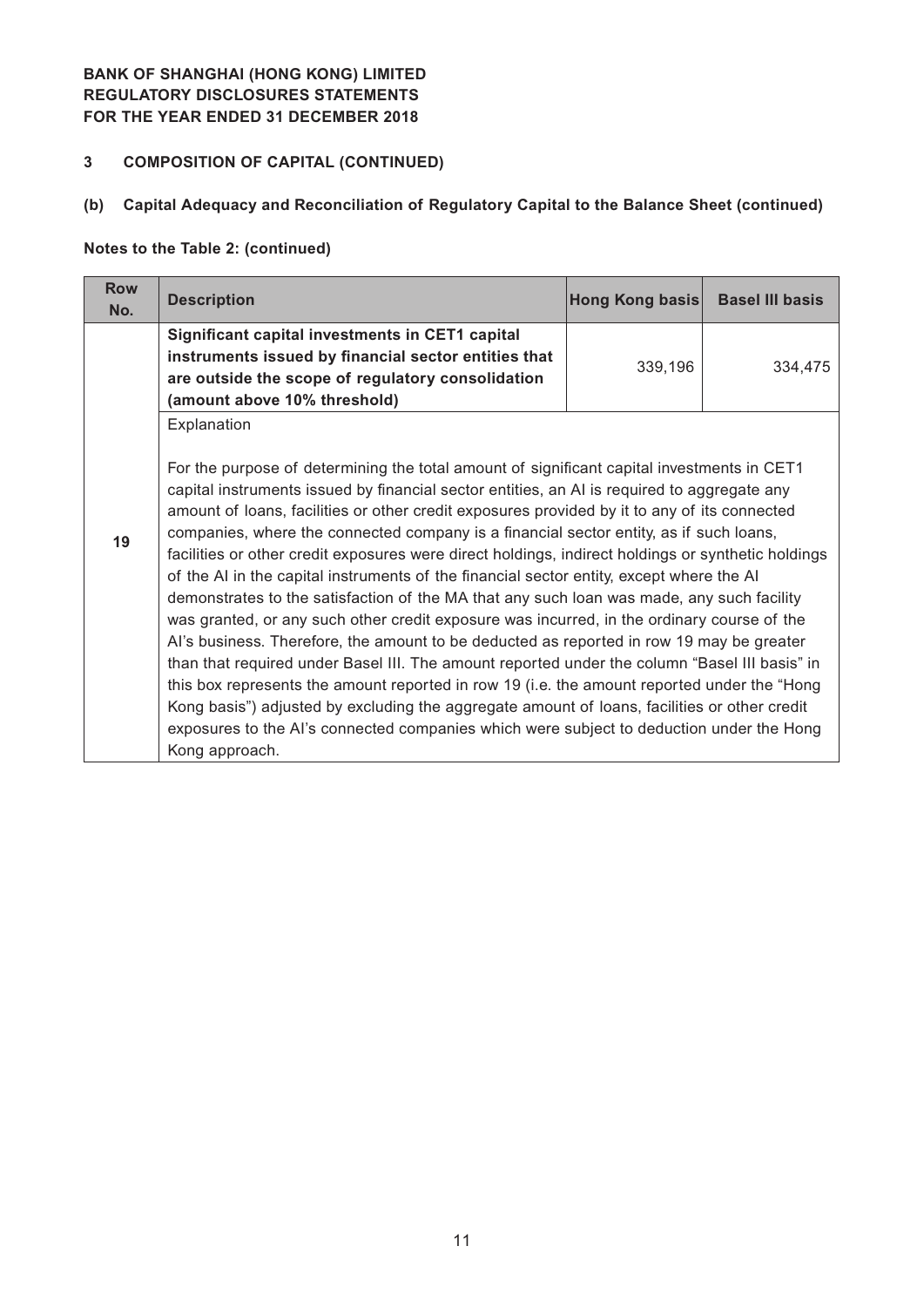### **3 COMPOSITION OF CAPITAL (CONTINUED)**

# **(c) Differences between Accounting and Regulatory Scopes of Consolidation and Mapping of Financial Statement Categories with Regulatory Risk Categories**

|                                                              | (a)                                                                          | (b)                                                                 | (c)                                    | (d)                                                    | (e)                                           | (f)                                    | (g)                                                                                     |
|--------------------------------------------------------------|------------------------------------------------------------------------------|---------------------------------------------------------------------|----------------------------------------|--------------------------------------------------------|-----------------------------------------------|----------------------------------------|-----------------------------------------------------------------------------------------|
|                                                              |                                                                              |                                                                     |                                        |                                                        | <b>Carrying values of items:</b>              |                                        |                                                                                         |
|                                                              | Carrying<br>values as<br>reported in<br>published<br>financial<br>statements | Carrying<br>values under<br>scope of<br>regulatory<br>consolidation | subject to<br>credit risk<br>framework | subject to<br>counterparty<br>credit risk<br>framework | subject to the<br>securitization<br>framework | subject to<br>market risk<br>framework | not subject to<br>capital<br>requirements<br>or subject to<br>deduction<br>from capital |
|                                                              | <b>HK\$'000</b>                                                              | <b>HK\$'000</b>                                                     | <b>HK\$'000</b>                        | <b>HK\$'000</b>                                        | <b>HK\$'000</b>                               | <b>HK\$'000</b>                        | <b>HK\$'000</b>                                                                         |
| <b>Assets</b>                                                |                                                                              |                                                                     |                                        |                                                        |                                               |                                        |                                                                                         |
| Cash and balances from<br>banks and central banks            | 1,394,837                                                                    | 1,172,010                                                           | 1,172,010                              |                                                        |                                               |                                        |                                                                                         |
| Placements with and<br>advances to banks                     | 2,592,414                                                                    | 2,592,410                                                           | 2,592,410                              |                                                        |                                               |                                        |                                                                                         |
| Financial assets at fair<br>value through profit and<br>loss | 287,024                                                                      | 19,192                                                              |                                        |                                                        |                                               | 19,192                                 |                                                                                         |
| Derivatives financial assets                                 | 32,787                                                                       | 32,787                                                              |                                        | 32,787                                                 |                                               | 15,058                                 |                                                                                         |
| Loans and advances to<br>customers                           | 14,830,120                                                                   | 14,830,120                                                          | 14,830,120                             |                                                        |                                               |                                        |                                                                                         |
| Investment securities                                        | 9,118,004                                                                    | 4,811,895                                                           | 4,811,895                              | $\overline{\phantom{0}}$                               |                                               |                                        |                                                                                         |
| Interests in associate                                       | 228                                                                          |                                                                     |                                        | -                                                      |                                               |                                        |                                                                                         |
| Investment in subsidiary                                     |                                                                              | 780,000                                                             | 445,525                                | $\overline{\phantom{0}}$                               |                                               |                                        | 334,475                                                                                 |
| Property and equipments                                      | 16,437                                                                       | 12,247                                                              | 12,247                                 | $\overline{\phantom{0}}$                               |                                               |                                        |                                                                                         |
| Intangible assets                                            | 5,134                                                                        | 5,038                                                               | -                                      | $\overline{\phantom{0}}$                               | -                                             | $\overline{\phantom{0}}$               | 5,038                                                                                   |
| Current tax recoverable                                      | 2,000                                                                        |                                                                     | -                                      | -                                                      |                                               |                                        |                                                                                         |
| Deferred tax assets                                          | 54,567                                                                       | 32,012                                                              |                                        | -                                                      |                                               |                                        | 32,012                                                                                  |
| Other assets                                                 | 256,907                                                                      | 178,007                                                             | 178,007                                | $\overline{\phantom{0}}$                               |                                               |                                        |                                                                                         |
| <b>Total assets</b>                                          | 28,590,459                                                                   | 24,465,718                                                          | 24,042,214                             | 32,787                                                 |                                               | 34,250                                 | 371,525                                                                                 |
| <b>Liabilities</b>                                           |                                                                              |                                                                     |                                        |                                                        |                                               |                                        |                                                                                         |
| Deposits from customers                                      | 9,503,353                                                                    | 9,523,480                                                           |                                        |                                                        |                                               |                                        | 9,523,480                                                                               |
| Deposits from banks                                          | 4,981,828                                                                    | 4,981,828                                                           | -                                      |                                                        |                                               |                                        | 4,981,828                                                                               |
| <b>Trading liabilities</b>                                   | 8,159                                                                        |                                                                     | -                                      |                                                        |                                               |                                        |                                                                                         |
| Derivative financial<br>liabilities                          | 48,430                                                                       | 48,430                                                              | -                                      | 48,430                                                 |                                               | 5,615                                  |                                                                                         |
| Certificate of deposits and<br>other debt securities issued  | 9,126,264                                                                    | 5,227,536                                                           | —                                      | $\overline{\phantom{0}}$                               |                                               |                                        | 5,227,536                                                                               |
| Current tax payable                                          | 42,275                                                                       | 16,911                                                              | -                                      | -                                                      |                                               |                                        | 16,911                                                                                  |
| Deferred tax liabilities                                     |                                                                              |                                                                     | -                                      | -                                                      |                                               |                                        |                                                                                         |
| Other liabilities                                            | 397,208                                                                      | 168,494                                                             | -                                      |                                                        |                                               |                                        | 168,494                                                                                 |
| <b>Total liabilities</b>                                     | 24,107,517                                                                   | 19,966,679                                                          | -                                      | 48,430                                                 |                                               | 5,615                                  | 19,918,249                                                                              |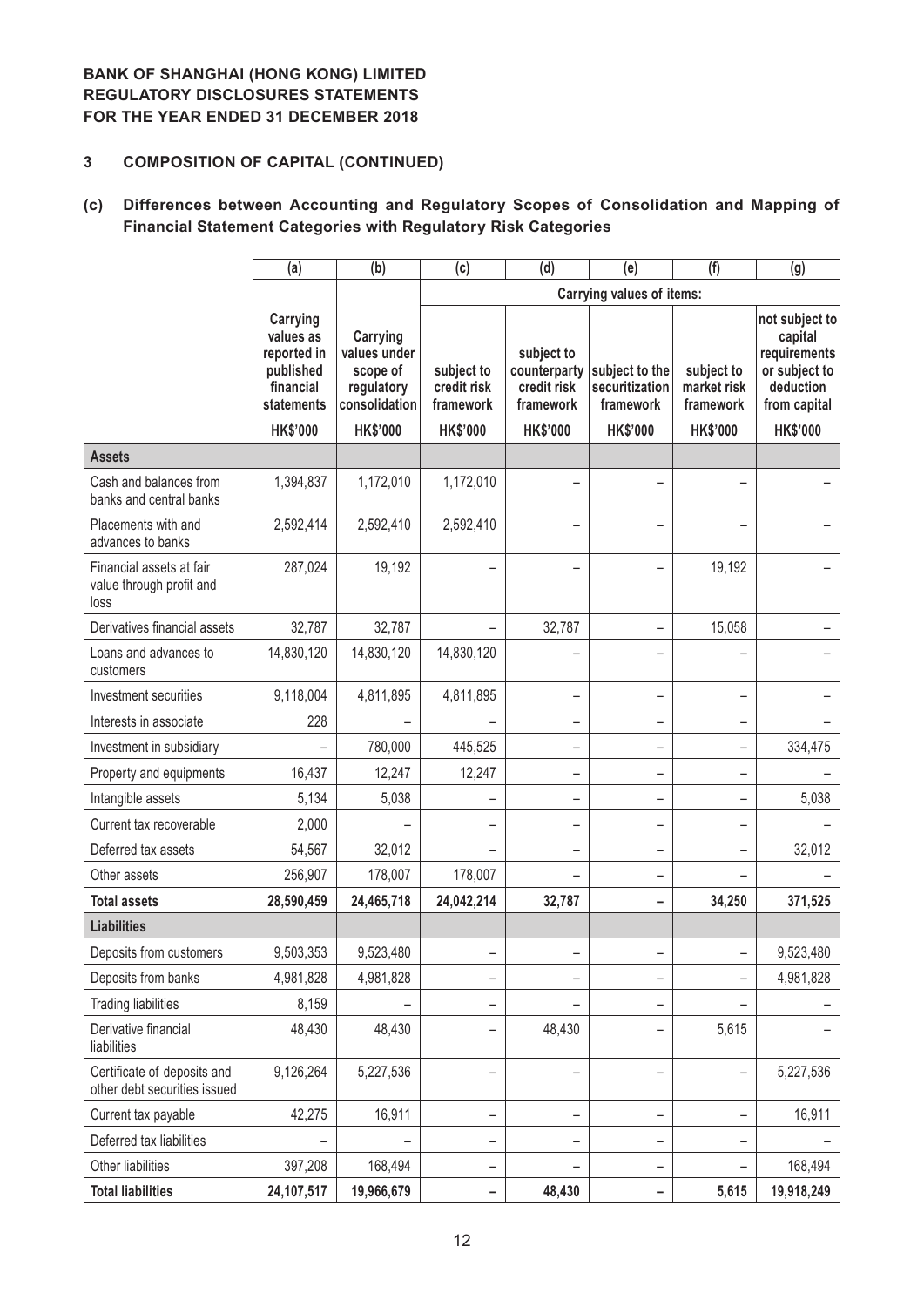### **3 COMPOSITION OF CAPITAL (CONTINUED)**

### **(c) Differences between Accounting and Regulatory Scopes of Consolidation and Mapping of Financial Statement Categories with Regulatory Risk Categories (continued)**

The above table illustrates the key differences between regulatory exposure amounts and accounting carrying values under the regulatory scope of consolidation. The amounts shown in the column "Carrying values under scope of regulatory consolidation" do not equal the sum of the amounts shown in the remaining columns of the table for "Derivative financial assets" and "Derivative financial liabilities as they are subject to regulatory capital charges in credit risk, counterparty credit risk and market risk categories.

#### **(d) Differences between Regulatory Exposure Amounts and Carrying Values in Financial Statements**

|                |                                                                                                    | (a)             | (b)                      | (c)                         | (d)                                      | (e)                      |
|----------------|----------------------------------------------------------------------------------------------------|-----------------|--------------------------|-----------------------------|------------------------------------------|--------------------------|
|                |                                                                                                    |                 | Items subject to:        |                             |                                          |                          |
|                |                                                                                                    | <b>Total</b>    | credit risk<br>framework | securitization<br>framework | counterparty<br>credit risk<br>framework | market risk<br>framework |
|                |                                                                                                    | <b>HK\$'000</b> | <b>HK\$'000</b>          | <b>HK\$'000</b>             | <b>HK\$'000</b>                          | <b>HK\$'000</b>          |
| 1              | Asset carrying value amount under scope of<br>regulatory consolidation (as per template LI1)       | 24,094,193      | 24,042,214               |                             | 32,787                                   | 34,250                   |
| $\overline{2}$ | Liabilities carrying value amount under regulatory<br>scope of consolidation (as per template LI1) | 48,430          |                          |                             | 48,430                                   | 5,615                    |
| 3              | Total net amount under regulatory scope of<br>consolidation                                        | 24,045,763      | 24,042,214               |                             | (15, 643)                                | 28,635                   |
| 4              | Off-balance sheet amounts                                                                          | 1,964,901       | 39,391                   |                             |                                          |                          |
| 5              | Potential future exposures                                                                         | 97,420          |                          |                             | 97,420                                   |                          |
| 6              | Differences due to consideration of provisions                                                     | 147,669         | 147,669                  |                             |                                          |                          |
| 7              | Differences due to specific regulatory adjustments<br>and other adjustments                        | (661, 998)      | (710, 428)               |                             | 48,430                                   |                          |
| 8              | <b>Exposure amounts considered for regulatory</b><br>purposes                                      | 25,593,755      | 23,518,846               |                             | 130,207                                  | 28,635                   |

The key differences between regulatory exposure amounts and accounting carrying values under the regulatory scope of consolidation are: (i) off-balance sheet exposures including contingent liabilities and commitments after application of Credit Conversion Factor ("CCF"), (ii) potential future exposures for derivatives, (iii) differences due to consideration of provisions and (iv) differences due to specific regulatory adjustments and other differences, including recognition of effect of credit risk mitigations.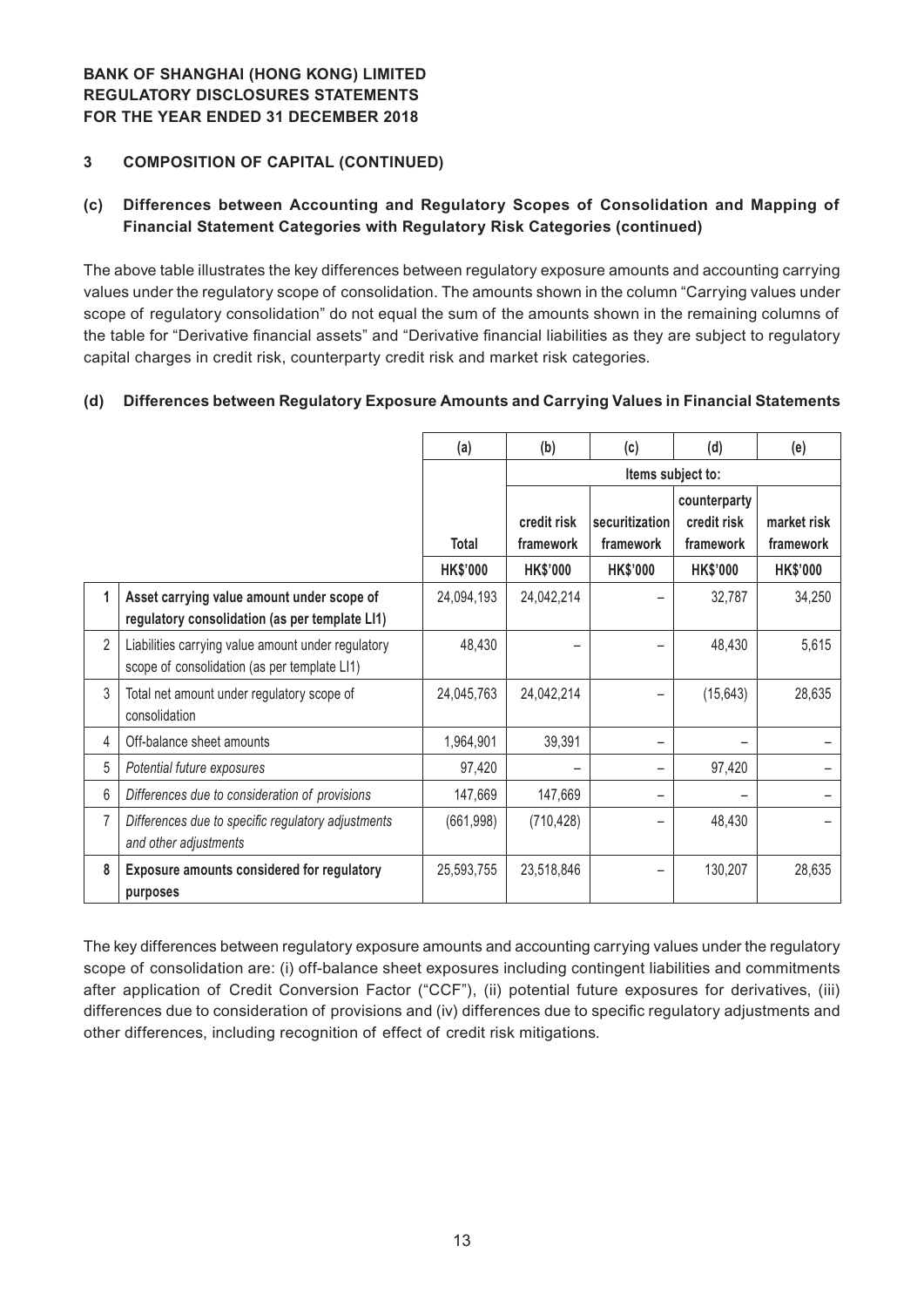# **3 COMPOSITION OF CAPITAL (CONTINUED)**

# **(e) Main Features of Capital Instruments**

| 1              | Issuer                                                                                             | Bank of Shanghai<br>(Hong Kong) Limited | Bank of Shanghai<br>(Hong Kong) Limited |
|----------------|----------------------------------------------------------------------------------------------------|-----------------------------------------|-----------------------------------------|
| $\overline{2}$ | Unique identifier (eg CUSIP. ISIN or Bloomberg identifier for private<br>placement)                | N/A                                     | N/A                                     |
| 3              | Governing law(s) of the instrument                                                                 | Hong Kong                               | Hong Kong                               |
|                | Regulatory treatment                                                                               |                                         |                                         |
| 4              | <b>Transitional Basel III rules</b>                                                                | Common Equity Tier 1                    | Common Equity Tier 1                    |
| 5              | Post-transitional Basel III rules                                                                  | Common Equity Tier 1                    | Common Equity Tier 1                    |
| 6              | Eligible at solo/group/group & solo                                                                | Solo                                    | Solo                                    |
| 7              | Instrument type (types to be specified by each jurisdiction)                                       | Ordinary shares                         | Ordinary shares                         |
| 8              | Amount recognised in regulatory capital (Currency in million, as of<br>most recent reporting date) | HK\$2,200 million                       | HK\$1,800 million                       |
| 9              | Par value of instrument                                                                            | HK\$10 each                             | RMB10 each                              |
| 10             | Accounting classification                                                                          | Shareholders' equity                    | Shareholders' equity                    |
| 11             | Original date of issuance                                                                          | 12/2/1974                               | 3/1/2014                                |
| 12             | Perpetual or dated                                                                                 | Perpetual                               | Perpetual                               |
| 13             | Original maturity date                                                                             | No maturity                             | No maturity                             |
| 14             | Issuer call subject to prior supervisory approval                                                  | <b>No</b>                               | N <sub>o</sub>                          |
| 15             | Optional call date, contingent call dates and redemption amount                                    | Not applicable                          | Not applicable                          |
| 16             | Subsequent call dates, if applicable                                                               | Not applicable                          | Not applicable                          |
|                | Coupons/dividends                                                                                  |                                         |                                         |
| 17             | Fixed or floating dividend/coupon                                                                  | Floating                                | Floating                                |
| 18             | Coupon rate and any related index                                                                  | Not applicable                          | Not applicable                          |
| 19             | Existence of a dividend stopper                                                                    | <b>No</b>                               | <b>No</b>                               |
| 20             | Fully discretionary, partially discretionary or mandatory                                          | Fully discretionary                     | Fully discretionary                     |
| 21             | Existence of step up or other incentive to redeem                                                  | <b>No</b>                               | No                                      |
| 22             | Noncumulative or cumulative                                                                        | Noncumulative                           | Noncumulative                           |
| 23             | Convertible or non-convertible                                                                     | Non-convertible                         | Non-convertible                         |
| 24             | If convertible, conversion trigger(s)                                                              | Not applicable                          | Not applicable                          |
| 25             | If convertible, fully or partially                                                                 | Not applicable                          | Not applicable                          |
| 26             | If convertible, conversion rate                                                                    | Not applicable                          | Not applicable                          |
| 27             | If convertible, mandatory or optional conversion                                                   | Not applicable                          | Not applicable                          |
| 28             | If convertible, specify instrument type convertible into                                           | Not applicable                          | Not applicable                          |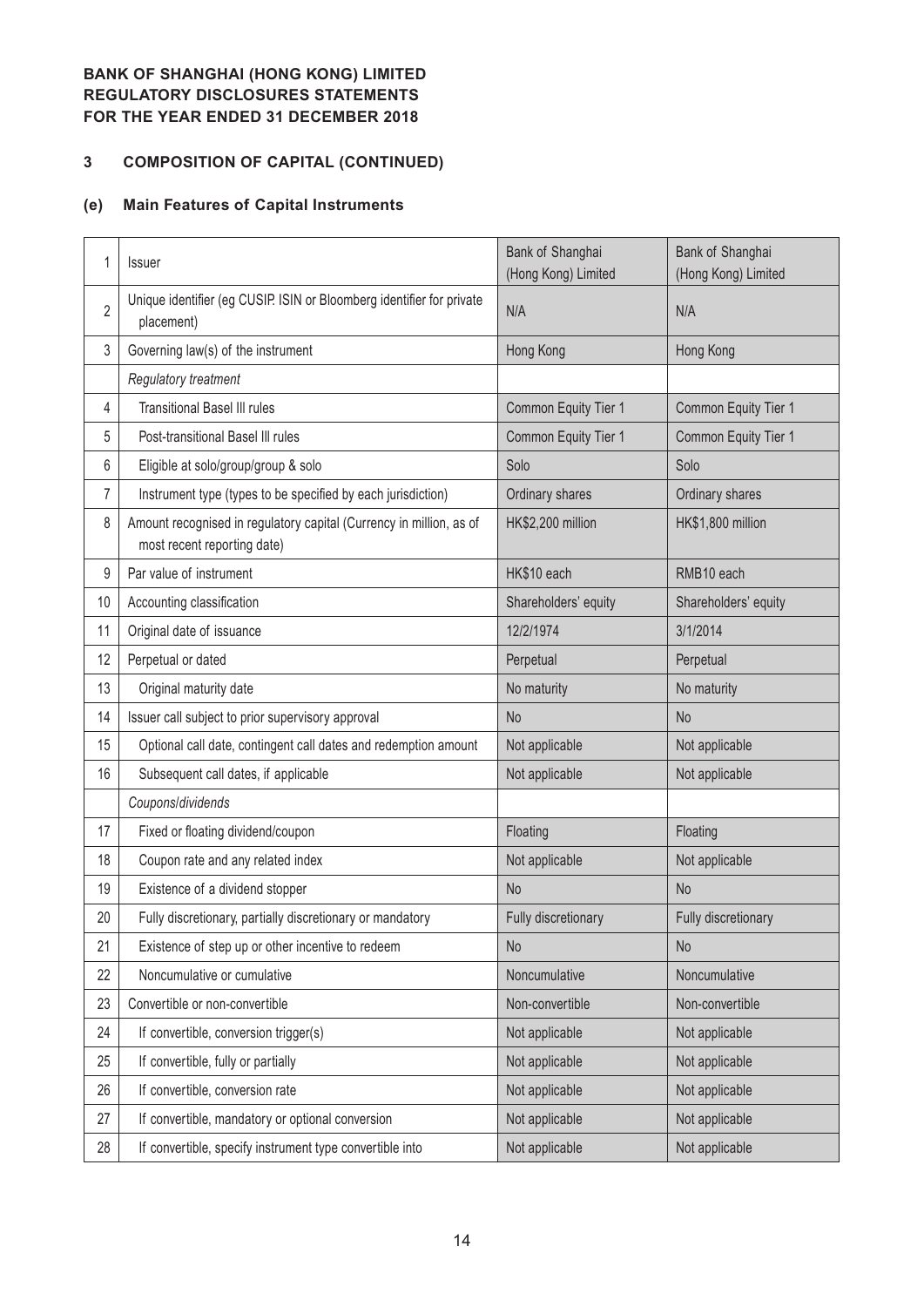## **3 COMPOSITION OF CAPITAL (CONTINUED)**

# **(e) Main Features of Capital Instruments (continued)**

| 29 | If convertible, specify issuer of instrument it converts into                                                    | Not applicable | Not applicable |
|----|------------------------------------------------------------------------------------------------------------------|----------------|----------------|
| 30 | Write-down feature                                                                                               | <b>No</b>      | <b>No</b>      |
| 31 | If write-down, write-down trigger(s)                                                                             | Not applicable | Not applicable |
| 32 | If write-down, full or partial                                                                                   | Not applicable | Not applicable |
| 33 | If write-down, permanent or temporary                                                                            | Not applicable | Not applicable |
| 34 | If temporary write-down, description of write-up mechanism                                                       | Not applicable | Not applicable |
| 35 | Position in subordination hierarchy in liquidation (specify instrument<br>type immediately senior to instrument) | Not applicable | Not applicable |
| 36 | Non-compliant transitioned features                                                                              | <b>No</b>      | N <sub>o</sub> |
| 37 | If yes, specify non-compliant features                                                                           | Not applicable | Not applicable |

#### **4 LEVERAGE RATIO**

### **(a) Components of Leverage ratio**

#### **Leverage Ratio Disclosure Template**

|                |                                                                                                                                                         | Leverage ratio<br>framework               | Leverage ratio<br>framework                |
|----------------|---------------------------------------------------------------------------------------------------------------------------------------------------------|-------------------------------------------|--------------------------------------------|
|                |                                                                                                                                                         | As at 31 December 2018<br><b>HK\$'000</b> | As at 30 September 2018<br><b>HK\$'000</b> |
|                | On-balance sheet exposures                                                                                                                              |                                           |                                            |
| 1              | On-balance sheet items (excluding derivatives and SFTs, but<br>including collateral)                                                                    | 24,727,466                                | 23,654,181                                 |
| $\overline{2}$ | Less: Asset amounts deducted in determining Tier 1 capital                                                                                              | (382, 984)                                | (416, 083)                                 |
| 3              | Total on-balance sheet exposures (excluding derivatives and SFTs)                                                                                       | 24,344,482                                | 23,238,098                                 |
|                | <b>Exposures arising from derivative contracts</b>                                                                                                      |                                           |                                            |
| 4              | Replacement cost associated with all derivatives contracts (where<br>applicable net of eligible cash variation margin and/or with bilateral<br>netting) | 32,787                                    | 61,965                                     |
| 5              | Add-on amounts for PFE associated with all derivatives contracts                                                                                        | 97,420                                    | 55,072                                     |
| 6              | Gross-up for derivatives collateral provided where deducted from the<br>balance sheet assets pursuant to the operative accounting framework             |                                           |                                            |
| $\overline{7}$ | Less: Deductions of receivables assets for cash variation margin<br>provided in derivatives transactions                                                |                                           |                                            |
| 8              | Less: Exempted CCP leg of client-cleared trade exposures                                                                                                |                                           |                                            |
| 9              | Adjusted effective notional amount of written credit contracts                                                                                          |                                           |                                            |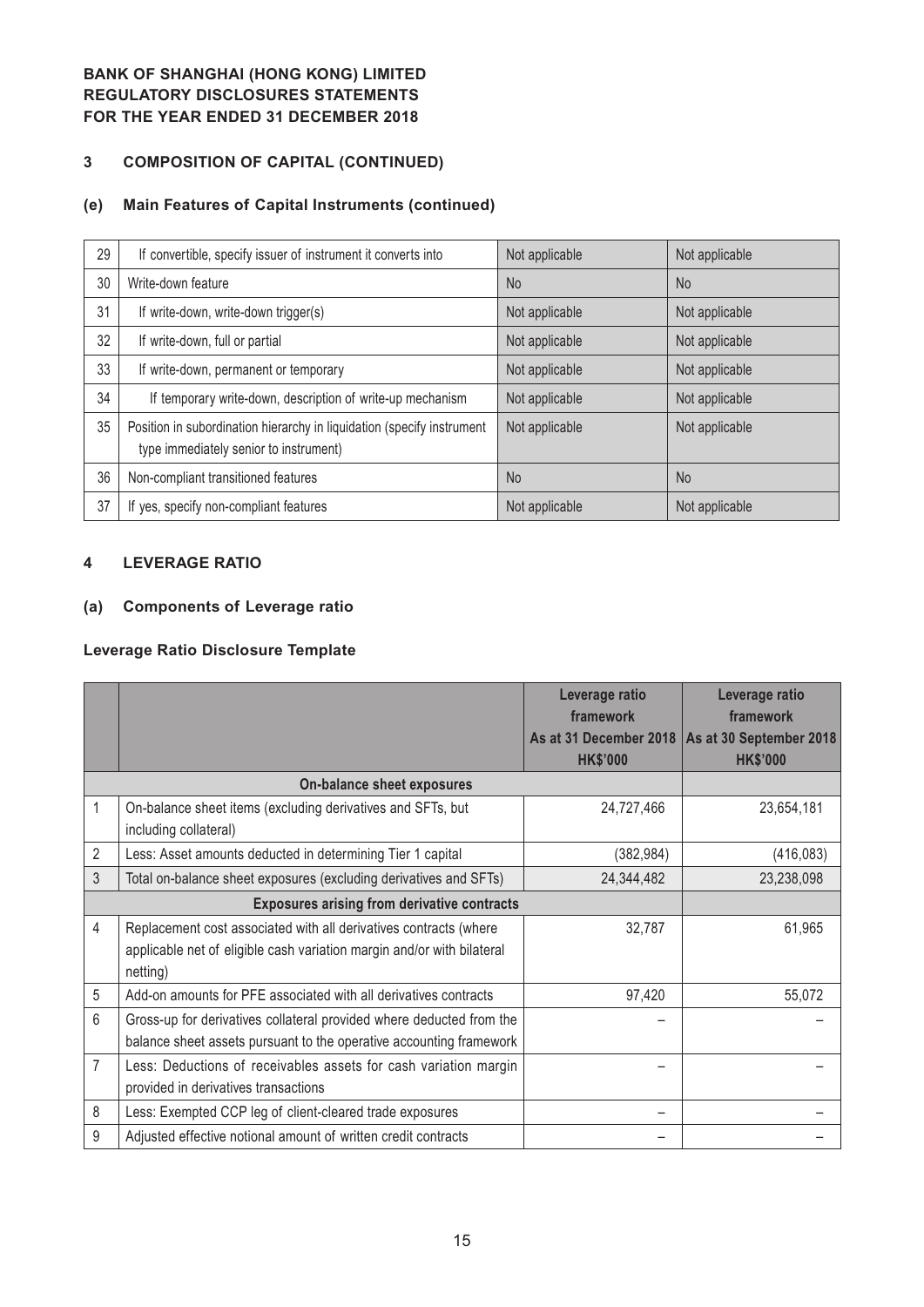### **4 LEVERAGE RATIO (CONTINUED)**

# **(a) Components of Leverage ratio (continued)**

### **Leverage Ratio Disclosure Template (continued)**

|                 |                                                                                                             | Leverage ratio<br>framework<br>As at 31 December 2018<br><b>HK\$'000</b> | Leverage ratio<br>framework<br>As at 30 September 2018<br><b>HK\$'000</b> |
|-----------------|-------------------------------------------------------------------------------------------------------------|--------------------------------------------------------------------------|---------------------------------------------------------------------------|
| 10              | Less: Adjusted effective notional offsets and add-on deductions for<br>written credit derivatives contracts |                                                                          |                                                                           |
| 11              | Total exposures arising from derivative contracts                                                           | 130,207                                                                  | 117,037                                                                   |
|                 | <b>Exposures arising from SFTs</b>                                                                          |                                                                          |                                                                           |
| 12              | Gross SFT assets (with no recognition of netting), after adjusting for<br>sales accounting transactions     |                                                                          |                                                                           |
| 13              | Less: Netted amounts of cash payables and cash receivables of<br>gross SFT assets                           |                                                                          |                                                                           |
| 14              | CCR exposure for SFT assets                                                                                 |                                                                          |                                                                           |
| 15              | Agent transaction exposures                                                                                 |                                                                          |                                                                           |
| 16              | Total exposures arising from SFTs                                                                           |                                                                          |                                                                           |
|                 | Other off-balance sheet exposures                                                                           |                                                                          |                                                                           |
| 17              | Off-balance sheet exposure at gross notional amount                                                         | 1,964,901                                                                | 1,941,022                                                                 |
| 18              | Less: Adjustments for conversion to credit equivalent amounts                                               | (1,650,981)                                                              | (1,588,418)                                                               |
| 19              | Off-balance sheet items                                                                                     | 313,920                                                                  | 352,604                                                                   |
|                 | <b>Capital and total exposures</b>                                                                          |                                                                          |                                                                           |
| 20              | Tier 1 capital                                                                                              | 4,116,055                                                                | 4,036,988                                                                 |
| 20a             | Total exposures before adjustments for specific and collective<br>provisions                                | 24,788,609                                                               | 23,707,739                                                                |
| 20 <sub>b</sub> | Adjustments for specific and collective provisions                                                          | (294, 535)                                                               | (240, 747)                                                                |
| 21              | Total exposures after adjustments for specific and collective<br>provisions                                 | 24,494,074                                                               | 23,466,992                                                                |
|                 | Leverage ratio                                                                                              |                                                                          |                                                                           |
| 22              | Leverage ratio                                                                                              | 16.8%                                                                    | 17.2%                                                                     |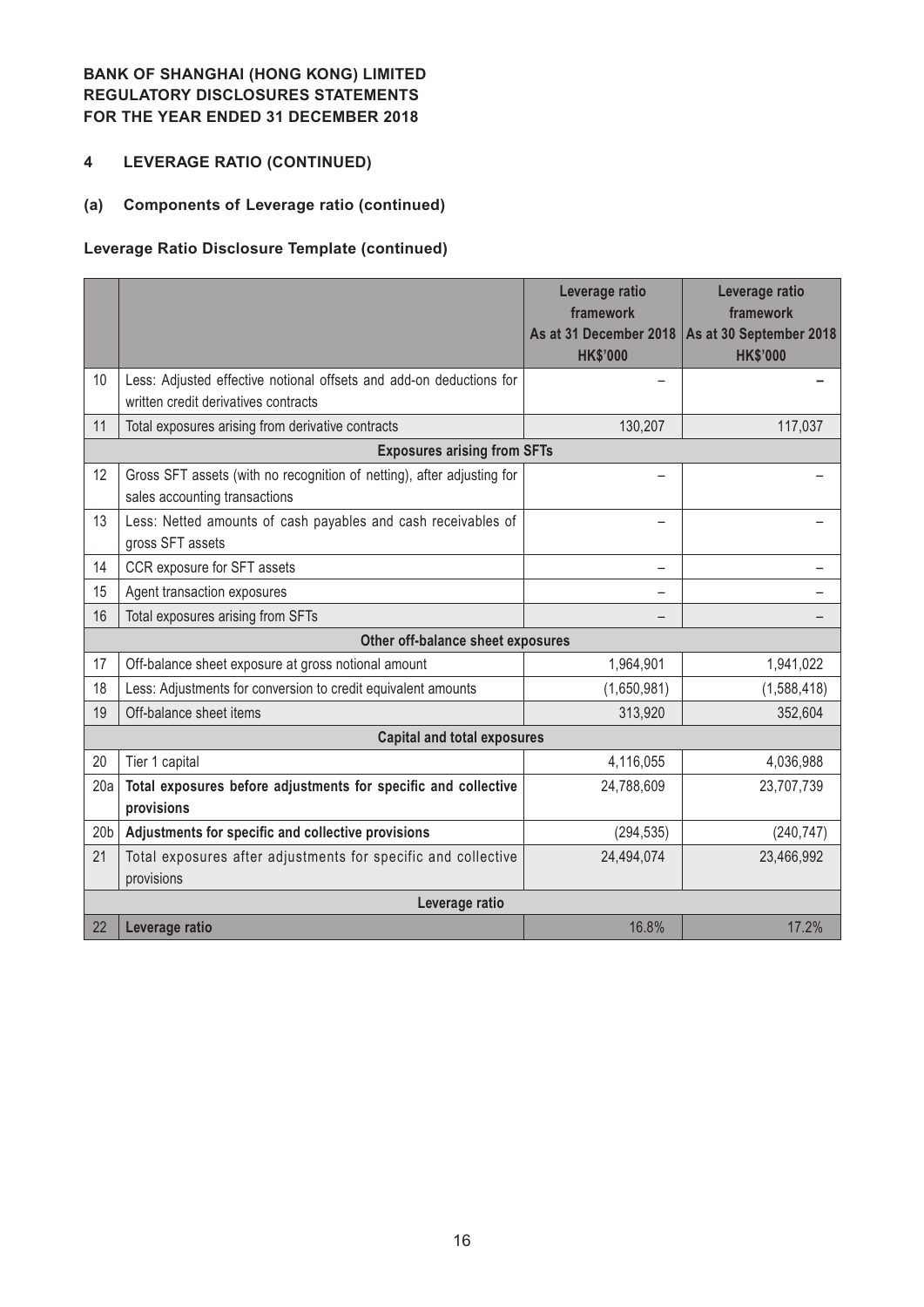# **4 LEVERAGE RATIO (CONTINUED)**

# **(b) Reconciliation of published financial statements to leverage ratio exposure**

|                |                                                                                         | Leverage ratio<br>framework as at<br>31 December 2018 |
|----------------|-----------------------------------------------------------------------------------------|-------------------------------------------------------|
|                |                                                                                         | <b>HK\$'000</b>                                       |
|                | Total consolidated assets as per published financial statements                         | 28,590,459                                            |
| $\overline{2}$ | Adjustment for investments in banking, financial, insurance or commercial entities that | (4, 124, 741)                                         |
|                | are consolidated for accounting purposes but outside the scope of regulatory            |                                                       |
|                | consolidation                                                                           |                                                       |
| 3              | Adjustment for fiduciary assets recognised on the balance sheet pursuant to the         |                                                       |
|                | applicable accounting framework but excluded from the LR exposure measure               |                                                       |
| $\overline{4}$ | Adjustment for derivative financial contracts                                           | 97,420                                                |
| 5              | Adjustment for SFTs (i.e. repos and similar secured lending)                            |                                                       |
| 6              | Adjustment for off-balance sheet items(i.e. conversion to credit equivalent amounts of  | 313,920                                               |
|                | off-balance sheet exposures)                                                            |                                                       |
| 6a             | Adjustment for specific and collective provisions that are allowed to be excluded from  |                                                       |
|                | exposure measure                                                                        |                                                       |
| 7              | Other adjustment                                                                        | (382,984)                                             |
| 8              | Leverage ratio exposure measure                                                         | 24.494.074                                            |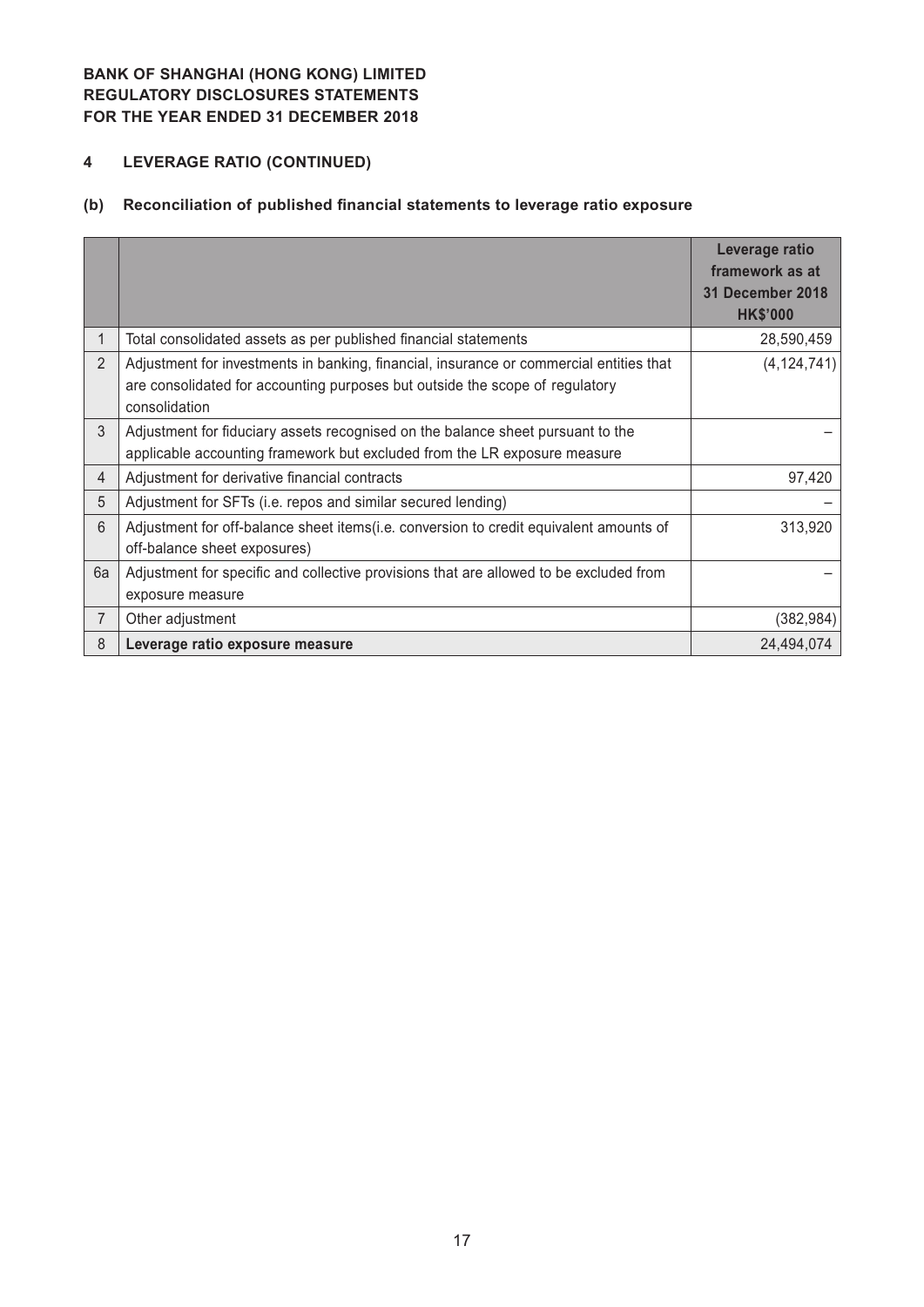#### **5. RISK MANAGEMENT APPROACH**

In executing our strategic priorities and business opportunities, the Company is faced with economic, financial and other types of risk. These risks are interdependent and require a holistic approach to risk management. Very broadly, these risks can be aligned around the following key risk categories:

- • Credit
- **Market**
- **Liquidity**
- Interest rate
- **Operational**
- **Reputational**
- **Compliance**

These key risks are explained in further details in sections 7 to 11.

The Board oversees the Company's affairs and provides sound leadership for the Chief Executive Officer and management. Authorised by the Board, various Board committees oversee specific responsibilities based on clearly defined terms of references. Under our risk management approaches, the Board, through the Risk & Compliance Committee ("**RCC**") or its designated committees, sets our Risk Appetite, oversees the establishment of risk management policies and processes, and sets risk limits to guide the Company's risktaking. The RCC also oversees the identification, monitoring, management and reporting of credit, market, liquidity, operational and reputational risks. To facilitate the RCC's risk oversight, the following committees carrying risk management functions, have been established:

- Asset & Liability Committee
- **Credit Committee**
- **Executive Committee**
- Operations and Technology Committee

These committees as a whole serve as an executive forum to discuss and implement the Company's risk management. Key responsibilities include

- Assess and approve risk-taking activities
- Oversee the Company's risk management infrastructure, which includes frameworks, decision criteria, authorities, people, policies, standards, processes, information and systems
- Approve risk policies, the evaluation and endorsement of risk models
- Assess and monitor specific credit concentration
- Recommend scenarios and the resulting macroeconomic variable projections used for enterprise-wide stress tests

The members in these committees comprise representatives from the Risk Management unit ("RMU") as well as key business and support units.

Our Risk Appetite takes into account a spectrum of risk types, and it is implemented using thresholds, policies, processes and controls. It is driven by the Board and senior management with the involvement of management at departmental and divisional levels for providing information and analysis to facilitate the review and approval.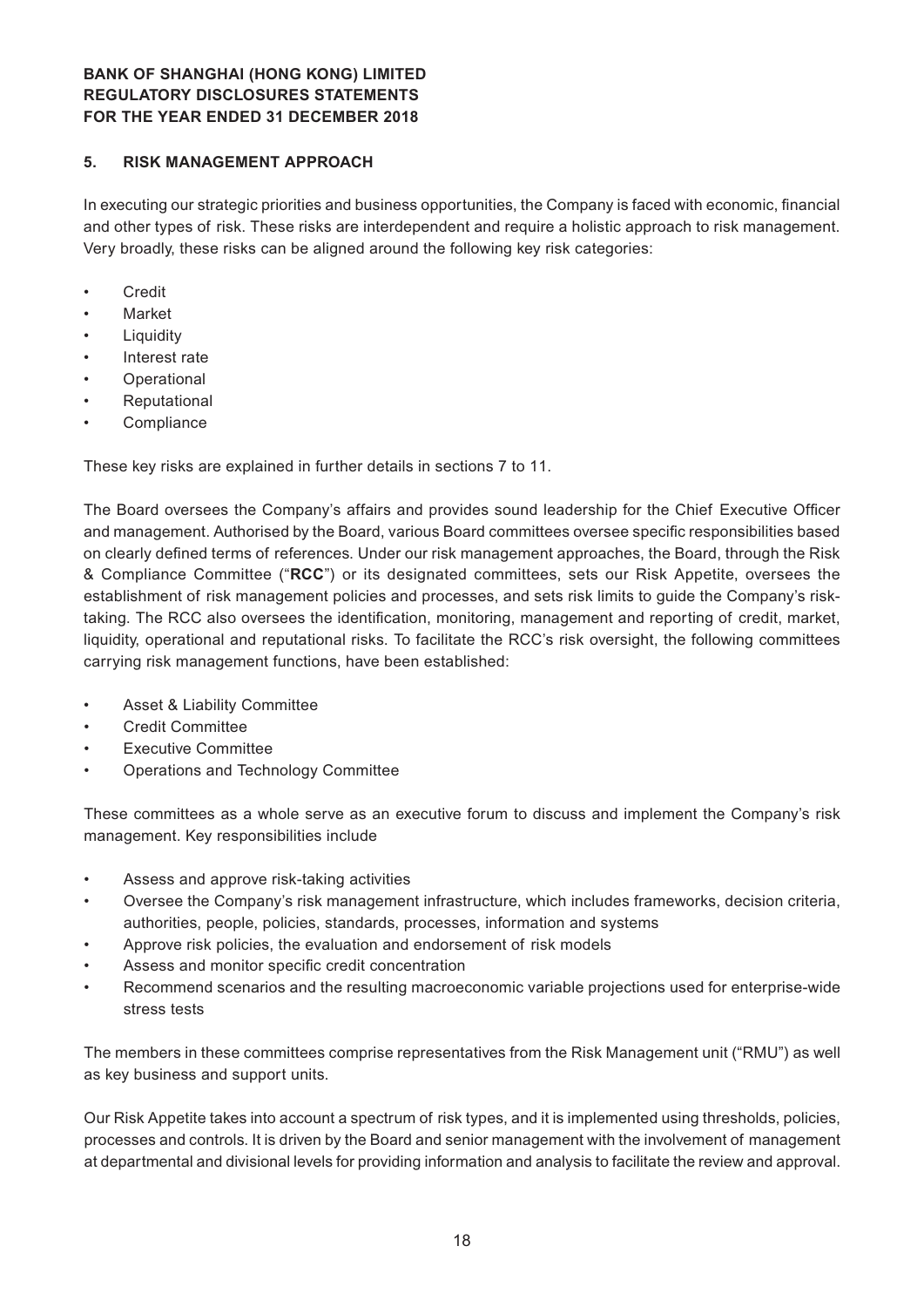#### **5. RISK MANAGEMENT APPROACH (CONTINUED)**

Threshold structures are essential in making the Company's Risk Appetite an intrinsic part of our businesses, because they help to keep all our risks within acceptable levels. Portfolio risk limits for the quantifiable risk types reach all parts of the Company from the top down, and these are implemented using formal frameworks. As for the non-quantifiable risk types, these are controlled under qualitative principles through established policies.

We manage these risks by diversifying our risk across industries and individual exposures. The Company has three lines of defense when it comes to risk taking where each line of defense has a clear responsibility. Working closely with the support units, our business units are our first line of defense for risk management. Their responsibilities include identification and management of risks inherent in their businesses and ensuring that our business operations remain within approved boundaries of our risk appetite and policies.

Corporate oversight and control functions such as Compliance and parts of Technology and Finance form the second line of defense. They are responsible for design and maintenance of the internal control frameworks covering financial, operational, compliance and information technology controls as well as risk management policies and systems. In addition, RMU is responsible for identifying individual and portfolio risk, approving transactions and trades and ensuring that they are within approved limits, and monitoring and reporting on the portfolio. These are carried out with a view of current and future potential developments, and evaluated through stress testing.

Bank Audit forms the third line of defense. It provides an independent assessment and assurance on the reliability, adequacy and effectiveness of our system of internal controls, risk management procedures, governance framework and processes.

The Bank believes that effective safeguards against undesired business conduct have to go beyond a "tickthe-box" mentality. Other than relying on published codes of conduct, the Bank also advocates the following organizational safeguards to maintain a strong risk and governance culture:

- • Tone from the top
- Aligning strategies and incentives via key performance index. Performance is assessed against the key performance index to determine remuneration, providing a clear line of sight between employee goals and organizational imperatives
- Respecting voice of control functions
- Risk ownership
- Having established escalation protocols
- Encouraging constructive challenges at all level
- Reinforcing cultural alignment

In addition to cultivating a strong risk and governance culture, robust internal control processes and systems have been designed and implemented to support the respective risk management approaches. These are reviewed regularly by the respective risk units to assess and ensure their effectiveness.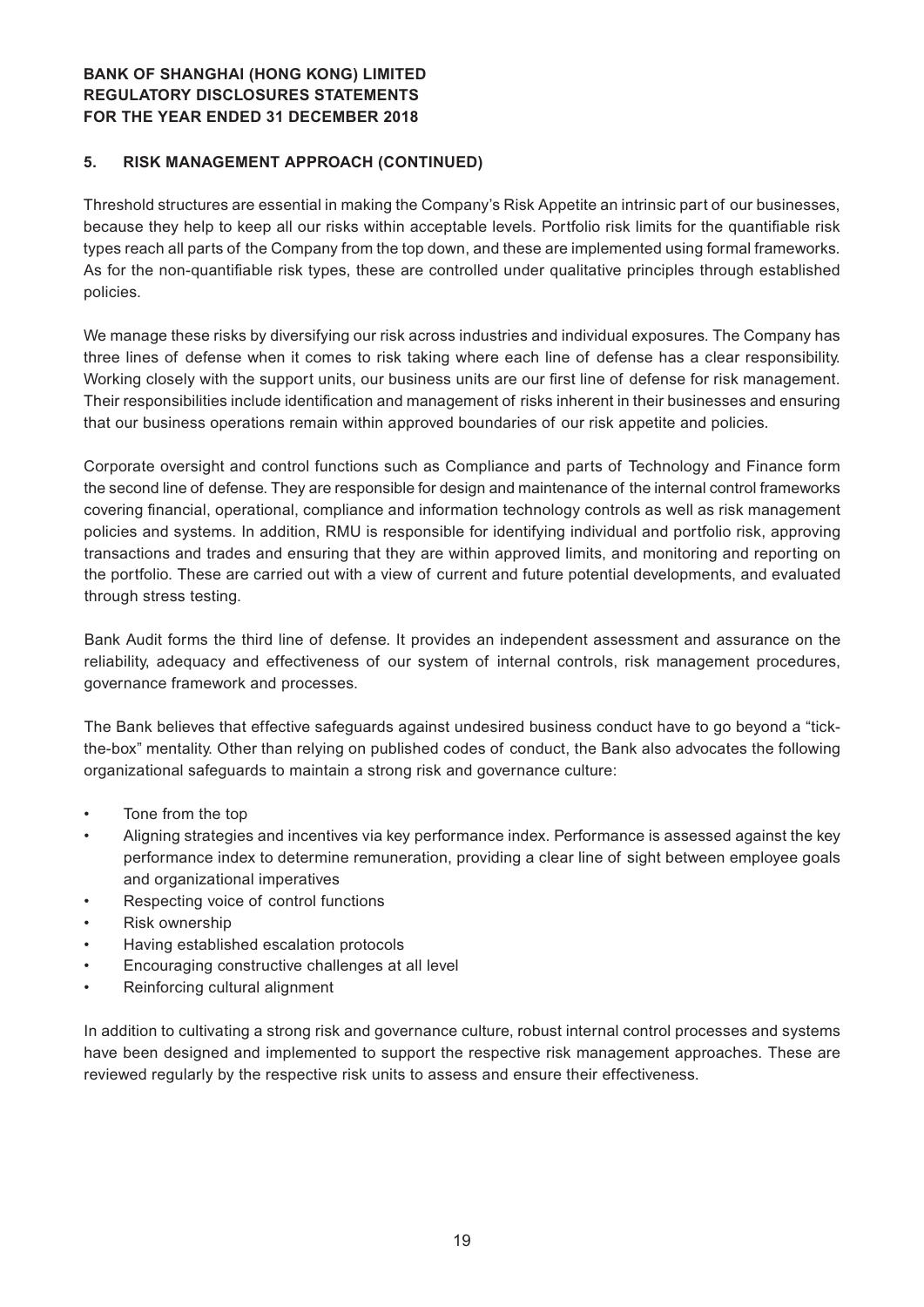### **BANK OF SHANGHAI (HONG KONG) LIMITED REGULATORY DISCLOSURES STATEMENTS For the Year ended 31 December 2018**

#### **5. RISK MANAGEMENT APPROACH (CONTINUED)**

Risk management reports including exposure and position information for all significant risk areas are provided to the risk management committees and senior management on a regular basis, as deemed appropriate. The Company, through various risk management committees, determines the risk reporting requirements that best suit the business. This includes the following:

- risk exposures and profile against risk limits and risk strategy
- large risk events and subsequent remedial action plans
- market developments such as macro-economic, credit, industry, country risks, emerging risk concentrations and stress tests related to these developments

Stress testing is an integral part of our risk management process, and includes both sensitivity analysis and scenario analysis. This related to regulatory and internal stress test over the whole portfolio and gamut of risk types. Every stress test is documented and results are discussed at the relevant risk management committees.

This element alerts senior management of our potential vulnerability to exceptional but plausible adverse events. As such, stress testing enables us to assess capital adequacy and identify potentially risky portfolio segments as well as inherent systematic risks. This then allows us to develop the right contingency plans, exit strategies and mitigating actions beforehand.

The capital planning process according to our Internal Capital Adequacy Assessment Process seeks to align our expected business trajectory to our Risk Appetite.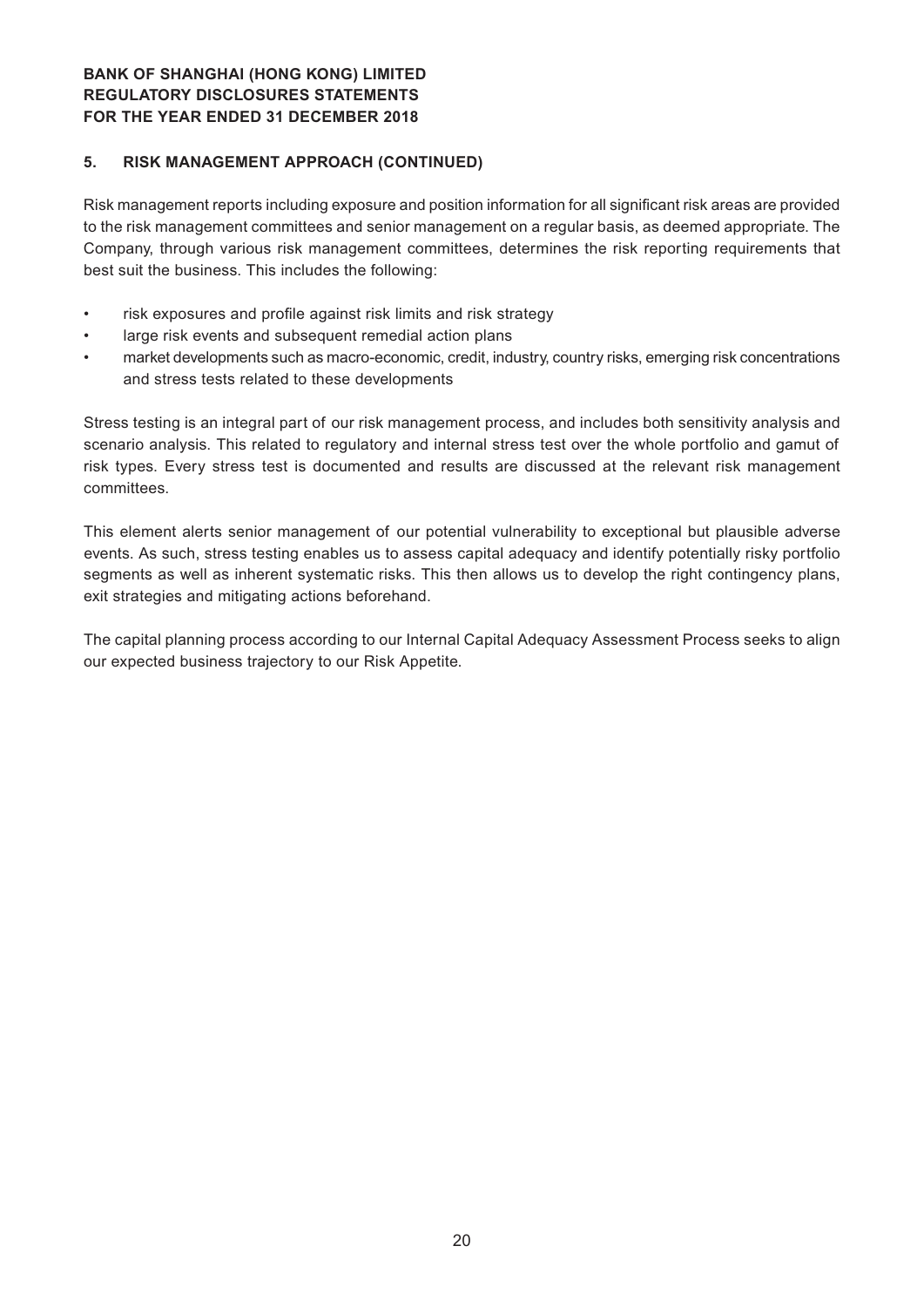#### **6 OVERVIEW OF RISK-WEIGHTED AMOUNT**

The table below sets out the RWA by risk types and their corresponding capital requirements (i.e. 8% of the RWA):

|                |                                                             | (a)                  | (b)                   | (c)                             |
|----------------|-------------------------------------------------------------|----------------------|-----------------------|---------------------------------|
|                |                                                             | <b>RWA</b>           |                       | Minimum capital<br>requirements |
|                |                                                             | As at<br>31 December | As at<br>30 September | As at<br>31 December            |
|                | HK\$'000                                                    | 2018                 | 2018                  | 2018                            |
| 1              | Credit risk for non-securitization exposures                | 16,430,377           | 15,603,789            | 1,314,430                       |
| $\overline{2}$ | Of which STC approach                                       | 16,430,377           | 15,603,789            | 1,314,430                       |
| 2a             | Of which BSC approach                                       |                      |                       |                                 |
| 3              | Of which foundation IRB approach                            |                      |                       |                                 |
| 4              | Of which supervisory slotting criteria approach             |                      |                       |                                 |
| 5              | Of which advanced IRB approach                              |                      |                       |                                 |
| 6              | Counterparty default risk and default fund<br>contributions | 38,149               | 37,331                | 3,052                           |
| $\overline{7}$ | Of which SA-CCR*                                            |                      |                       |                                 |
| 7a             | Of which CEM                                                | 38,149               | 37,331                | 3,052                           |
| 8              | Of which IMM(CCR) approach                                  |                      |                       |                                 |
| 9              | Of which others                                             |                      |                       |                                 |
| 10             | <b>CVA</b> risk                                             | 47,600               | 43,263                | 3,808                           |
| 11             | Equity positions in banking book under the simple           |                      |                       |                                 |
|                | risk-weight method and internal models method               |                      |                       |                                 |
| 12             | Collective investment scheme ("CIS") exposures<br>$-LTA^*$  | <b>NA</b>            | <b>NA</b>             | <b>NA</b>                       |
| 13             | CIS exposures - MBA*                                        | <b>NA</b>            | <b>NA</b>             | <b>NA</b>                       |
| 14             | CIS exposures - FBA*                                        | <b>NA</b>            | <b>NA</b>             | <b>NA</b>                       |
| 14a            | CIS exposures - combination of approaches*                  | <b>NA</b>            | <b>NA</b>             | <b>NA</b>                       |
| 15             | Settlement risk                                             |                      |                       |                                 |
| 16             | Securitization exposures in banking book                    | -                    |                       |                                 |
| 17             | Of which SEC-IRBA                                           |                      |                       |                                 |
| 18             | Of which SEC-ERBA                                           |                      |                       |                                 |
| 19             | Of which SEC-SA                                             |                      |                       |                                 |
| 19a            | Of which SEC-FBA                                            |                      |                       |                                 |
| 20             | Market risk                                                 | 979,838              | 1,019,775             | 78,387                          |
| 21             | Of which STM approach                                       | 979,838              | 1,019,775             | 78,387                          |
| 22             | Of which IMM approach                                       |                      |                       |                                 |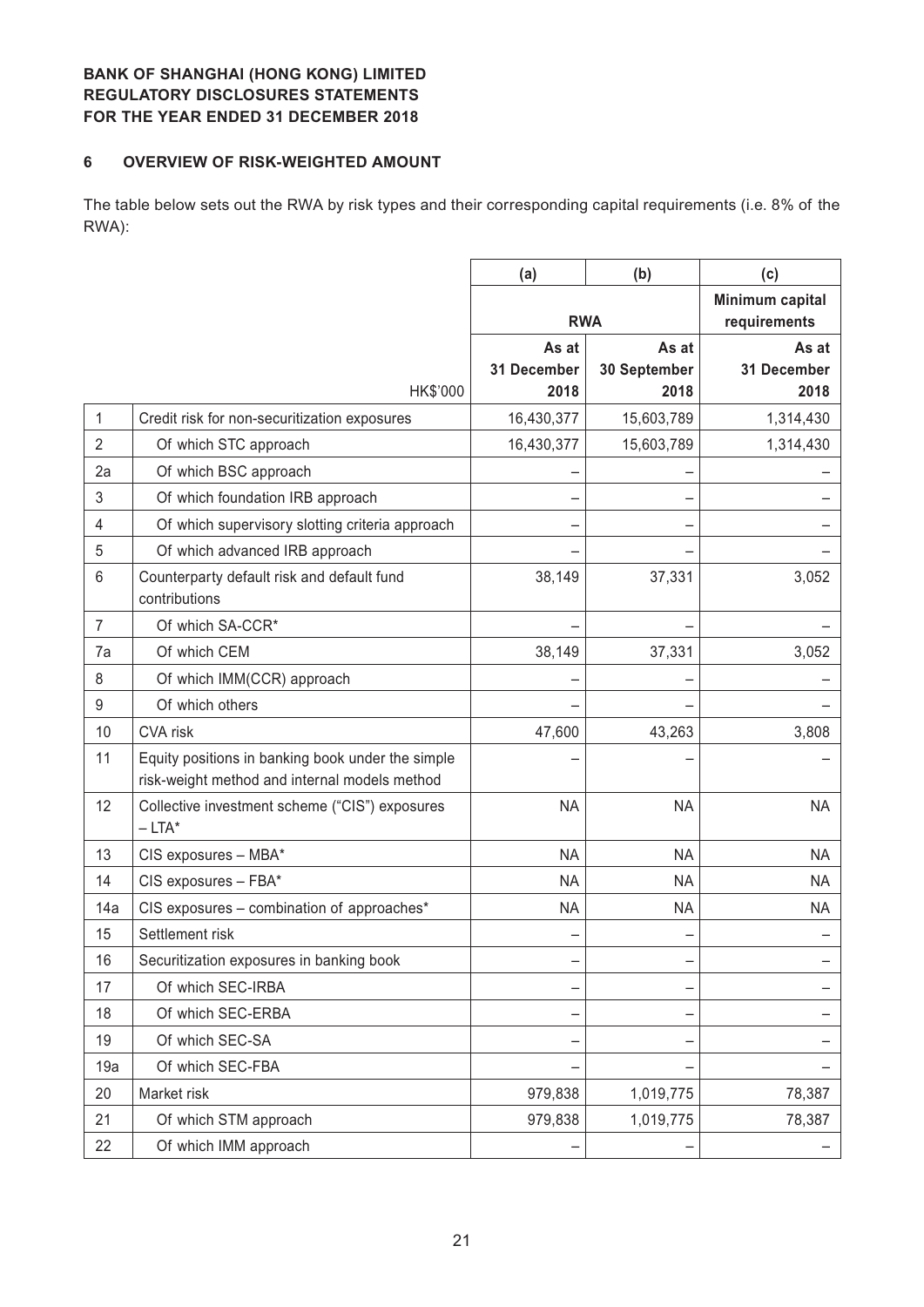### **6 OVERVIEW OF RISK-WEIGHTED AMOUNT (CONTINUED)**

|                 |                                                                                                                                                               | (a)                          | (b)                           | (c)                             |
|-----------------|---------------------------------------------------------------------------------------------------------------------------------------------------------------|------------------------------|-------------------------------|---------------------------------|
|                 |                                                                                                                                                               | <b>RWA</b>                   |                               | Minimum capital<br>requirements |
|                 | HK\$'000                                                                                                                                                      | As at<br>31 December<br>2018 | As at<br>30 September<br>2018 | As at<br>31 December<br>2018    |
| 23              | Capital charge for switch between exposures in<br>trading book and banking book (not applicable<br>before the revised market risk framework takes<br>effect)* | <b>NA</b>                    | <b>NA</b>                     | <b>NA</b>                       |
| 24              | Operational risk                                                                                                                                              | 806,700                      | 727,213                       | 64,536                          |
| 25              | Amounts below the thresholds for deduction<br>(subject to 250% RW)                                                                                            | 1,113,813                    | 1,096,235                     | 89,105                          |
| 26              | Capital floor adjustment                                                                                                                                      |                              |                               |                                 |
| 26a             | Deduction to RWA                                                                                                                                              |                              |                               |                                 |
| 26 <sub>b</sub> | Of which portion of regulatory reserve for<br>general banking risks and collective provisions<br>which is not included in Tier 2 Capital                      |                              |                               |                                 |
| 26c             | Of which portion of cumulative fair value gains<br>arising from the revaluation of land and<br>buildings which is not included in Tier 2 Capital              |                              |                               |                                 |
| 27              | <b>Total</b>                                                                                                                                                  | 19,416,477                   | 18,527,606                    | 1,553,318                       |

Total RWA increased mainly attributable to increase in RWA for credit risk, which was driven by the increase in bank placements and bonds issued by banks during the quarter.

#### **7 CREDIT RISK**

#### **(a) Qualitative Disclosures**

#### **(i) General Qualitative Disclosures**

Credit risk arises from borrowers or counterparties failing to meet their debt or contractual obligations. It includes both the risk of lending as well as the pre-settlement and settlement risk of foreign exchange, derivatives and debt securities.

The Company's Credit Risk Policy sets forth the principles by which the Company conducts its credit risk management and control activities.

These policies, supplemented by a number of operational policies and standards, ensure consistency in identifying, assessing, underwriting, measuring, reporting and controlling credit risk across the Company, and provide guidance in the formulation of business-specific credit risk policies and standards.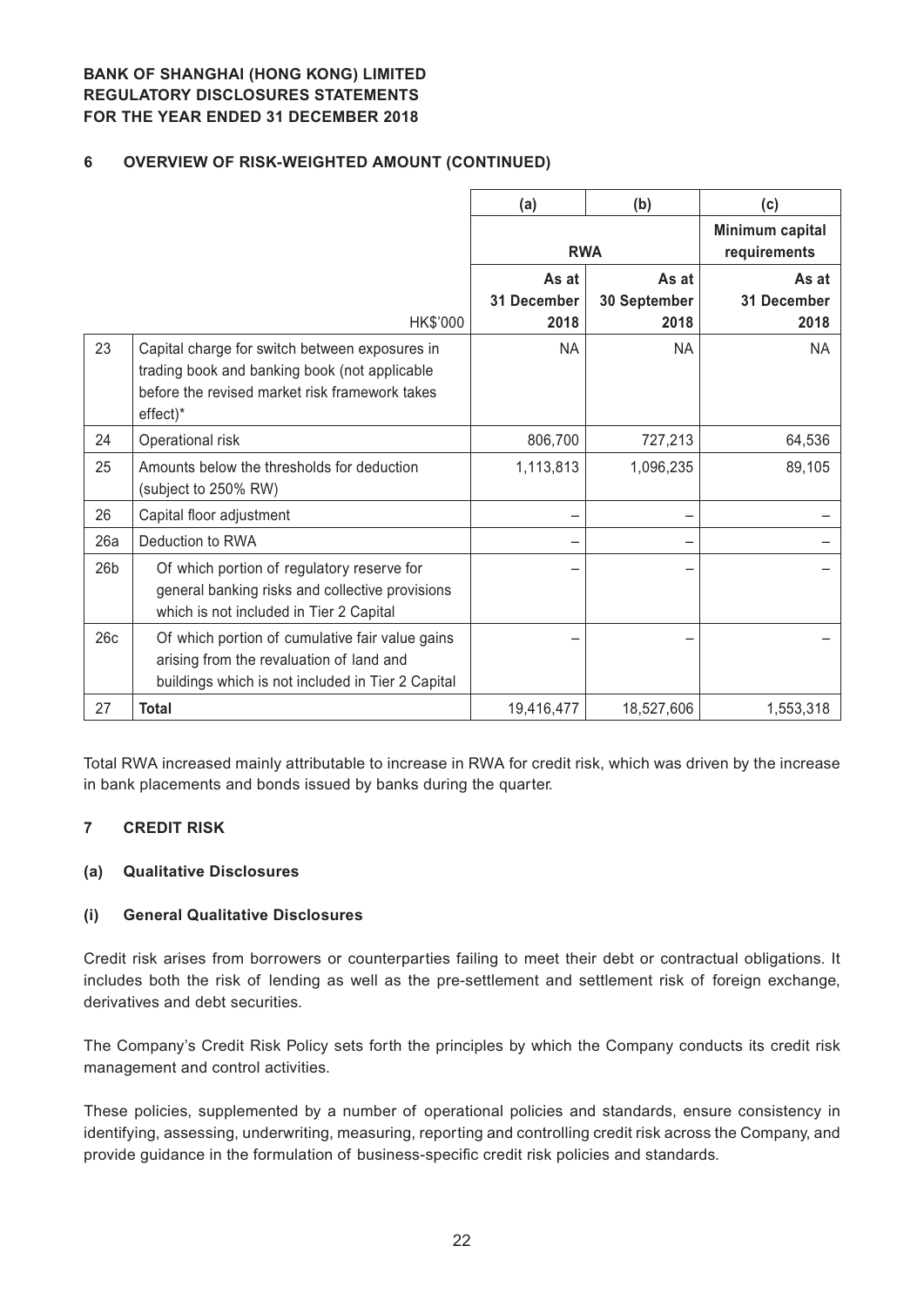### **7 CREDIT RISK (CONTINUED)**

#### **(a) Qualitative Disclosures (continued)**

#### **(i) General Qualitative Disclosures (continued)**

In managing its risk profile, the Company has some criteria in place that serve to support the Company's portfolio strategy planning and ensure sound, well-defined and consistent credit underwriting standards across business units of the Company. The Company sets Risk Appetite to specify the guidelines for the acceptance of risks associated with the extension of credit facilities. The delegation of authority sets out the level of credit authority required for approval of credit extension to a counterparty group.

RMU is the second line of defense responsible for the development and maintenance of credit risk management and internal control frameworks. It provides independent review and challenge to the first line of defense (e.g. Business Units) who are ultimately responsible for the identification, assessment and management of risk on an end-to-end basis and in conformity with approved risk appetite and policies.

Various functions under RMU reports to the Chief Risk Officer:

- Credit risk managers approve and control credit risk and portfolio quality and ensure compliance with all applicable credit policies, and procedures.
- Credit control units act as a monitoring function to perform independent checks on completeness of documentation to be executed, and compliance of conditions precedent / credit conditions prior to the activation of credit facilities / disbursement / accommodation of credit excess and ad-hoc facilities.

The Company's ultimate credit authority is vested with the Company's Board of Directors.

Please refer to Section 5 on the risk management committees established to discuss the various risk types.

RMU also partners the Compliance unit to ensure all risk-taking activities abide by all regulations, while Internal Audit unit serves as a third line of defense to provide an independent assessment and assurance on the reliability, adequacy and effectiveness of our system of internal controls, risk management procedures, governance framework and processes.

The Company constantly invests in systems to support risk monitoring and reporting for our businesses. The end-to-end credit process is continually reviewed and improved through various front-to-back initiatives involving the business units, operations, RMU and other key stakeholders.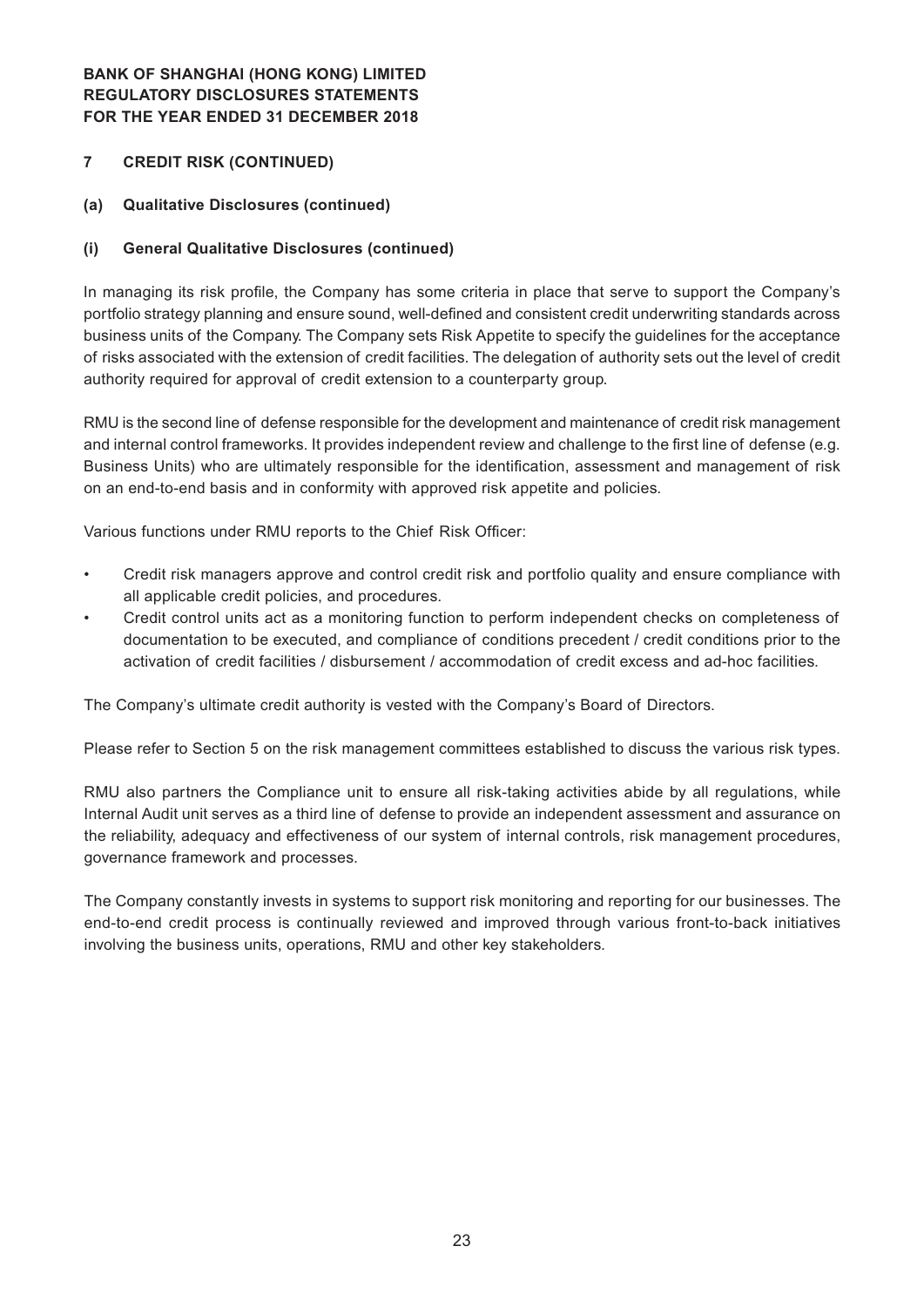#### **7 CREDIT RISK (CONTINUED)**

#### **(a) Qualitative Disclosures (continued)**

#### **(ii) Qualitative Disclosures related to Credit Risk Mitigation techniques**

The Company's Credit Risk Policy provides policy requirements and references on:

- • Eligible collaterals
- Collateral valuation and valuation method
- Appointment of valuers / appraisers
- Loan-to-valuation / margin calls

Core processes for collateral evaluation include frequency of valuation for the various asset classes.

Where possible, the Company takes collateral as a secondary recourse to the borrower. This includes, but not limited to, cash, marketable securities, real estate, trade receivables, inventory and equipment, and other physical and/or financial collateral. The Company may also take fixed and floating charges on the assets of borrowers. Policies are in place to determine the eligibility of collateral for credit risk mitigation. These include requiring specific collateral to meet minimum operational requirements in order to be considered as effective risk mitigants. The Company's collateral is generally diversified and periodic valuations of collateral are required. For derivatives, collateral arrangements are typically covered under market-standard documentation, such as International Swaps & Derivatives Association (ISDA) Agreements and Master Repurchase Agreements. The collateral received is marked-to-market on a frequency the Company and the counterparties mutually agreed upon, governed by internal guidelines with respect to the collateral eligibility. In the event of a default, the credit risk exposure is reduced by master-netting arrangements where the Company is allowed to offset what the Company owes a counterparty against what is due from that counterparty in a netting-eligible jurisdiction.

In times of difficulty, the Company will review the customer's specific situation and circumstances to assist them in restructuring their repayment liabilities.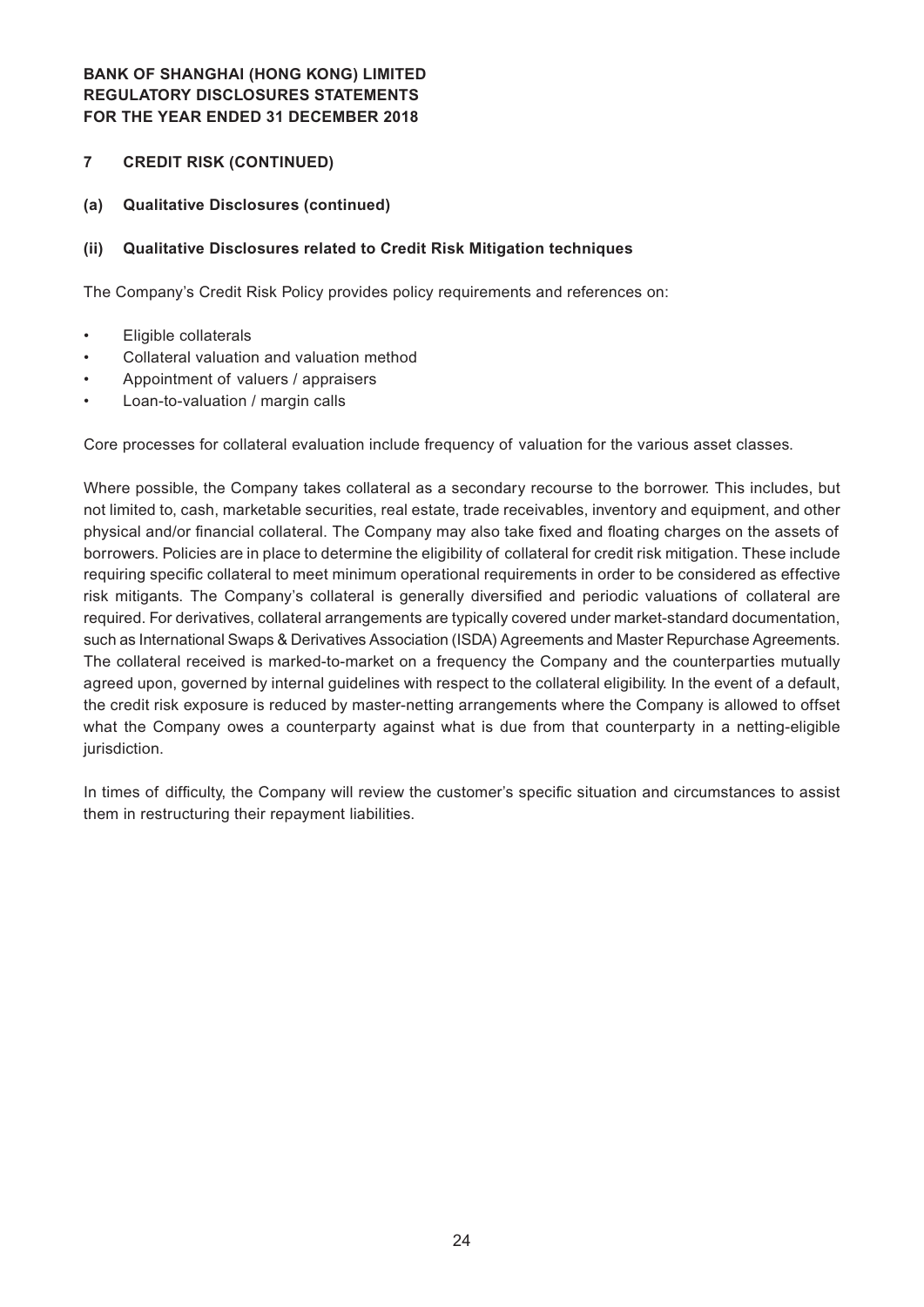- **7 CREDIT RISK (CONTINUED)**
- **(a) Qualitative Disclosures (continued)**

### **(iii) Additional Disclosures related to the Credit Quality of Assets**

HKMA's Loan Classification System requires credit portfolios to be categorised into one of the following five categories, according to the Company's assessment of a borrower's ability to repay a credit facility from its normal sources of income.

| Pass:            | This refers to loans where borrowers are current in meeting commitments and full<br>repayment of interest and principal is not in doubt.                                                                                                                                                                                                                                                                                                                                                        |
|------------------|-------------------------------------------------------------------------------------------------------------------------------------------------------------------------------------------------------------------------------------------------------------------------------------------------------------------------------------------------------------------------------------------------------------------------------------------------------------------------------------------------|
| Special Mention: | This refers to loans where borrowers are experiencing difficulties which may<br>threaten the lender's position. Ultimate loss is not expected at this stage but could<br>occur if adverse conditions persist.                                                                                                                                                                                                                                                                                   |
| Substandard:     | This refers to loans where borrowers are displaying a definable weakness that is<br>likely to jeopardize repayment. The Company is relying heavily on available security.<br>This would include loans where some loss of principal or interest is possible after<br>taking account of the net realizable value of the security, and rescheduled loans<br>where concessions have been made to a borrower on interest or principal such<br>as to render the loan "non-commercial" to the Company. |
| Doubtful:        | This refers to loans where collection in full is improbable and the Company expects<br>to sustain a loss of principal and/or interest after taking account of the net realizable<br>value of the security.                                                                                                                                                                                                                                                                                      |
| Loss:            | This refers to loans which are considered uncollectible after exhausting all collection<br>efforts such as realization of collateral, institution of legal proceedings, etc.                                                                                                                                                                                                                                                                                                                    |

Credit facilities are classified as restructured assets when the Company grants non-commercial concessions to a borrower because it is in a worse financial position or is unable to meet the original repayment schedule. A restructured credit facility is classified into the appropriate non-performing grade based on the assessment of the borrower's financial condition and its ability to repay according to the restructured terms.

Such credit facilities are not returned to the performing status until there are reasonable grounds to conclude that the borrower will be able to service all future principal and interest payments on the credit facility in accordance with the restructured terms.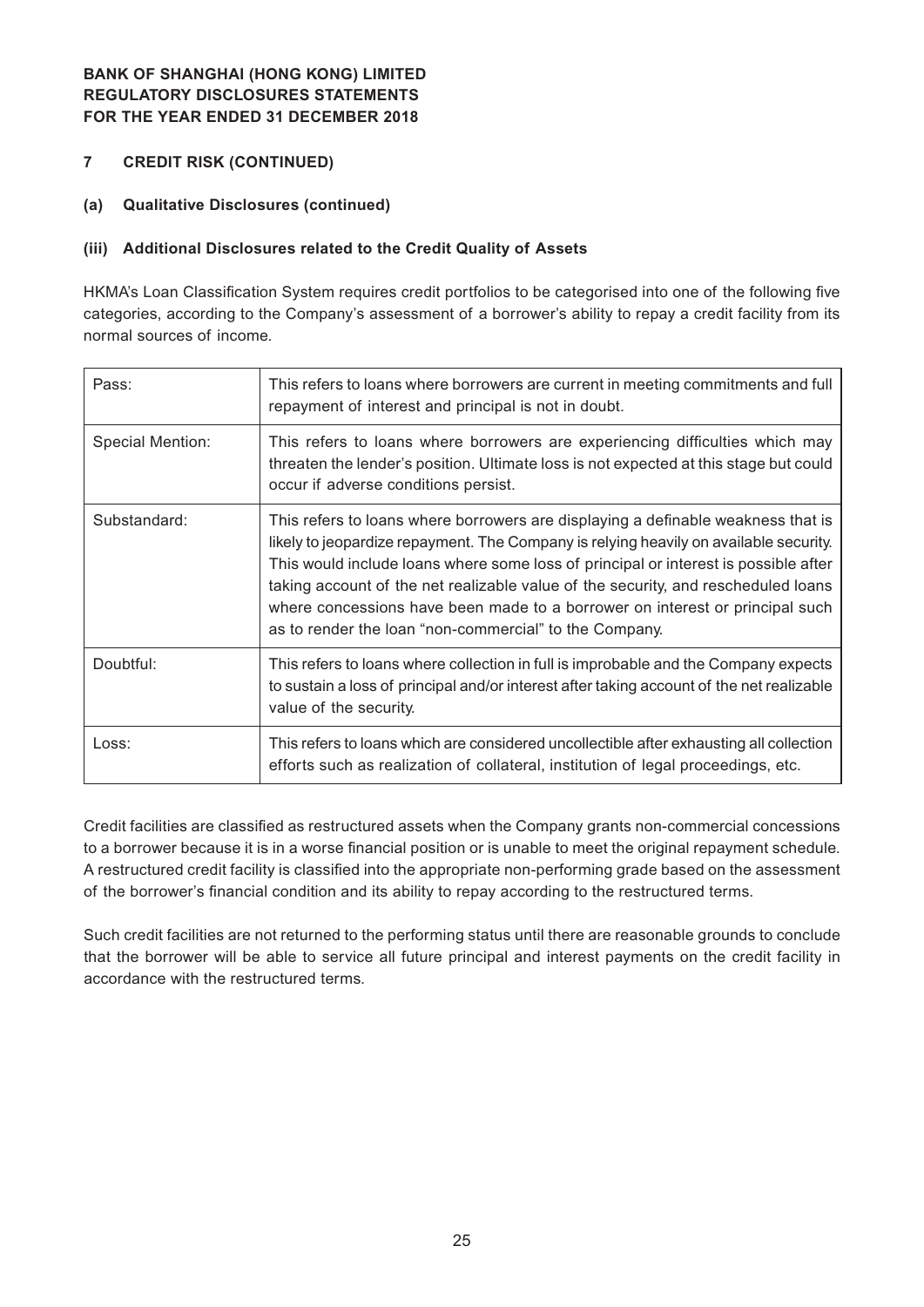### **7 CREDIT RISK (CONTINUED)**

**(a) Qualitative Disclosures (continued)**

### **(iii) Additional Disclosures related to the Credit Quality of Assets (continued)**

Currently, different terminology and criteria exists for the categorization of quality of credit exposures for various purpose:

1. Prudential / Regulatory definition for capital adequacy purpose - "Default"

Under Basel, a default is considered to have occurred when an obligor is considered Unlikely to Pay (UTP) (with list of such indicators specified in the Basel Accord) its credit obligations in full without recourse to actions such as realizing collateral (if held), or the obligor is more than 90 Days Past Due (90DPD) on any material obligation. It should be noted that the Basel UTP and 90DPD criteria are aligned to the Company's definition of Subjective and Technical Default respectively.

2. Accounting definition for valuation / provisioning purpose – "Credit-Impaired"

Under HKFRS 9, a financial asset is considered credit-impaired when one or more events (with list of such events specified in the HKFRS 9) that have a detrimental impact on the estimated future cash flows of that financial asset have occurred. All such financial instruments are classified as Stage 3 and requires individual assessment of provisions under the principle of HKFRS 9. This is aligned to the Company's definition. In other words exposures which are classified as Default under Basel purpose are considered to be Credit-Impaired for HKFRS 9 purpose.

#### **(iv) ECAI rating under the STC approach**

The Company adopted the Standard (Credit Risk) Approach for credit risk. The Company used the credit ratings from the following external credit assessment institutions ("ECAIs") for all classes of credit exposures mentioned below:

- Moody's Investors Services
- Standard and Poor's Rating Services
- **Fitch Ratings**

The process used to map ECAIs issue specific rating to the exposures recorded in the Company's banking book is consistent with those prescribed in the Banking (Capital) Rules.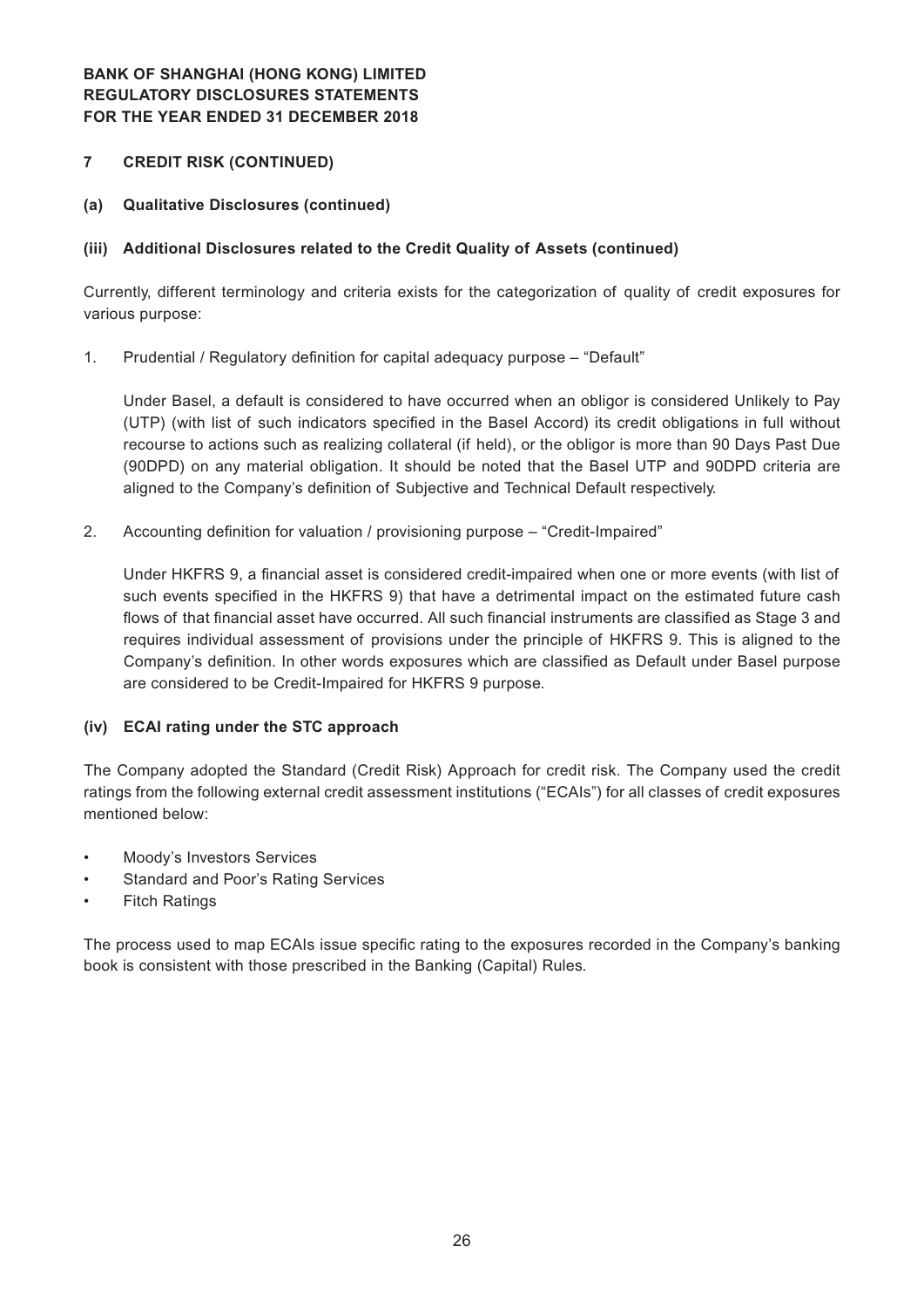#### **7 CREDIT RISK (CONTINUED)**

#### **(b) Credit quality of assets**

|   |                             | Gross carrying amounts of     |                            |                                   |                   |
|---|-----------------------------|-------------------------------|----------------------------|-----------------------------------|-------------------|
|   | As at 31 December 2018      | <b>Defaulted</b><br>exposures | Non-defaulted<br>exposures | Allowances/<br><i>impairments</i> | <b>Net values</b> |
|   |                             | <b>HK\$'000</b>               | <b>HK\$'000</b>            | <b>HK\$'000</b>                   | <b>HK\$'000</b>   |
|   | Loans                       | 226,503                       | 18,757,931                 | 292,022                           | 18,692,412        |
| 2 | Debt securities             |                               | 4,844,266                  | 2,514                             | 4,841,752         |
| 3 | Off-balance sheet exposures |                               | 189,257                    | 230                               | 189,027           |
| 4 | Total                       | 226,503                       | 23,791,454                 | 294,766                           | 23,723,191        |

A default is considered to have occurred with regard to a particular borrower when either or both of the following events have taken place:

- a) Subjective default: Borrower is considered to be unlikely to pay its credit obligations in full, without taking action such as realising security (if held).
- b) Technical default: Borrower is more than 90 days past due on any credit obligation.

Loans included balances with banks and central bank, placements with and advances to banks, loans and advances to customers and related interest receivables.

Debt securities included non-trading investment securities and related interest receivables.

Off-balance sheet exposures included direct credit substitutes, transaction-related contingencies, trade-related contingencies and irrecoverable loans commitment.

#### **(c) Changes in Defaulted Loans and Debt Securities**

|   |                                                                        | <b>HK\$'000</b> |
|---|------------------------------------------------------------------------|-----------------|
|   | Defaulted loans and debt securities as at 30 June 2018                 | 266,187         |
| 2 | Loans and debt securities that have defaulted since the last reporting | 117,450         |
| 3 | Returned to non-defaulted status                                       |                 |
| 4 | Amounts written off                                                    | (157, 103)      |
| 5 | Other changes                                                          | (31)            |
|   | Defaulted loans and debt securities as at 31 December 2018             | 226,503         |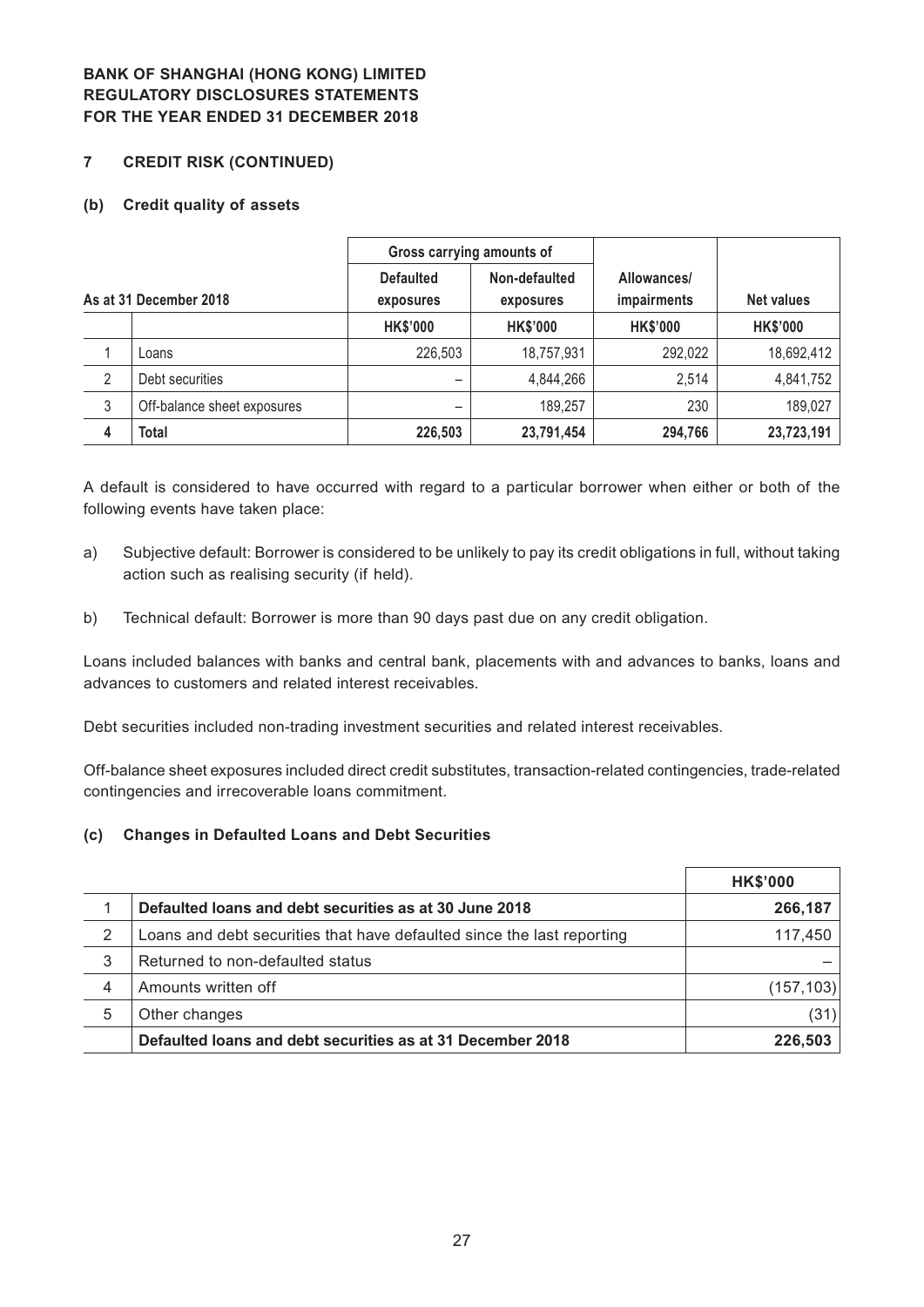**7 CREDIT RISK (CONTINUED)**

# **(d) Additional Quantitative Disclosures related to Credit Quality of Assets**

### **(i) Credit risk exposure by geographical areas, industry and residual maturity**

| <b>Geographical area</b><br><b>HK\$'000</b> | As at<br>31 December 2018 |
|---------------------------------------------|---------------------------|
| - Hong Kong                                 | 5,781,800                 |
| - China                                     | 14,855,860                |
| - Others                                    | 3,380,297                 |
| <b>Total</b>                                | 24,017,957                |

| <b>Industry</b><br><b>HK\$'000</b> | As at<br>31 December 2018 |
|------------------------------------|---------------------------|
| - Banks                            | 10,369,219                |
| - Official sector                  | 576,132                   |
| - Non-bank private sector          | 13,072,606                |
| o Property development             | 3,758,734                 |
| o Property investment              | 325,953                   |
| o Financial concerns               | 5,649,184                 |
| o Stockbrokers                     | 39,508                    |
| o Electricity and gas              | 157,305                   |
| o Wholesale and retail trade       | 675,809                   |
| o Manufacturing                    | 268,747                   |
| o Transport & transport equipment  | 521,306                   |
| o Information Technology           | 400,232                   |
| o Individuals                      | 274,155                   |
| o Others                           | 1,001,673                 |
| <b>Total</b>                       | 24,017,957                |

| <b>Residual maturity</b><br><b>HK\$'000</b>   | As at<br>31 December 2018 |
|-----------------------------------------------|---------------------------|
| - Up to and including one year                | 18,035,042                |
| - Over one year and up to including two years | 3,201,832                 |
| - Over two years                              | 2,781,083                 |
| <b>Total</b>                                  | 24,017,957                |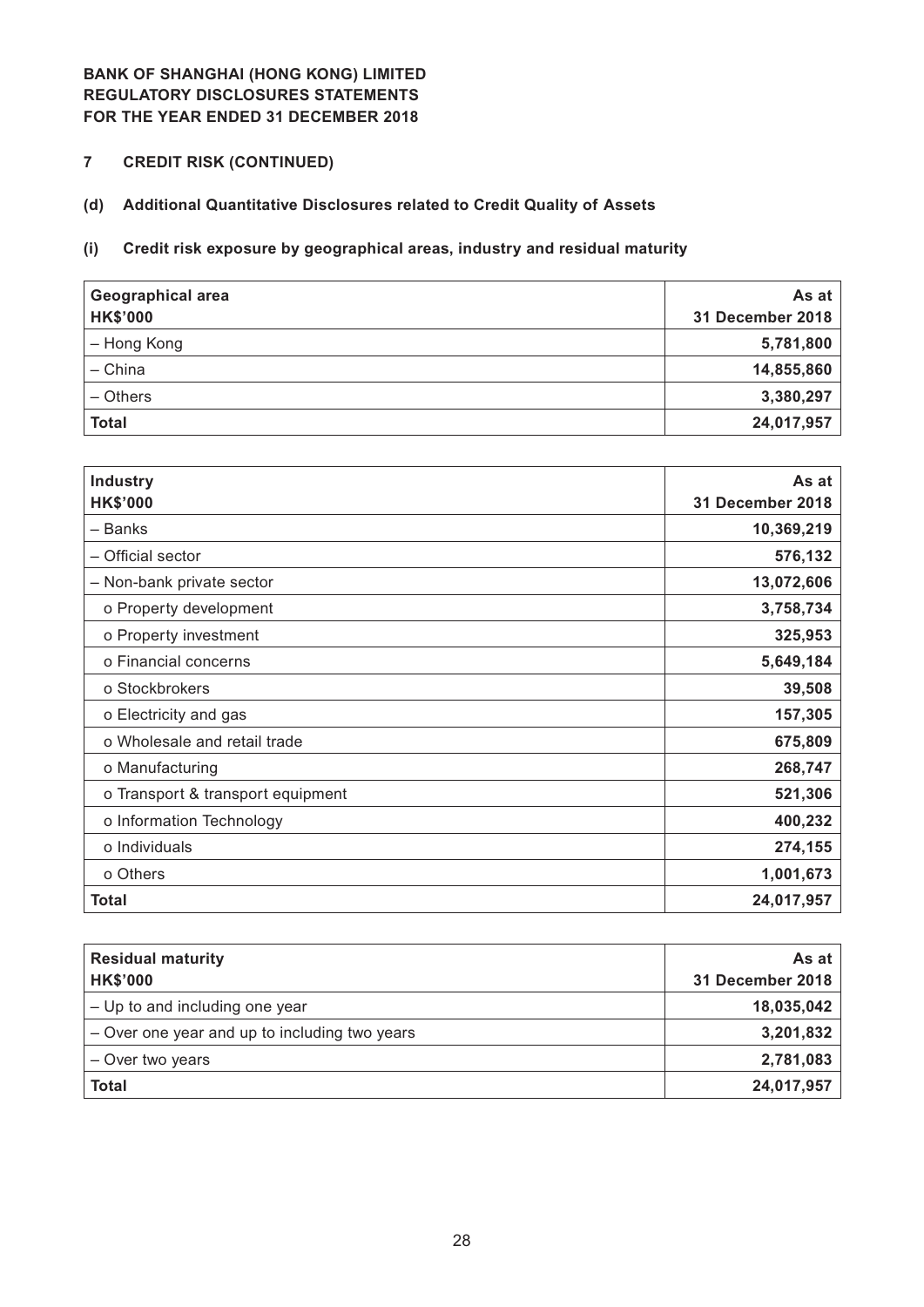**7 CREDIT RISK (CONTINUED)**

#### **(d) Additional Quantitative Disclosures related to Credit Quality of Assets (continued)**

#### **(ii) Impaired exposures and related allowances and write-offs by geographical area and industries**

# **Geographical area HK\$'000 31 December 2018 Hong Kong China Total** Gross outstanding **31,320** 195,183 226,503 *Of which: Exposures subject to Stage 3 ECL* 31,320 195,183 226,503 Less: Impairment (31,320) (115,547) (146,867) – 79,636 79,636

Impaired exposures subject to Stage 3 ECL are mainly related to others and wholesale and retail trade.

#### **(iii) Aging analysis of accounting past due exposures**

Please refer to section 18 overdue and rescheduled assets for details.

#### **(iv) Breakdown of restructured exposures**

There were no restructured exposures as at 31 December 2018 and 31 December 2017.

#### **(e) Overview of Recognized Credit Risk Mitigation**

|              |                        | <b>Exposures</b><br>unsecured:<br>carrying amount | <b>Exposures</b><br>to be secured | <b>Exposures</b><br>secured by<br>recognized<br>collateral | <b>Exposures</b><br>secured by<br>recognized<br>guarantees | <b>Exposures</b><br>secured by<br>recognized<br>credit derivative<br>contracts |
|--------------|------------------------|---------------------------------------------------|-----------------------------------|------------------------------------------------------------|------------------------------------------------------------|--------------------------------------------------------------------------------|
|              | As at 31 December 2018 | <b>HK\$'000</b>                                   | <b>HK\$'000</b>                   | <b>HK\$'000</b>                                            | <b>HK\$'000</b>                                            | <b>HK\$'000</b>                                                                |
|              | Loans                  | 14,035,242                                        | 4,657,170                         | 436,811                                                    | 4,220,359                                                  |                                                                                |
| 2            | Debt securities        | 4,841,752                                         | -                                 |                                                            |                                                            |                                                                                |
| $\mathbf{3}$ | <b>Total</b>           | 18,876,994                                        | 4,657,170                         | 436,811                                                    | 4,220,359                                                  |                                                                                |
| 4            | Of which defaulted     | 78,788                                            | 848                               | 848                                                        | -                                                          |                                                                                |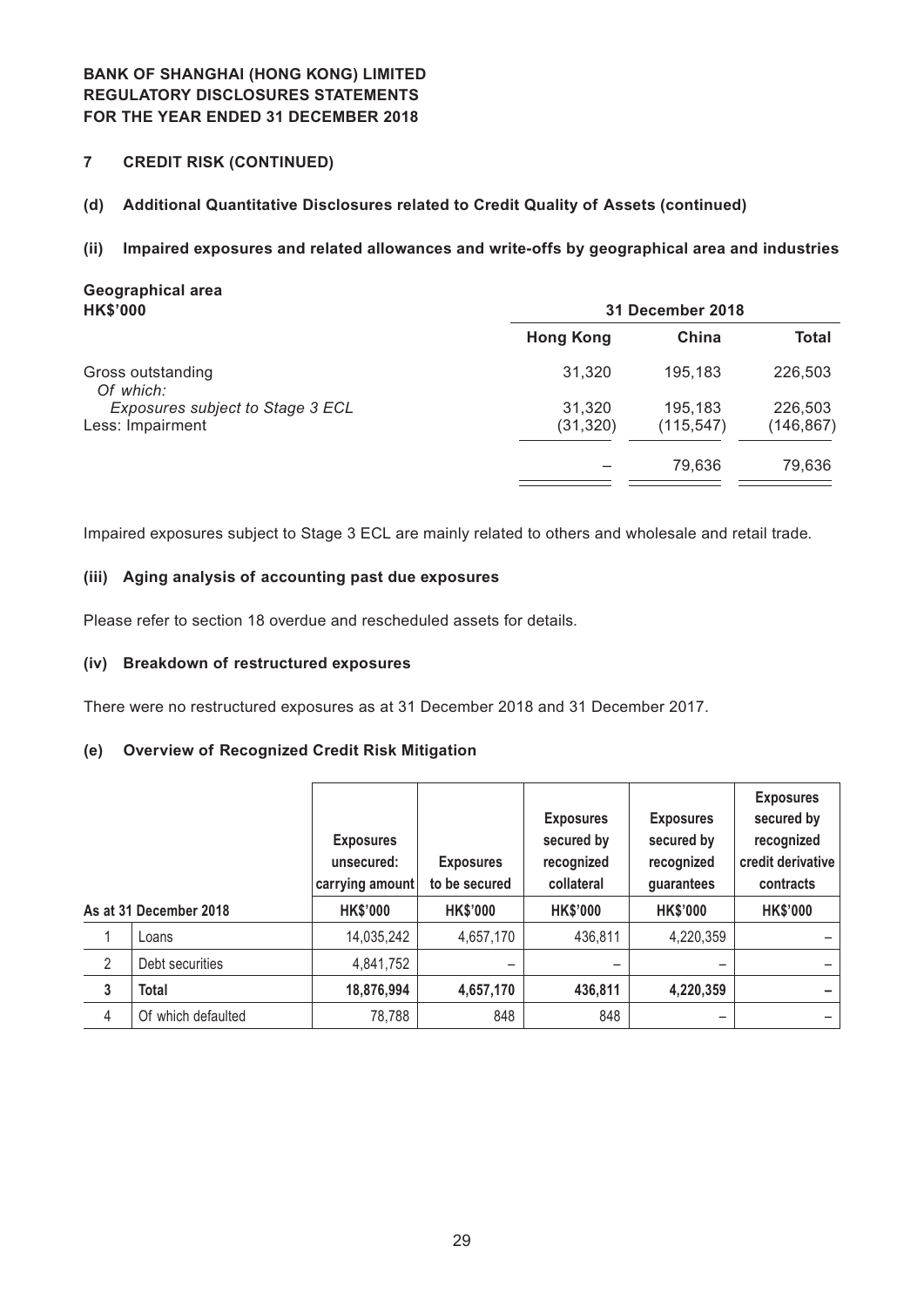# **7 CREDIT RISK (CONTINUED)**

# **(f) Credit Risk Exposures and Effects of Recognized Credit Risk Mitigation – STC approach**

|                |                                                                                                                                     | As at 31 December 2018     |                                         |                            |                                           |                     |                    |  |  |  |  |
|----------------|-------------------------------------------------------------------------------------------------------------------------------------|----------------------------|-----------------------------------------|----------------------------|-------------------------------------------|---------------------|--------------------|--|--|--|--|
|                |                                                                                                                                     |                            | <b>Exposures pre-CCF</b><br>and pre-CRM |                            | <b>Exposures post-CCF</b><br>and post-CRM | RWA and RWA density |                    |  |  |  |  |
|                | <b>Exposure classes</b>                                                                                                             | On-balance<br>sheet amount | Off-balance<br>sheet amount             | On-balance<br>sheet amount | Off-balance<br>sheet amount               | <b>RWA</b>          | <b>RWA density</b> |  |  |  |  |
|                |                                                                                                                                     | <b>HK\$'000</b>            | <b>HK\$'000</b>                         | <b>HK\$'000</b>            | <b>HK\$'000</b>                           | <b>HK\$'000</b>     | $\frac{0}{0}$      |  |  |  |  |
| $\mathbf{1}$   | Sovereign exposures                                                                                                                 | 553,662                    | -                                       | 553,662                    |                                           |                     |                    |  |  |  |  |
| $\overline{2}$ | PSE exposures                                                                                                                       | 22,726                     |                                         | 22,726                     |                                           | 11,363              | 50                 |  |  |  |  |
| 2a             | Of which: domestic PSEs                                                                                                             |                            | -                                       |                            |                                           |                     |                    |  |  |  |  |
| 2c             | Of which: foreign PSEs                                                                                                              | 22,726                     | -                                       | 22,726                     |                                           | 11,363              | 50                 |  |  |  |  |
| 3              | Multilateral development bank<br>exposures                                                                                          |                            |                                         |                            |                                           |                     |                    |  |  |  |  |
| $\overline{4}$ | Bank exposures                                                                                                                      | 5,850,506                  | 9,828,919                               | 10,079,424                 | 127,476                                   | 4,122,875           | 40                 |  |  |  |  |
| 5              | Securities firm exposures                                                                                                           |                            |                                         |                            |                                           |                     |                    |  |  |  |  |
| 6              | Corporate exposures                                                                                                                 | 16,652,469                 | 2,511,161                               | 11,588,486                 | 42,122                                    | 11,637,985          | 100                |  |  |  |  |
| $\overline{7}$ | CIS exposures                                                                                                                       |                            |                                         |                            |                                           |                     |                    |  |  |  |  |
| 8              | Cash items                                                                                                                          |                            |                                         |                            |                                           |                     |                    |  |  |  |  |
| 9              | Exposures in respect of failed delivery<br>on transactions entered into on a basis<br>other than a delivery-versus-payment<br>basis |                            | -                                       |                            |                                           |                     |                    |  |  |  |  |
| 10             | Regulatory retail exposures                                                                                                         | 10,063                     | -                                       | 10,063                     |                                           | 7,547               | 75                 |  |  |  |  |
| 11             | Residential mortgage loans                                                                                                          |                            | $\overline{\phantom{0}}$                |                            |                                           |                     |                    |  |  |  |  |
| 12             | Other exposures which are not past<br>due exposures                                                                                 | 1,016,099                  | -                                       | 1,016,099                  |                                           | 1,684,387           | 166                |  |  |  |  |
| 13             | Past due exposures                                                                                                                  | 79,636                     | -                                       | 78,788                     | $\overline{\phantom{0}}$                  | 118,182             |                    |  |  |  |  |
| 14             | Significant exposures to commercial<br>entities                                                                                     |                            |                                         |                            |                                           |                     |                    |  |  |  |  |
| 15             | <b>Total</b>                                                                                                                        | 24, 185, 161               | 12,340,080                              | 23,349,248                 | 169,598                                   | 17,582,339          | 75                 |  |  |  |  |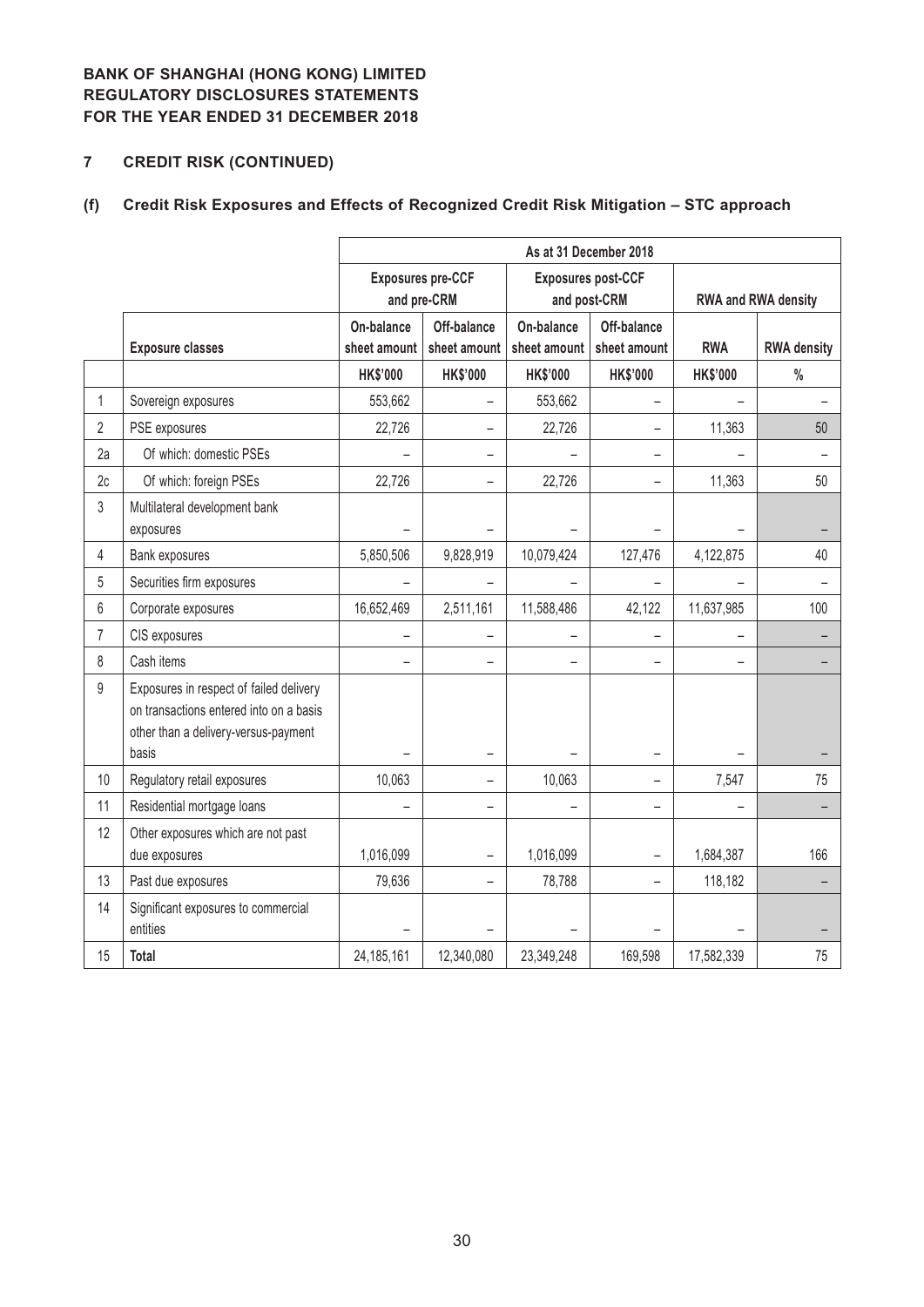# **7 CREDIT RISK (CONTINUED)**

# **(g) Credit Risk Exposures by Asset Classes and by Risk Weights - STC approach**

|                  |                                                                                                                                           |                          |                          |                        |                          |                        |                        | As at 31 December 2018   |                          |                          |                                  |                                                                                                  |
|------------------|-------------------------------------------------------------------------------------------------------------------------------------------|--------------------------|--------------------------|------------------------|--------------------------|------------------------|------------------------|--------------------------|--------------------------|--------------------------|----------------------------------|--------------------------------------------------------------------------------------------------|
|                  |                                                                                                                                           | $0\%$<br><b>HK\$'000</b> | 10%<br>HK\$'000          | 20%<br><b>HK\$'000</b> | 35%<br><b>HK\$'000</b>   | 50%<br><b>HK\$'000</b> | 75%<br><b>HK\$'000</b> | 100%<br>HK\$'000         | 150%<br>HK\$'000         | 250%<br>HK\$'000         | <b>Others</b><br><b>HK\$'000</b> | <b>Total credit</b><br>risk exposures<br>amount<br>(post CCF and<br>post CRM)<br><b>HK\$'000</b> |
| $\mathbf 1$      | Sovereign exposures                                                                                                                       | 553,662                  |                          |                        |                          |                        |                        | $\overline{a}$           |                          |                          |                                  | 553,662                                                                                          |
| $\sqrt{2}$       | PSE exposures                                                                                                                             |                          |                          |                        |                          | 22,726                 |                        |                          |                          |                          |                                  | 22,726                                                                                           |
| 2a               | Of which: domestic PSEs                                                                                                                   | $\overline{\phantom{0}}$ |                          |                        |                          |                        |                        | $\overline{a}$           | $\overline{\phantom{0}}$ | ÷,                       |                                  |                                                                                                  |
| 2 <sub>b</sub>   | Of which foreign PSEs                                                                                                                     |                          |                          |                        |                          | 22,726                 |                        |                          | $\overline{\phantom{0}}$ |                          |                                  | 22,726                                                                                           |
| 3                | Multilateral development<br>bank exposures                                                                                                | -                        |                          |                        |                          |                        |                        |                          | $\overline{\phantom{0}}$ | <sup>-</sup>             |                                  |                                                                                                  |
| 4                | Bank exposures                                                                                                                            | $\overline{a}$           | $\overline{a}$           | 3,524,030              |                          | 6,529,604              | $\overline{a}$         | 153,266                  | $\overline{a}$           | $\overline{a}$           | L.                               | 10,206,900                                                                                       |
| $5\,$            | Securities firm exposures                                                                                                                 | $\overline{\phantom{0}}$ | $\overline{\phantom{0}}$ | -                      | -                        |                        |                        |                          | L                        | -                        | -                                |                                                                                                  |
| $\boldsymbol{6}$ | Corporate exposures                                                                                                                       | $\overline{a}$           | $\overline{a}$           | -                      |                          | 626,540                | -                      | 10,362,775               | 641,293                  | $\overline{\phantom{0}}$ | $\overline{\phantom{0}}$         | 11,630,608                                                                                       |
| $\overline{7}$   | CIS exposures                                                                                                                             | $\overline{a}$           | $\overline{a}$           | -                      | $\overline{a}$           |                        |                        |                          | $\overline{a}$           | $\overline{\phantom{0}}$ | $\overline{a}$                   |                                                                                                  |
| 8                | Cash items                                                                                                                                |                          |                          |                        |                          |                        |                        |                          |                          |                          |                                  |                                                                                                  |
| $\mathsf g$      | Exposures in respect of<br>failed delivery on<br>transactions entered into on<br>a basis other than a<br>delivery-versus-payment<br>basis |                          |                          |                        |                          |                        |                        |                          |                          |                          |                                  |                                                                                                  |
| $10$             | Regulatory retail exposures                                                                                                               | $\overline{\phantom{0}}$ |                          | -                      |                          | -                      | 10,063                 | $\overline{\phantom{0}}$ | -                        | $\overline{\phantom{0}}$ |                                  | 10,063                                                                                           |
| 11               | Residential mortgage loans                                                                                                                |                          |                          |                        |                          |                        |                        |                          |                          |                          |                                  |                                                                                                  |
| 12               | Other exposures which are<br>not past due exposures                                                                                       | $\overline{a}$           | $\overline{\phantom{0}}$ |                        | $\overline{\phantom{0}}$ |                        | -                      | 570,574                  |                          | 445,525                  | $\overline{\phantom{0}}$         | 1,016,099                                                                                        |
| 13               | Past due exposures                                                                                                                        | ÷                        |                          |                        |                          |                        |                        |                          | 78,788                   |                          |                                  | 78,788                                                                                           |
| 14               | Significant exposures to<br>commercial entities                                                                                           |                          |                          |                        |                          |                        |                        |                          |                          |                          |                                  |                                                                                                  |
| 15               | <b>Total</b>                                                                                                                              | 553,662                  | $\overline{a}$           | 3,524,030              | $\overline{a}$           | 7,178,870              |                        | 10,063 11,086,615        | 720,081                  | 445,525                  | -                                | 23,518,846                                                                                       |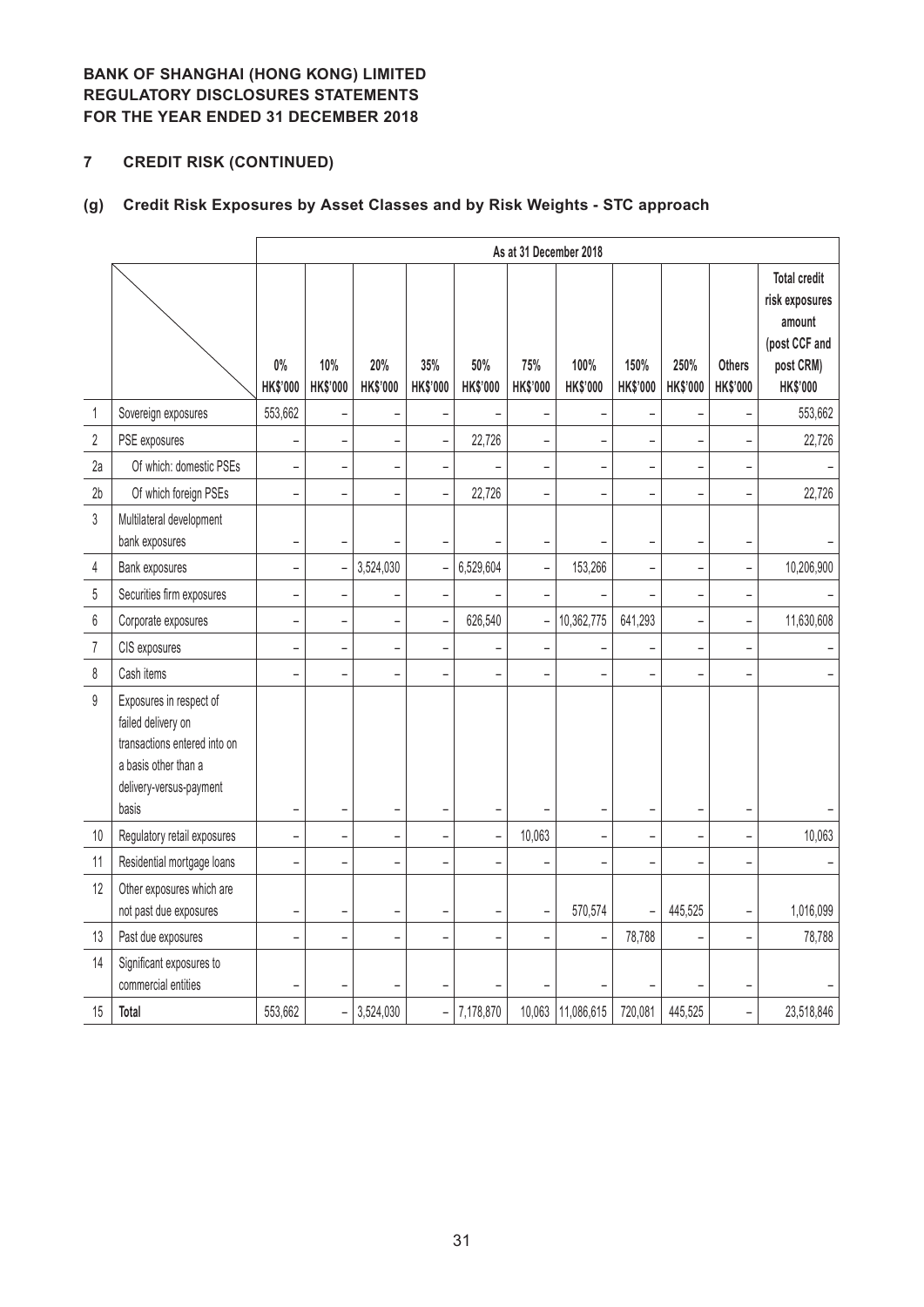#### **8 COUNTERPARTY CREDIT RISK ("CCR")**

#### **(a) Qualitative Disclosures related to Counterparty Credit Risk**

Counterparty Credit Risk is defined as the risk that a counterparty could default before the final settlement of the cash flows of derivatives or securities financing transactions.

Pre-settlement credit risk for traded products arising from a counterparty potentially defaulting on its obligations is quantified by evaluation of the market price, plus potential future exposure.

Issuer default risk that may also arise from derivatives, notes and securities are generally measured based on jump-to-default computations.

The Company's Credit Risk Policy and related standards set out the Company's overarching requirements for guarantees and Traded Products.

Credit limits and exposures to counterparties are subject to the Company's overarching credit risk management framework. Counterparties are assessed individually using an internal rating model and assigned credit risk ratings. After the credit exposures are assessed, credit limits are proposed by the business unit, and are approved by the credit risk function after an independent credit assessment.

The Company actively monitors and manages our exposure to counterparties in OTC derivative trades to protect our balance sheet in the event of a counterparty default. Counterparty risk exposures that may be adversely affected by market risk events are identified, reviewed and acted upon by management, and highlighted to the appropriate risk management committees.

Furthermore, the Company enters into master netting / collateral arrangements with counterparties where it is appropriate and feasible to mitigate counterparty risk.

The Company's Credit Risk Policy provide the definition and management of specific wrong-way risk (SWWR). SWWR arises when the credit exposure of a counterparty (from the traded product transaction) directly correlates with the probability of default of the counterparty. An example of SWWR is when granting a credit limit to a counterparty secured by the counterparty's own shares.

The Company does not have external credit ratings, which thus have no impact on the Company's collateral obligations under derivative contracts.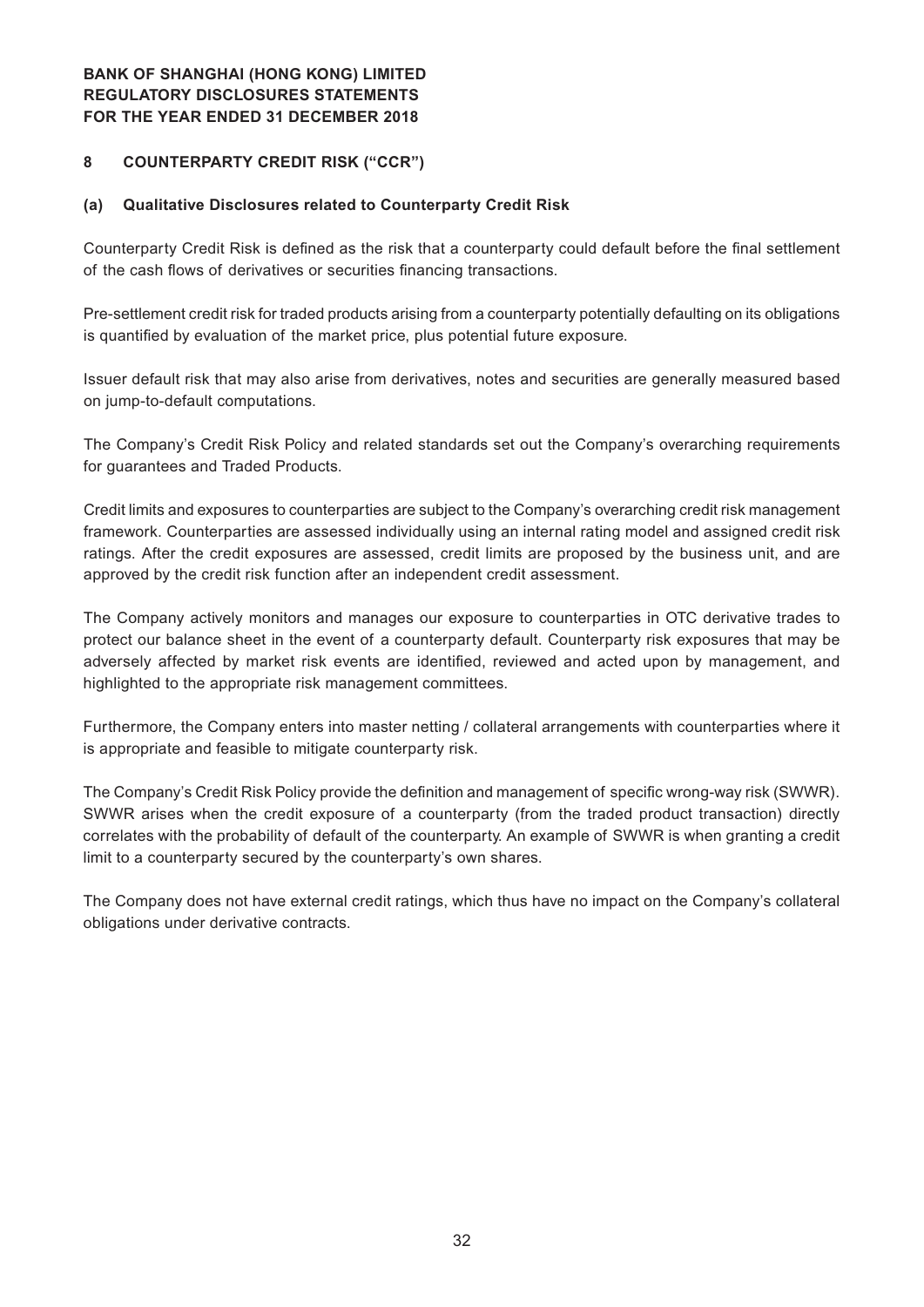# **8 COUNTERPARTY CREDIT RISK ("CCR") (CONTINUED)**

### **(b) Analysis of Counterparty Default Risk Exposures (Other than those to CCPs) by Approaches**

|                |                                      | As at 31 December 2018                      |                               |                                                |                                                                                          |                                                          |                               |  |  |
|----------------|--------------------------------------|---------------------------------------------|-------------------------------|------------------------------------------------|------------------------------------------------------------------------------------------|----------------------------------------------------------|-------------------------------|--|--|
|                |                                      | Replacement<br>cost (RC)<br><b>HK\$'000</b> | <b>PEE</b><br><b>HK\$'000</b> | <b>Effect</b><br><b>EPE</b><br><b>HK\$'000</b> | Alpha $(\alpha)$<br>used for<br>computing<br>default risk<br>exposure<br><b>HK\$'000</b> | Default risk<br>exposure<br>after CRM<br><b>HK\$'000</b> | <b>RWA</b><br><b>HK\$'000</b> |  |  |
| 1              | SA - CCR (for derivative             |                                             |                               |                                                |                                                                                          |                                                          |                               |  |  |
|                | contracts)                           |                                             |                               |                                                | 1.4                                                                                      |                                                          |                               |  |  |
| 1a             | <b>CEM</b>                           | 32,787                                      | 97,420                        |                                                | <b>NA</b>                                                                                | 130,207                                                  | 38,149                        |  |  |
| 2              | IMM (CCR) approach                   |                                             |                               |                                                |                                                                                          |                                                          |                               |  |  |
| $\mathfrak{Z}$ | Simple Approach (for SFTs)           |                                             |                               |                                                |                                                                                          |                                                          |                               |  |  |
| $\overline{4}$ | Comprehensive Approach<br>(for SFTs) |                                             |                               |                                                |                                                                                          |                                                          |                               |  |  |
| $\overline{5}$ | VaR (for SFTs)                       |                                             |                               |                                                |                                                                                          |                                                          |                               |  |  |
| 6              | <b>Total</b>                         | 32,787                                      | 97,420                        |                                                |                                                                                          | 130,207                                                  | 38,149                        |  |  |

#### **(c) CVA Capital Charge**

|   |                                                                                    | As at 31 December 2018                 |                               |
|---|------------------------------------------------------------------------------------|----------------------------------------|-------------------------------|
|   |                                                                                    | <b>EAD post CRM</b><br><b>HK\$'000</b> | <b>RWA</b><br><b>HK\$'000</b> |
|   | Netting sets for which CVA capital charge is calculated by the advanced CVA method |                                        |                               |
|   | (i) VaR (after application of multiplication factor if applicable)                 | -                                      |                               |
| 2 | (ii) Stressed VaR (after application of multiplication factor if applicable)       |                                        |                               |
| 3 | Netting sets for which CVA capital charge is calculated by the standardized        |                                        |                               |
|   | CVA method                                                                         | 130,207                                | 47,600                        |
| 4 | Total                                                                              | 130,207                                | 47,600                        |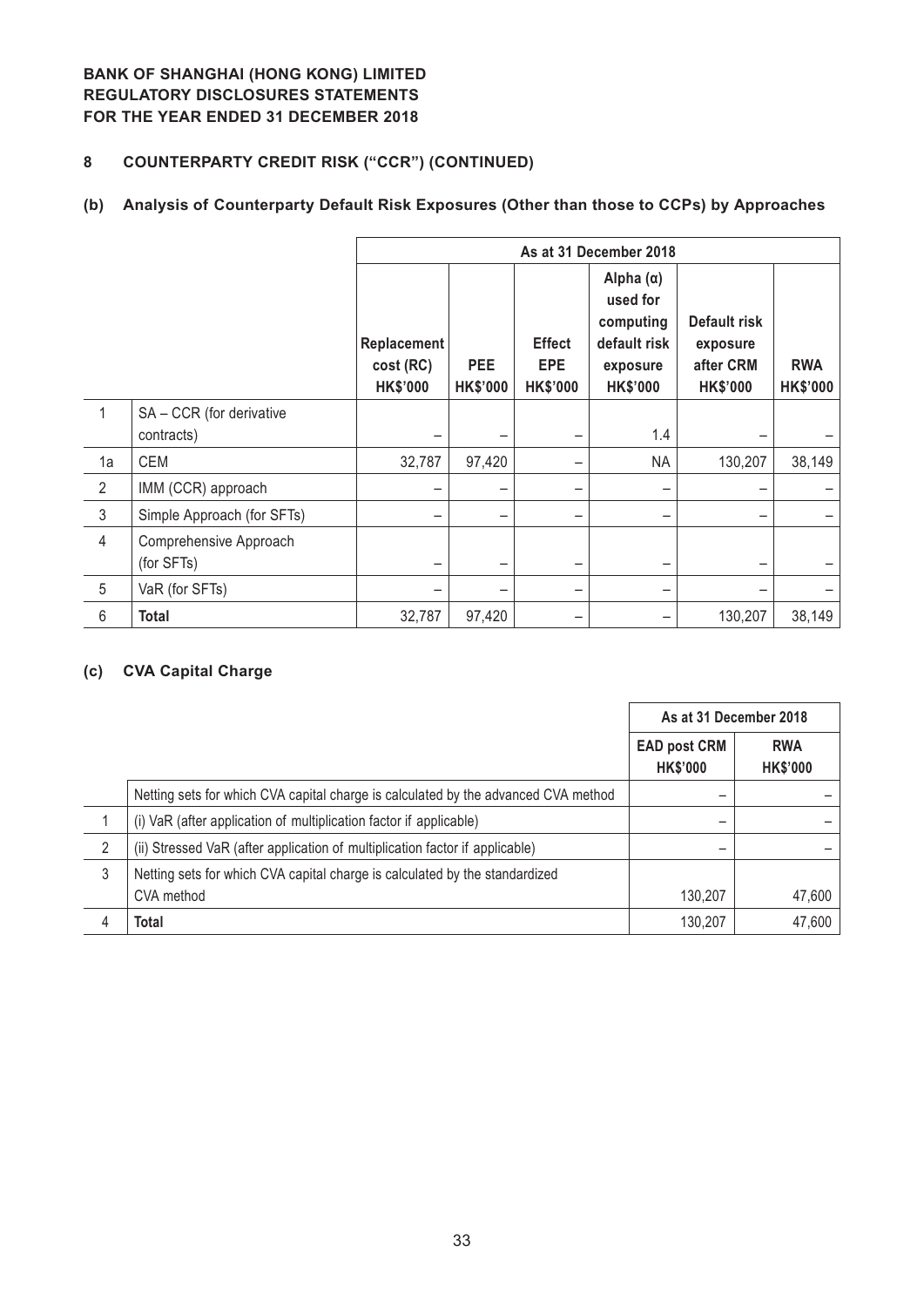### **8 COUNTERPARTY CREDIT RISK ("CCR") (CONTINUED)**

### **(d) Counterparty Default Risk Exposures (Other than those to CCPs) by Asset Classes and by Risk Weights – for STC approach**

|                  |                                                     |                          |                          |                          |                          |                        | As at 31 December 2018   |                         |                          |                          |                                  |                                                                       |
|------------------|-----------------------------------------------------|--------------------------|--------------------------|--------------------------|--------------------------|------------------------|--------------------------|-------------------------|--------------------------|--------------------------|----------------------------------|-----------------------------------------------------------------------|
|                  | <b>Risk Weight</b><br><b>Exposure class</b>         | $0\%$<br><b>HK\$'000</b> | 10%<br><b>HK\$'000</b>   | 20%<br><b>HK\$'000</b>   | 35%<br><b>HK\$'000</b>   | 50%<br><b>HK\$'000</b> | 75%<br><b>HK\$'000</b>   | 100%<br><b>HK\$'000</b> | 150%<br><b>HK\$'000</b>  | 250%<br><b>HK\$'000</b>  | <b>Others</b><br><b>HK\$'000</b> | <b>Total default</b><br>risk exposure<br>after CRM<br><b>HK\$'000</b> |
| 1                | Sovereign exposures                                 |                          | $\qquad \qquad -$        |                          | $\qquad \qquad -$        |                        |                          |                         |                          |                          |                                  |                                                                       |
| $\overline{2}$   | PSE exposures                                       |                          | $\overline{\phantom{0}}$ |                          | $\overline{\phantom{0}}$ |                        |                          |                         |                          |                          |                                  |                                                                       |
| 2a               | Of which: domestic<br><b>PSEs</b>                   |                          | $\qquad \qquad -$        |                          | $\qquad \qquad -$        |                        | $\overline{\phantom{0}}$ |                         | $\qquad \qquad -$        |                          |                                  |                                                                       |
| 2 <sub>b</sub>   | Of which: foreign PSEs                              |                          | $\overline{\phantom{0}}$ | $\equiv$                 | $\equiv$                 |                        | $\overline{\phantom{0}}$ |                         | $\overline{\phantom{0}}$ |                          | $\overline{\phantom{a}}$         |                                                                       |
| $\overline{3}$   | Multilateral development<br>bank exposures          |                          | -                        |                          | $\overline{\phantom{0}}$ |                        | $\overline{\phantom{0}}$ |                         | $\overline{\phantom{0}}$ |                          |                                  |                                                                       |
| 4                | Bank exposures                                      | -                        | $\qquad \qquad -$        | 94,402                   | $\overline{\phantom{0}}$ | 33,074                 | $\overline{\phantom{0}}$ | -                       | $\overline{\phantom{a}}$ | $\equiv$                 | $\overline{\phantom{0}}$         | 127,476                                                               |
| 5                | Securities firm exposures                           | $\overline{\phantom{0}}$ | $\qquad \qquad -$        |                          | -                        |                        | $\overline{\phantom{0}}$ |                         | $\overline{\phantom{0}}$ | $\overline{\phantom{0}}$ | $\overline{\phantom{m}}$         |                                                                       |
| 6                | Corporate exposures                                 |                          | $\overline{\phantom{0}}$ |                          | ۳                        |                        | $\qquad \qquad -$        | 2,731                   | $\overline{\phantom{0}}$ |                          |                                  | 2,731                                                                 |
| $\overline{7}$   | CIS exposures                                       | ۳                        | -                        | $\equiv$                 | -                        |                        | $\overline{\phantom{0}}$ |                         | $\overline{\phantom{0}}$ | $\equiv$                 | $\equiv$                         |                                                                       |
| 8                | Regulatory retail exposures                         | -                        | $\qquad \qquad -$        | $\overline{\phantom{0}}$ | $\qquad \qquad -$        |                        | $\overline{\phantom{0}}$ |                         | $\overline{\phantom{0}}$ | $\equiv$                 | $\overline{\phantom{0}}$         |                                                                       |
| $\boldsymbol{9}$ | Residential mortgage loans                          |                          | $\overline{\phantom{0}}$ |                          |                          |                        |                          |                         |                          |                          |                                  |                                                                       |
| 10               | Other exposures which are<br>not past due exposures |                          | $\overline{\phantom{0}}$ |                          | ۳                        |                        |                          |                         |                          |                          |                                  |                                                                       |
| 11               | Significant exposures to<br>commercial entities     | $\overline{\phantom{0}}$ | $\overline{\phantom{0}}$ |                          | ۰                        |                        | $\overline{\phantom{0}}$ |                         |                          | $\overline{\phantom{0}}$ |                                  |                                                                       |
| 12               | Total                                               | $\overline{\phantom{0}}$ | -                        | 94,402                   | $\qquad \qquad -$        | 33,074                 | $\overline{\phantom{a}}$ | 2,731                   | $\overline{\phantom{0}}$ | -                        | $\equiv$                         | 130,207                                                               |

### **(e) Composition of Collateral for Counterparty Default Risk Exposures (including those for Contracts or Transactions Cleared through CCPs)**

|                          | As at 31 December 2018                          |                                 |                               |                                    |                                           |                                         |  |  |
|--------------------------|-------------------------------------------------|---------------------------------|-------------------------------|------------------------------------|-------------------------------------------|-----------------------------------------|--|--|
|                          |                                                 | Derivative contracts            |                               |                                    | <b>SFTs</b>                               |                                         |  |  |
|                          | Fair value of recognized<br>collateral received |                                 |                               | Fair value of posted<br>collateral | Fair value of<br>recognized               | Fair value of                           |  |  |
|                          | Segregated<br><b>HK\$'000</b>                   | Unsegregated<br><b>HK\$'000</b> | Segregated<br><b>HK\$'000</b> | Unsegregated<br><b>HK\$'000</b>    | collateral<br>received<br><b>HK\$'000</b> | posted<br>collateral<br><b>HK\$'000</b> |  |  |
| Cash - domestic currency |                                                 |                                 |                               |                                    |                                           |                                         |  |  |
| Cash - other currencies  |                                                 | 8,949                           |                               | 16,130                             |                                           |                                         |  |  |
| <b>Total</b>             |                                                 | 8,949                           |                               | 16,130                             |                                           |                                         |  |  |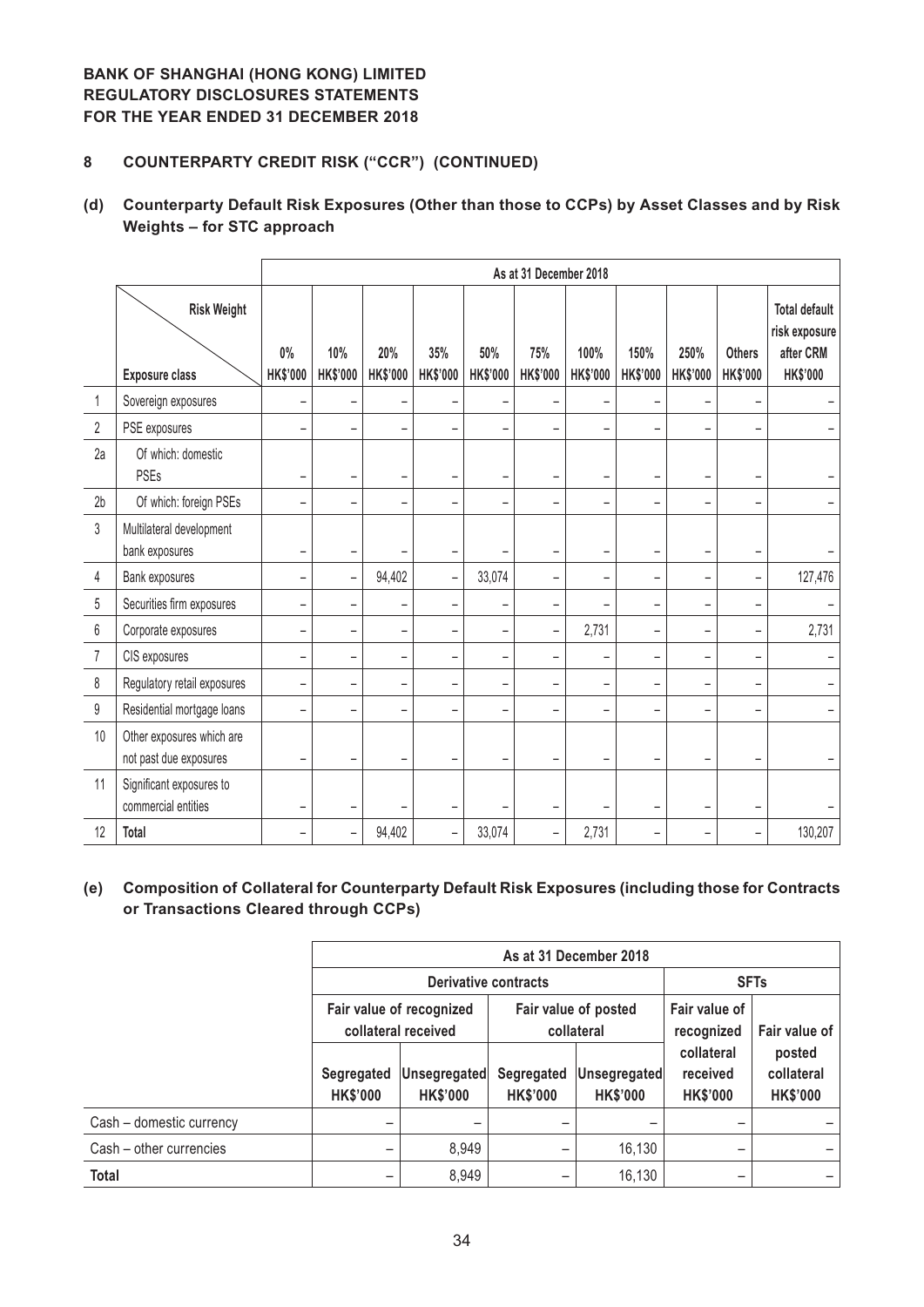#### **9 MARKET RISK UNDER STANDARDIZED APPROACH**

#### **(a) Qualitative Disclosures**

Market risk is the risk of loss on assets, liabilities and commitments arising from the net effect of changes in market rates, such as foreign exchange rates and interest rates.

Market risk exposures are coming from either Trading book or Banking book.

Trading book consists of:

- proprietary positions in financial instruments taken for short-term resale or to benefit in the short term from actual or expected differences between the buying and selling prices or from other price or interest rate variations;
- positions arising from the execution of trade orders from customers and market making;
- positions taken to hedge other elements of the trading book.

Banking book consists of:

positions other than those categorised under the trading book.

The Company's approach to market risk management is formulated on the following building blocks:

- **Market Risk Policies**
- **Market Risk Systems**
- Market Risk Measurement, Monitoring and Reporting

The Company's market risk policies are designed to identify and analyse these market risks so as to set appropriate risk limits and controls, and to monitor the risks and adhere to limits by means of reliable and up-to-date information systems. Such policy is a compilation of sets of market risk related policies to govern the market risk profile of the Company and to ensure that market risk management strategies are effectively implemented for the Company. The Company has market risk management policies on foreign exchange, interest rate, debt securities and liquidity.

The level of sophistication of the Company's risk management information systems is commensurate with the nature, scale and complexity of the Company's business activities.

Market risk limits are put in place to control the Company's exposure to various quantifiable market risks associated with its business activities. Risk limits are set in line with the Company's risk appetite and are suitable for the size and complexity of the Company's business activities and compatible with the sophistication of its products and services. Market risk limits are reviewed at least annually to ensure its adequacy and appropriateness under the prevailing business environment. As and when the portfolio or market conditions change significantly, underlying assumptions for establishing the limits will then be reviewed in the context of changes in strategy, or according to the risk tolerance of the Company, market conditions, and regulatory requirement etc. Market risk exposures are monitored on a frequent basis.

Stress testing is an essential tool for the Company to manage market risk and is run on interest rate, foreign exchange and liquidity on a regular basis. It helps alert the Company's management to adverse unexpected outcomes related to a variety of risks to which the Company is exposed, and provides an indication of the amount of financial resources (including capital and liquidity) that might be necessary to absorb losses caused by, or to withstand, severe stressed conditions.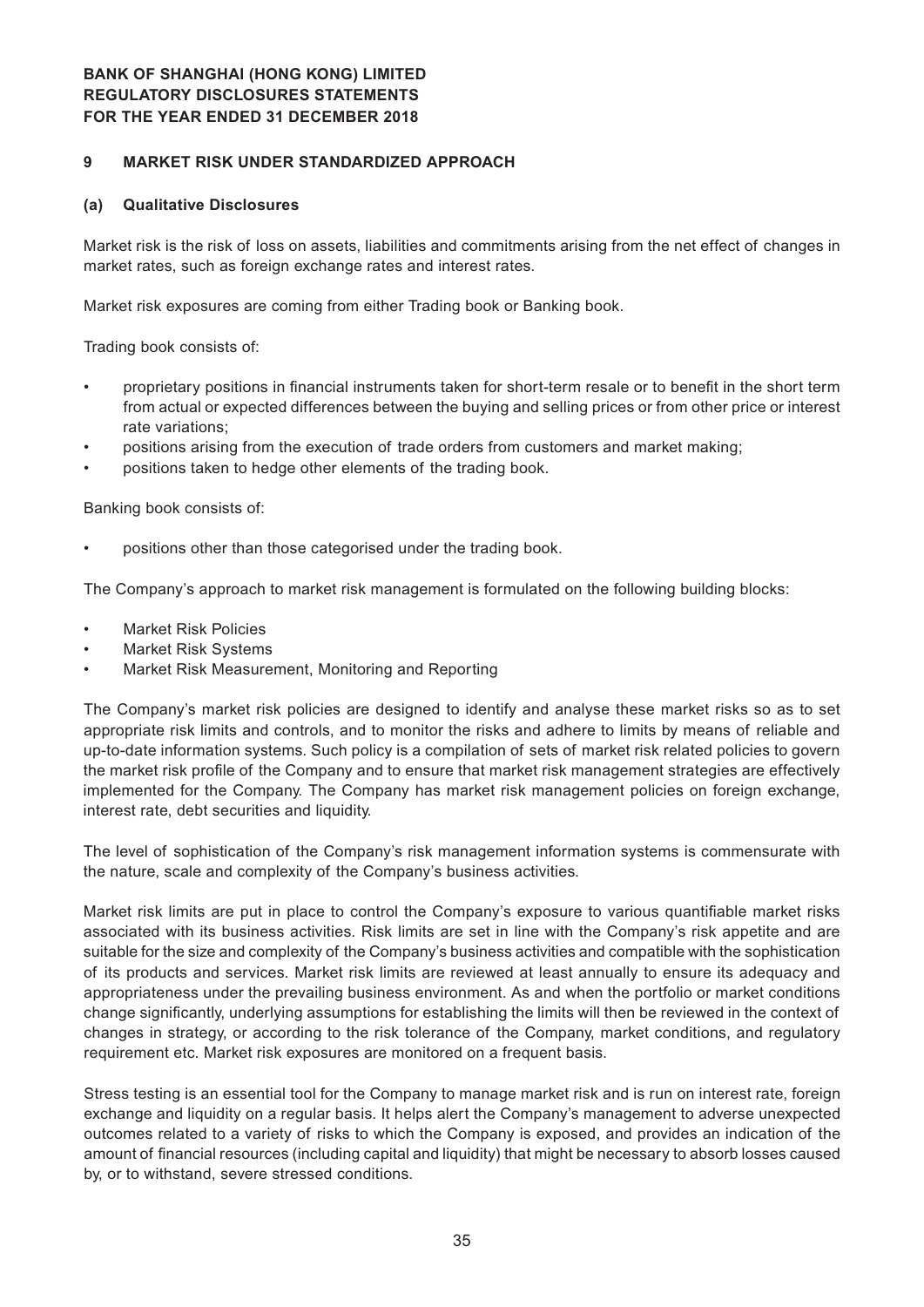#### **9 MARKET RISK (CONTINUED)**

#### **(b) Market Risk under Standardized Approach**

|                |                                                     | 31 December 2018              |
|----------------|-----------------------------------------------------|-------------------------------|
|                |                                                     | <b>RWA</b><br><b>HK\$'000</b> |
|                | <b>Outright product exposures</b>                   |                               |
| 1              | Interest rate exposures (general and specific risk) | 7,899                         |
| $\overline{2}$ | Equity exposures (general and specific risk)        |                               |
| 3              | Foreign exchange (including gold) exposures         | 971,939                       |
| $\overline{4}$ | Commodity exposures                                 |                               |
|                | <b>Option exposures</b>                             |                               |
| 5              | Simplified approach                                 |                               |
| 6              | Delta-plus approach                                 |                               |
| 7              | Other approach                                      |                               |
| 8              | Securitization exposures                            |                               |
| 9              | Total                                               | 979,838                       |

#### **10. OPERATIONAL RISK**

Operational risk is inherent in our business activities and it may arise from inadequate or failed internal processes, people, or systems, or from external events.

The Company's objective is to keep operational risk at appropriate levels, taking into account the markets the Company operates in, the characteristics of the businesses as well as our economic and regulatory environment.

The Company's approach to operational risk management comprises the following building blocks:

**Policies** 

The Company Operational Risk Management ("ORM") Policy sets our overall approach for managing operational risk in a structured, systematic and consistent manner.

There are policies in place to govern ORM practices across the Company. These include corporate operational risk policies that are owned by the respective corporate oversight and control functions. The key policies address risk areas relating to technology, compliance, fraud, money laundering, financing of terrorisms and sanctions, new product and outsourcing.

**Risk Methodologies** 

The Company adopts the Basic Indicator Approach to compute operational risk regulatory capital.

To manage and control operational risk, we use various tools including risk and control self-assessment, operational risk event management and key risk indicator monitoring.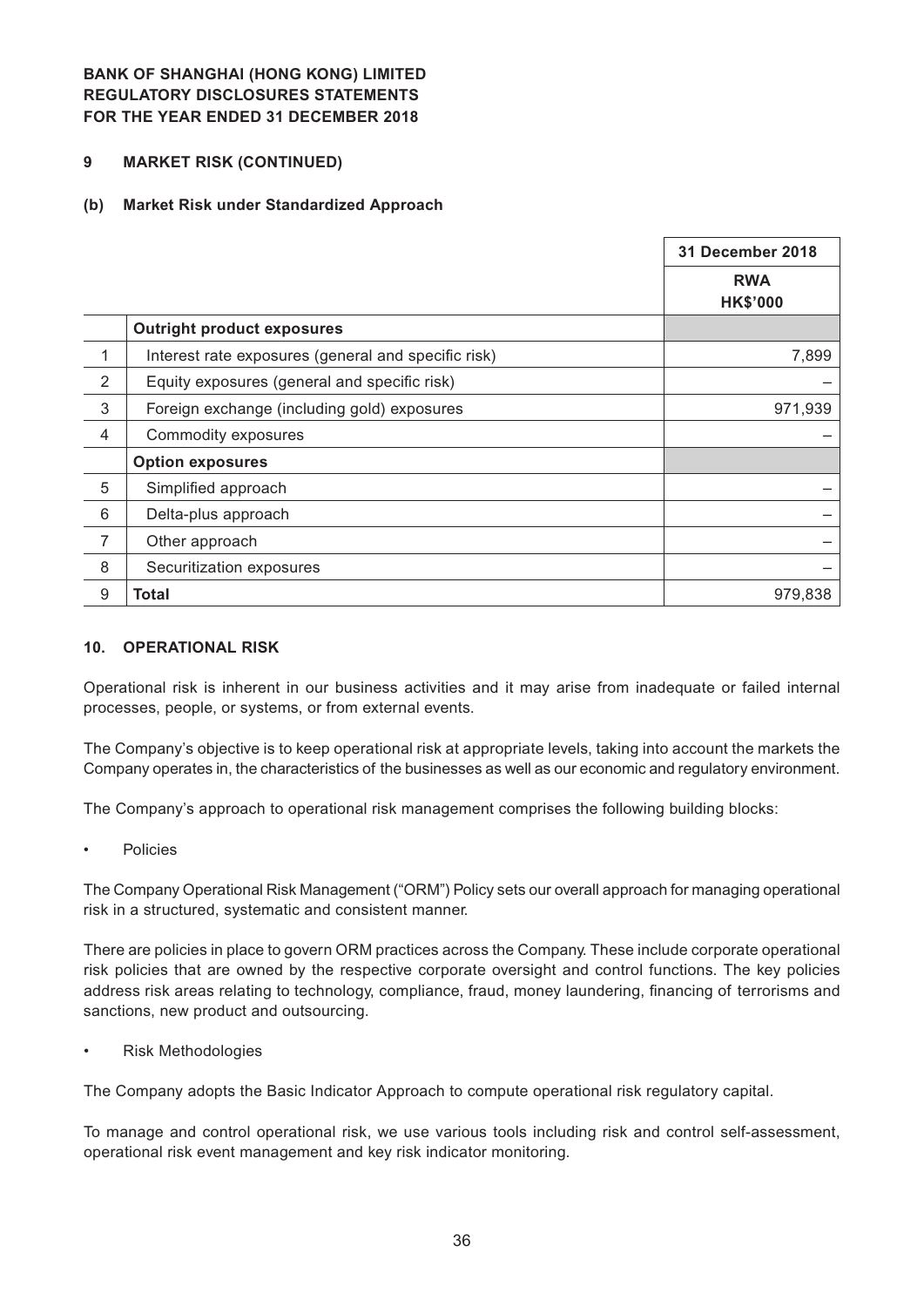#### **10. OPERATIONAL RISK (CONTINUED)**

Risk and control self-assessment is conducted by each business or support unit to identify key operational risk and assess the effectiveness of internal controls. When control issues are identified, the units develop action plans and track the resolution of the issues.

Operational risk events, including any significant incidents that may impact the Company's reputation, must be reported. Key risk indicators with pre-defined escalation triggers are employed to facilitate risk monitoring in a forward looking manner.

Additional methodologies are in place to address subject-specific risks, including, but not limited to, the following:

#### *Technology risk*

Information technology risk is managed through an enterprise technology risk approach. This covers risk governance, communication, monitoring, assessment, mitigation and acceptance, and is supported by a set of information security policies and standards, control processes and risk mitigation programs.

We have also established policies and standards to manage and address cyber security risk. To enhance the management of this risk, the Company has appointed a Technology Risk Management Officer who is responsible for our cyber security risk management strategy and program.

#### *Compliance risk*

Compliance risk refers to the risk of the Company not being able to successfully conduct our business because of any failure to comply with laws, regulatory requirements, industry codes or standards of business and professional conduct applicable to the financial sector.

This includes, in particular, laws and regulations applicable to the licensing and conducting of banking or other financial businesses, financial crime such as anti-money laundering and countering the financing of terrorism, fraud and bribery/corruption. We maintain a compliance program designed to identify, assess, measure, mitigate and report on such risks through a combination of policy and relevant systems and controls.

The Company also provides relevant training and implements assurance processes. We strongly believe in the need to promote a strong compliance culture as well, and this is developed through the leadership of our Board and senior management.

#### *Reputational risk*

Reputational risk refers to the risk of failure to meet stakeholders' expectations as a result of any event, behavior and action by the bank or our employees that might form a negative view of the Bank. It is measured by reference to our reputation as indicated by our stakeholders, including media, regulators, customers and employees. It is monitors by a reputational risk management framework and managed by all staff as required by the Banks' various policies and guidelines.

#### *Fraud risk*

The Company has established minimum standards for our business and support units to prevent, detect, investigate and remediate fraud and related events. These standards are implemented at the unit levels and aim to provide end-to-end management for fraud and related issues within the Company.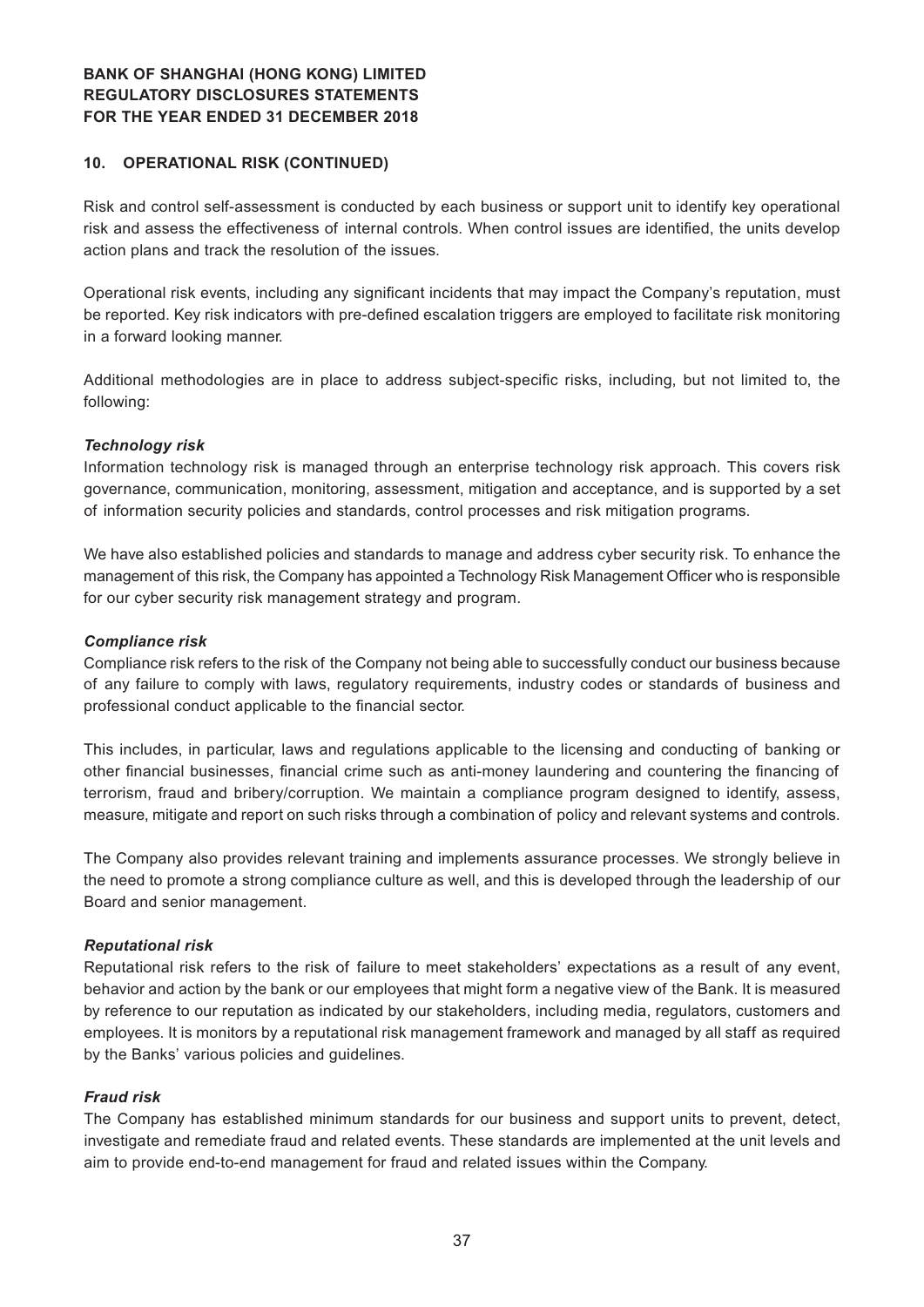#### **10. OPERATIONAL RISK (CONTINUED)**

#### *Money laundering, financing of terrorism and sanctions risks*

There are minimum standards for our business and support units to mitigate and manage our actual and/or potential exposure to money laundering, terrorist financing, sanctions, corruption, or other illicit financial activities. Accountabilities have also been established for the protection of the Company's assets and reputation, as well as the interests of our customers and shareholders.

#### *New product and outsourcing risks*

Each new product, service or outsourcing initiative is subject to a risk review and sign-off process, where relevant risks are identified and assessed by departments independent of the risk-taking unit proposing the product or service.

#### *Other mitigation programs*

To manage business disruptions effectively, business continuity management is vital as part of the Company's risk mitigation program.

A robust crisis management and business continuity management program is in place within essential business services for unforeseen events. Planning for business resilience includes the identification of key business processes via Business Impact Analysis as well as the documentation and maintenance of our Business Continuity Plan ("BCP").

The Company's BCP aims to minimize the impact of business interruption stemming from severe loss scenarios, and provide a reasonable level of service until normal business operations are resumed. Within the crisis management structure, we have in place an incident management process. This covers the situation from the point it begins and the crisis is declared to when the relevant committees or teams are activated to manage the crisis.

Exercises are conducted at least annually, simulating different scenarios to test our BCPs and crisis management protocol. These scenarios include technology issues affecting essential banking services across the Company, natural disasters with wide geographical impact, safety-at-risk incidents (e.g. terrorism) and other events leading to significant business disruption. The effectiveness of these exercises, as well as the Company's business continuity readiness, our alignment to regulatory guidelines and our disclosure of residual risks, are communicated with the Operations and Technology Committee.

To mitigate losses from specific unexpected and significant event risks, the Company purchases insurance policies from third-party insurers. The Company has acquired insurance policies relating to crime and professional indemnity; director and officer liability; property damage and business interruption; and general liability.

#### *Processes, systems and reports*

Robust internal control processes and systems are integral to identifying, monitoring, managing and reporting operational risk. All units are responsible for the day-to-day management of operational risk in their products, processes, systems and activities, in accordance with the various frameworks and policies. The Operations and Technology Committee and other corporate oversight and control functions oversee and monitor the effectiveness of operational risk management, assess key operational risk issues with the units to determine the impact across the Company, and report and/or escalate key operational risks to relevant senior management and Board-level committees with recommendations on appropriate risk mitigation strategies.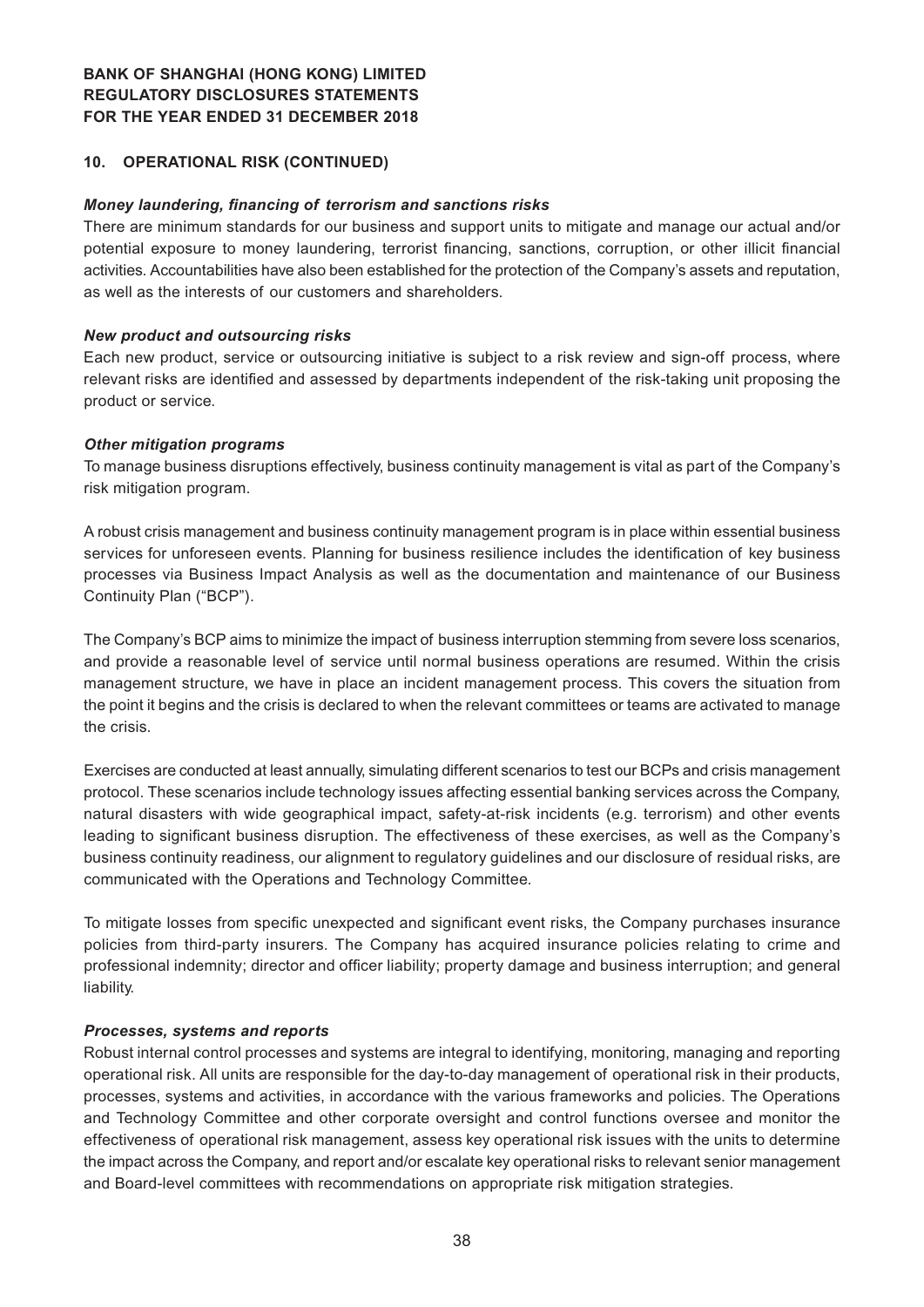#### **11 INTEREST RATE RISK IN BANKING BOOK**

In accordance with the prudential return "Interest Rate Risk Exposures" issued by the HKMA, the Company calculated, on a quarterly basis, the impact on earnings over the next 12 months under a scenario that interest rate would rise 200 basis points.

|            | 2018<br>\$'000 | 2017<br>\$'000 |
|------------|----------------|----------------|
| <b>HKD</b> | 50,000         | 33,000         |
| <b>USD</b> | (23,000)       | 44,000         |
| <b>RMB</b> | 16,000         | 13,000         |

#### **12 INTERNATIONAL CLAIMS**

International claims are exposures of counterparties based on the location of the counterparties after taking into account the transfer of risk. For a claim guaranteed by a party situated in a country different from the counterparty, risk will be transferred to the country of the guarantor. For a claim on the branch of a bank, the risk will be transferred to the country where its head office is situated. Claims on individual countries or areas, after risk transfer, amounting to 10% or more of the aggregate international claims are shown as follows:

|                             |              |                        |                                      | Non-bank private sector         |              |
|-----------------------------|--------------|------------------------|--------------------------------------|---------------------------------|--------------|
| As at 31 December 2018:     | <b>Banks</b> | <b>Official sector</b> | Non-bank<br>financial<br>institution | Non-financial<br>private sector | <b>Total</b> |
| Developed countries         | 2,557,773    |                        | 102.062                              | 86,247                          | 2,746,082    |
| Offshore centers            | 1.131.645    | 553,406                | 2.995.170                            | 2,328,335                       | 7,008,556    |
| of which Hong Kong SAR      | 667.095      | 553,406                | 2.995.170                            | 2.328.335                       | 6.544.006    |
| Developing Asia and Pacific | 2,371,182    |                        | 2.577.084                            | 10.045.102                      | 14,993,368   |
| of which China              | 2,371,182    |                        | 2.577.084                            | 9.817.925                       | 14,766,191   |
|                             | 6,060,600    | 553,406                | 5,674,316                            | 12,459,684                      | 24,748,006   |

|                                            |                    |                        | Non-bank private sector              |                                 |                        |  |
|--------------------------------------------|--------------------|------------------------|--------------------------------------|---------------------------------|------------------------|--|
| As at 31 December 2017:                    | <b>Banks</b>       | <b>Official sector</b> | Non-bank<br>financial<br>institution | Non-financial<br>private sector | <b>Total</b>           |  |
| Developed countries                        | 906.828            |                        | 188.284                              | 73.071                          | 1,168,183              |  |
| Offshore centers<br>of which Hong Kong SAR | 412.052<br>296.153 | 298.379<br>298,379     | 2.555.833<br>2.555.833               | 2.879.513<br>2.879.513          | 6.145.777<br>6,029,878 |  |
| Developing Asia and Pacific                | 6,406,037          |                        | 736,718                              | 10,742,684                      | 17,885,439             |  |
| of which China                             | 6,406,037          |                        | 736.718                              | 10.516.277                      | 17,659,032             |  |
|                                            | 7,724,917          | 298.379                | 3.480.835                            | 13.695.268                      | 25,199,399             |  |

The geographical analysis has taken into account of transfer of risk.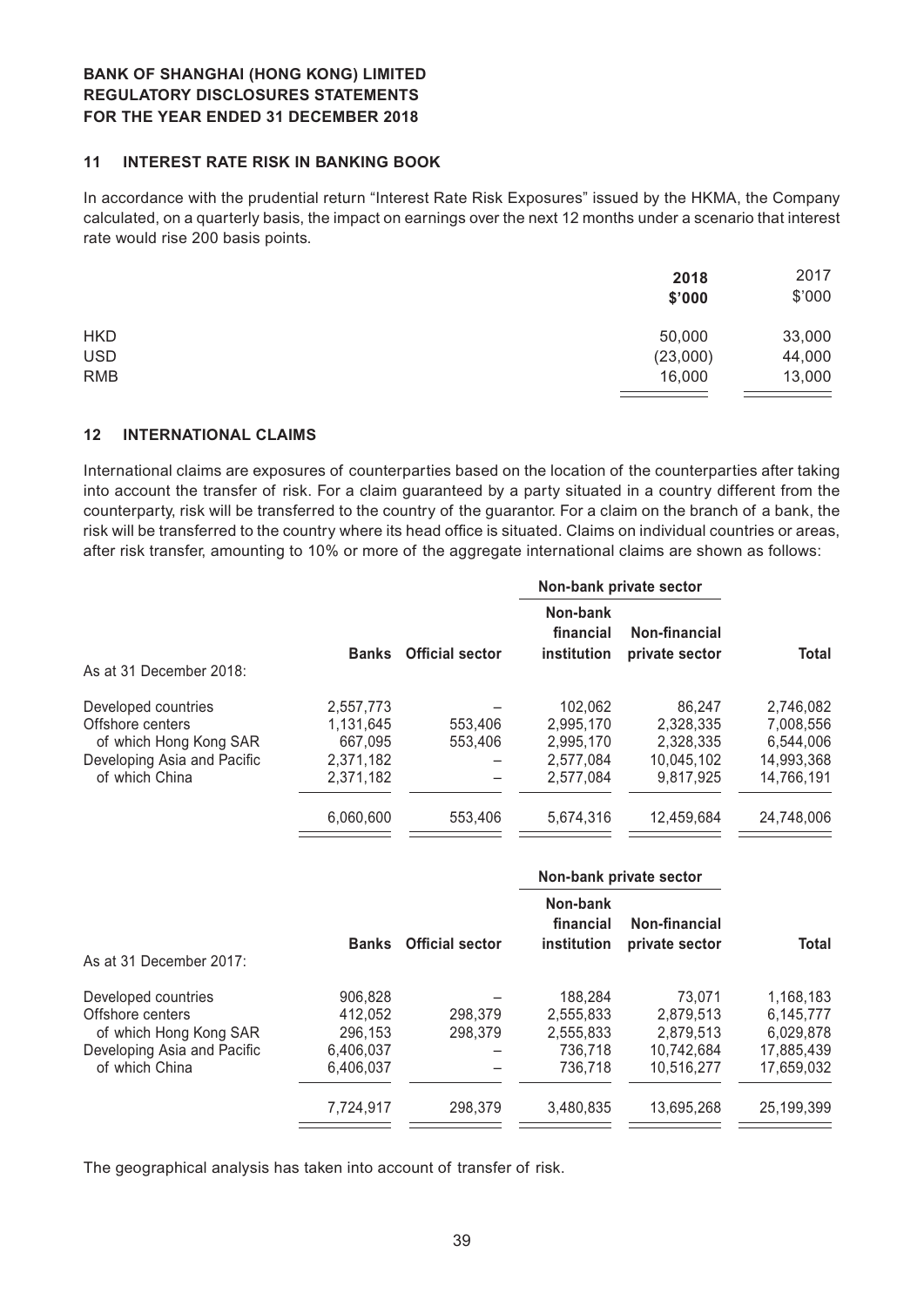#### **13 SEGMENTAL INFORMATION**

The operating results, assets and liabilities of the Company were attributable to its business in Hong Kong.

Senior management allocated resources and assessed the performance of the business as a whole and thus there was only one reportable segment. Therefore, no additional reportable segment and geographical information were presented.

#### **14 MAINLAND ACTIVITIES**

The analysis of non-bank Mainland China exposures is based on the categories of non-bank counterparties and the types of direct exposures defined by the HKMA under the Disclosure Rules with reference to the HKMA return in respect of non-bank Mainland China exposures.

|    |                                                                                                                | On-balance      | <b>Off-balance</b> |                 |  |
|----|----------------------------------------------------------------------------------------------------------------|-----------------|--------------------|-----------------|--|
|    |                                                                                                                | sheet           | sheet              | <b>Total</b>    |  |
|    |                                                                                                                | exposure        | exposure           | exposures       |  |
|    | At 31 December 2018                                                                                            | <b>HK\$'000</b> | <b>HK\$'000</b>    | <b>HK\$'000</b> |  |
|    |                                                                                                                |                 |                    |                 |  |
| 1. | Central government, central government-owned                                                                   |                 |                    |                 |  |
| 2. | entities and their subsidiaries and joint ventures (JVs)<br>Local governments, local government-owned entities | 1,767,101       |                    | 1,767,101       |  |
|    | and their subsidiaries and JVs                                                                                 | 998,547         | 88                 | 998,635         |  |
| 3. | PRC nationals residing in Mainland China or other<br>entities incorporated in Mainland China and their         |                 |                    |                 |  |
|    | subsidiaries and JVs                                                                                           | 6,156,027       | 56,953             | 6,212,980       |  |
| 4. | Other entities of central government not reported in<br>item 1 above                                           | 1,141,387       |                    | 1,141,387       |  |
| 5. | Other entities of local governments not reported in                                                            |                 |                    |                 |  |
|    | item 2 above                                                                                                   | 271,769         |                    | 271,769         |  |
| 6. | PRC nationals residing outside Mainland China or<br>entities incorporated outside Mainland China where         |                 |                    |                 |  |
|    | the credit is granted for use in Mainland China                                                                | 3,022,191       | 103,331            | 3,125,522       |  |
| 7. | Other counterparties where the exposures are<br>considered by the reporting institution to be non-bank         |                 |                    |                 |  |
|    | Mainland China exposures                                                                                       | 1,901,933       | 10,860             | 1,912,793       |  |
|    |                                                                                                                |                 |                    |                 |  |
|    |                                                                                                                | 15,258,955      | 171,232            | 15,430,187      |  |
|    |                                                                                                                |                 |                    |                 |  |
|    | Total assets after provision                                                                                   | 24,509,436      |                    |                 |  |
|    |                                                                                                                |                 |                    |                 |  |
|    | On-balance sheet exposures as percentage of total assets                                                       | 62.3%           |                    |                 |  |
|    |                                                                                                                |                 |                    |                 |  |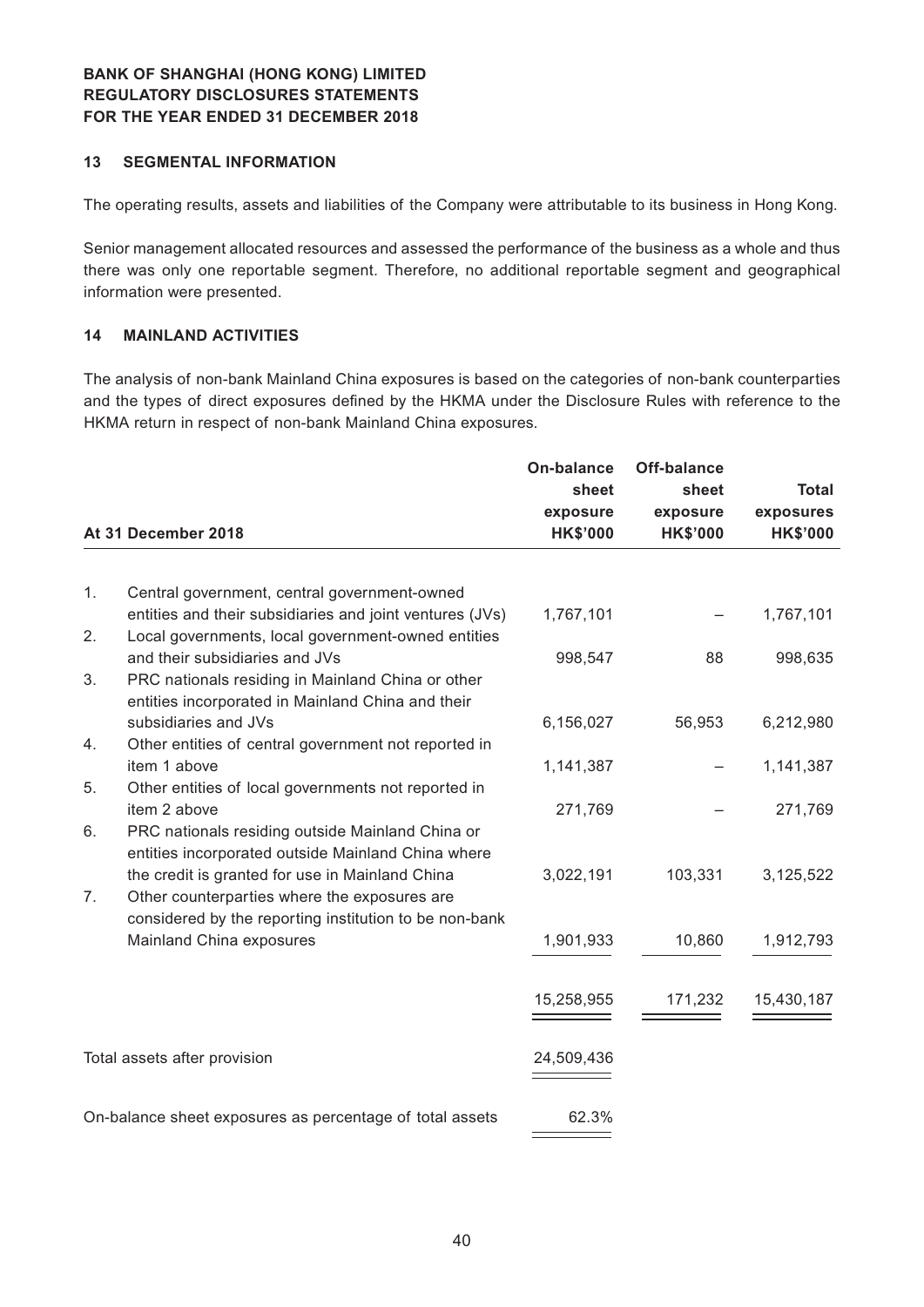# **14 MAINLAND ACTIVITIES (CONTINUED)**

|    | At 31 December 2017                                                                                      | <b>On-balance</b><br>sheet<br>exposure<br><b>HK\$'000</b> | Off-balance<br>sheet<br>exposure<br><b>HK\$'000</b> | <b>Total</b><br>exposures<br><b>HK\$'000</b> |
|----|----------------------------------------------------------------------------------------------------------|-----------------------------------------------------------|-----------------------------------------------------|----------------------------------------------|
|    |                                                                                                          |                                                           |                                                     |                                              |
| 1. | Central government, central government-owned<br>entities and their subsidiaries and joint ventures (JVs) | 2,192,135                                                 | 117,231                                             | 2,309,366                                    |
| 2. | Local governments, local government-owned entities                                                       |                                                           |                                                     |                                              |
|    | and their subsidiaries and JVs                                                                           | 562,229                                                   |                                                     | 562,229                                      |
| 3. | PRC nationals residing in Mainland China or other                                                        |                                                           |                                                     |                                              |
|    | entities incorporated in Mainland China and their<br>subsidiaries and JVs                                | 5,168,755                                                 | 92,384                                              | 5,261,139                                    |
| 4. | Other entities of central government not reported in                                                     |                                                           |                                                     |                                              |
|    | item 1 above                                                                                             | 921,982                                                   | 203,200                                             | 1,125,182                                    |
| 5. | Other entities of local governments not reported in<br>item 2 above                                      |                                                           |                                                     |                                              |
| 6. | PRC nationals residing outside Mainland China or                                                         | 443,400                                                   |                                                     | 443,400                                      |
|    | entities incorporated outside Mainland China where                                                       |                                                           |                                                     |                                              |
|    | the credit is granted for use in Mainland China                                                          | 3,299,984                                                 | 266,600                                             | 3,566,584                                    |
| 7. | Other counterparties where the exposures are                                                             |                                                           |                                                     |                                              |
|    | considered by the reporting institution to be non-bank<br>Mainland China exposures                       | 2,109,161                                                 | 1,361                                               | 2,110,522                                    |
|    |                                                                                                          |                                                           |                                                     |                                              |
|    |                                                                                                          | 14,697,646                                                | 680,776                                             | 15,378,422                                   |
|    |                                                                                                          |                                                           |                                                     |                                              |
|    | Total assets after provision                                                                             | 24,969,602                                                |                                                     |                                              |
|    |                                                                                                          |                                                           |                                                     |                                              |
|    | On-balance sheet exposures as percentage of total assets                                                 | 58.86%                                                    |                                                     |                                              |
|    |                                                                                                          |                                                           |                                                     |                                              |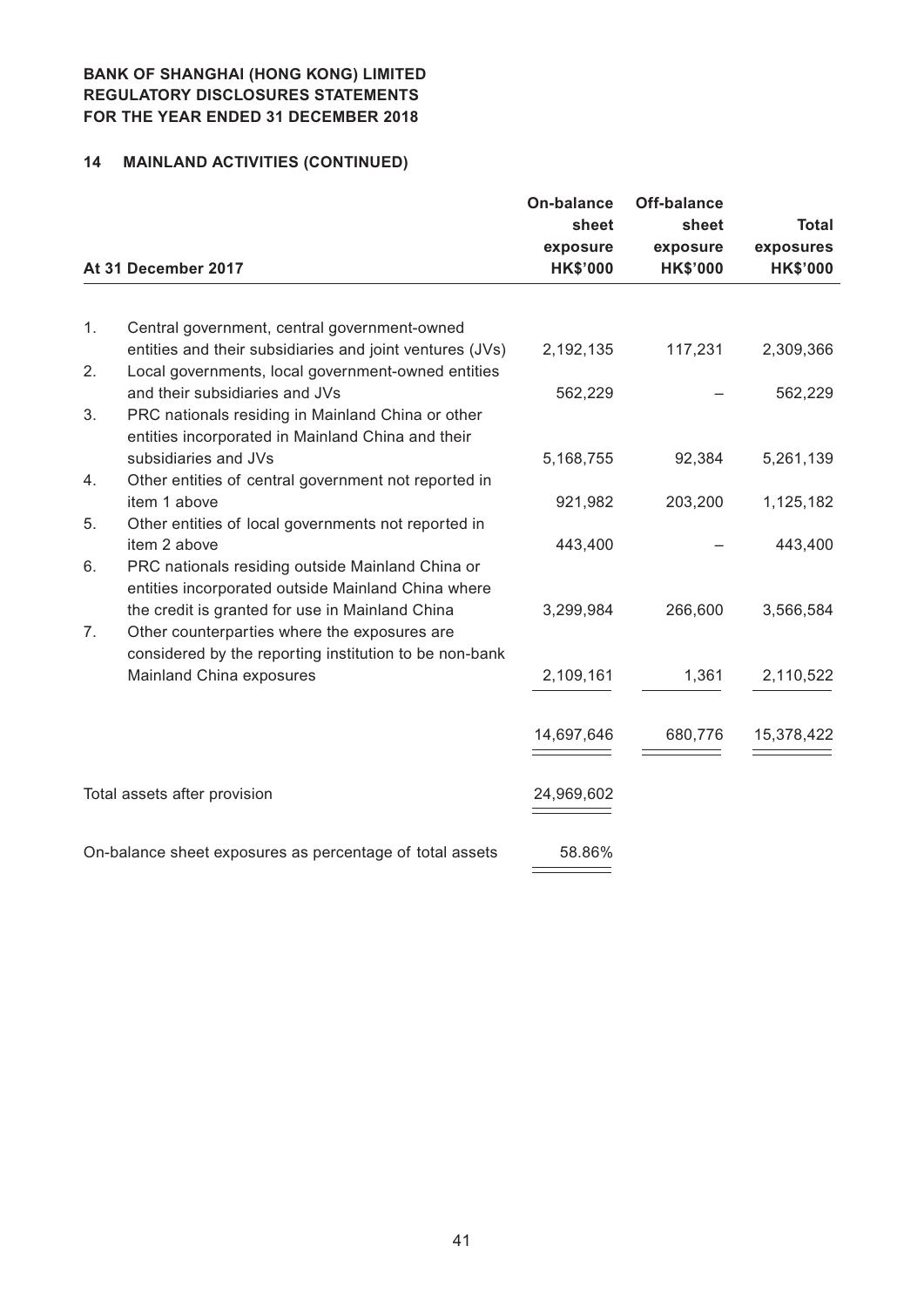#### **15 CURRENCY CONCENTRATIONS**

The Company and its subsidiaries had the following net foreign currency exposures which exceeded 10% of the net foreign currency exposure in all currencies:

|                                          |                |             | <b>Other</b> | Total          |
|------------------------------------------|----------------|-------------|--------------|----------------|
|                                          |                |             | foreign      | foreign        |
|                                          | <b>USD</b>     | <b>RMB</b>  | currencies   | currencies     |
|                                          | \$'000         | \$'000      | \$'000       | \$'000         |
|                                          | HK\$           | HK\$        | HK\$         | HK\$           |
|                                          | equivalent     | equivalent  | equivalent   | equivalent     |
| At 31 December 2018                      |                |             |              |                |
| <b>Spot assets</b>                       | 21,074,361     | 1,607,127   | 895,010      | 23,576,498     |
| <b>Spot liabilities</b>                  | (13, 382, 072) | (4,978,780) | (459, 950)   | (18, 820, 802) |
| <b>Forward purchases</b>                 | 1,363,818      | 2,961,823   | 442,500      | 4,768,141      |
| <b>Forward sales</b>                     | (7,814,030)    | (309, 676)  | (845, 792)   | (8,969,498)    |
| Net long/(short) non-structural position | 1,242,077      | (719, 506)  | 31,768       | 554,339        |
| At 31 December 2017                      |                |             |              |                |
| Spot assets                              | 19,119,477     | 1,500,492   | 1,386,128    | 22,006,097     |
| Spot liabilities                         | (18, 129, 828) | (2,729,335) | (543, 509)   | (21, 402, 672) |
| Forward purchases                        | 836,130        | 407,575     |              | 1,243,705      |
| Forward sales                            | (399, 632)     |             | (850, 159)   | (1, 249, 791)  |
| Net long/(short) non-structural position | 1,426,147      | (821, 268)  | (7, 540)     | 597,339        |
|                                          |                |             |              |                |

As at 31 December 2018 and 2017, there was no net structural position.

#### **16 COUNTERCYCLICAL CAPITAL BUFFER**

#### **Geographical Distribution of Credit Exposures used in Countercyclical Capital Buffer ("CCyB")**

The following table provides an overview of the geographical distribution of the RWA of private sector credit exposures relevant for the calculation of the Bank's CCyB ratio.

| <b>In HK\$'000</b> |                                               | As at 31 December 2018                               |                                                           |                               |                    |
|--------------------|-----------------------------------------------|------------------------------------------------------|-----------------------------------------------------------|-------------------------------|--------------------|
|                    | Geographical breakdown by<br>Jurisdiction (J) | Applicable<br><b>JCCyB</b> ratio in<br>effect $(\%)$ | <b>RWA used in</b><br>computation of<br><b>CCyB</b> ratio | Al-specific<br>CCyB ratio (%) | <b>CCyB</b> amount |
|                    | Hong Kong SAR                                 | 1.875                                                | 5,189,949                                                 |                               |                    |
| 2                  | United Kingdom                                | 1.000                                                | 46,837                                                    |                               |                    |
|                    | Sum                                           |                                                      | 5,236,786                                                 |                               |                    |
|                    | <b>Total</b>                                  |                                                      | 13,270,793                                                | 0.737                         | 143,062            |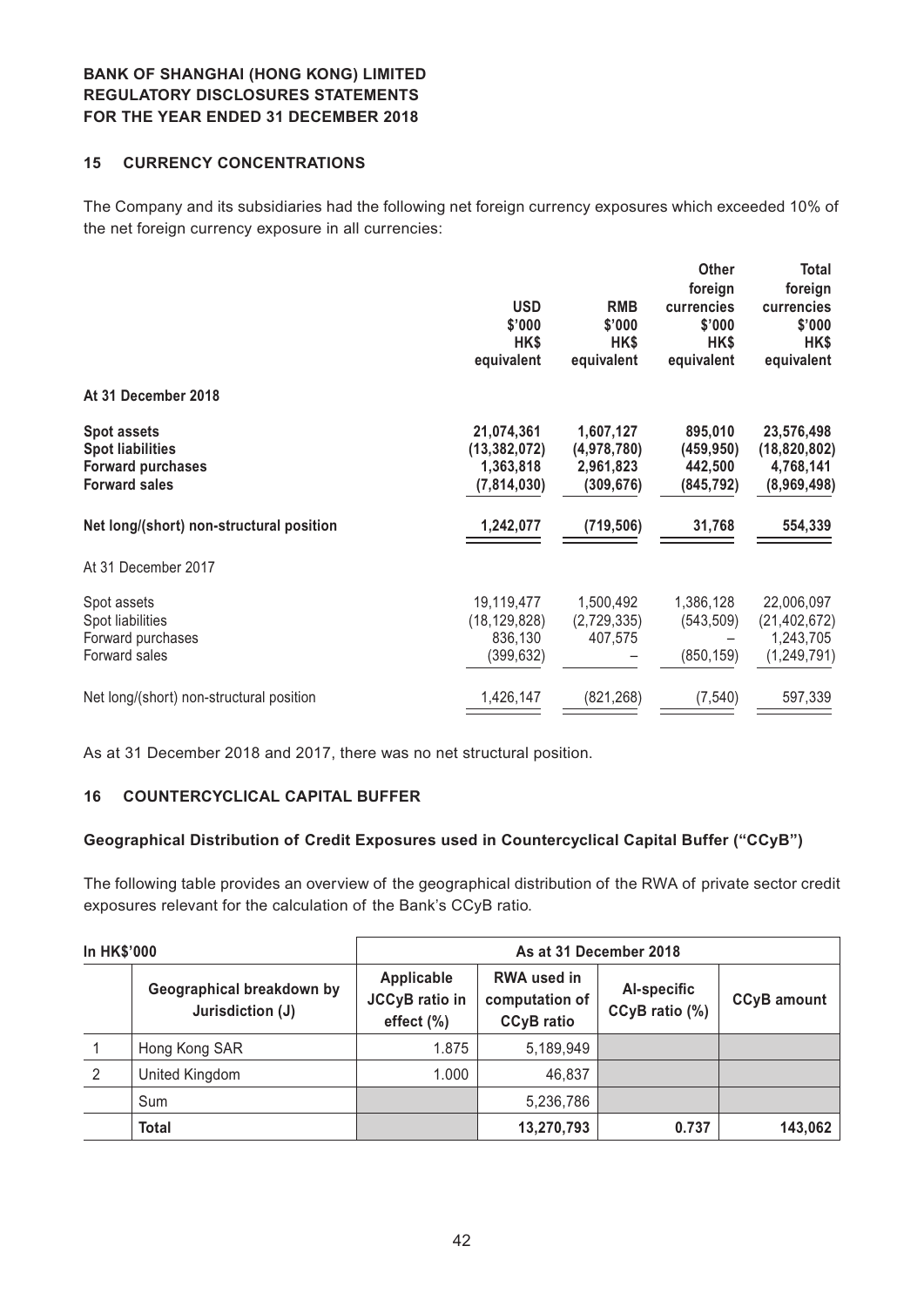### **17 FURTHER ANALYSIS OF LOANS AND ADVANCES TO CUSTOMERS**

Impaired loans and advances, overdue loans and advances, Stage 3 ECL/individually assessed and Stage 1 & 2 ECL/collectively assessed loan impairment allowances, in respect of industry sectors representing not less than 10% of gross loans and advances to customers are analysed as follows:

|                                                          | 31 December 2018                                     |                                                            |                                          |                                            |  |
|----------------------------------------------------------|------------------------------------------------------|------------------------------------------------------------|------------------------------------------|--------------------------------------------|--|
|                                                          | Impaired<br>loans and<br>advances<br><b>HK\$'000</b> | <b>Overdue</b><br>loans and<br>advances<br><b>HK\$'000</b> | Stage 3<br><b>ECL</b><br><b>HK\$'000</b> | Stage 1/2<br><b>ECL</b><br><b>HK\$'000</b> |  |
| <b>Financial concerns</b><br><b>Property development</b> |                                                      |                                                            |                                          | (21, 053)<br>(60, 772)                     |  |
|                                                          | 31 December 2017                                     |                                                            |                                          |                                            |  |
|                                                          | Impaired                                             | Overdue                                                    |                                          |                                            |  |
|                                                          | loans and                                            | loans and                                                  | Specific                                 | Collective                                 |  |
|                                                          | advances                                             | advances                                                   | provision                                | provision                                  |  |
|                                                          | HK\$'000                                             | HK\$'000                                                   | HK\$'000                                 | HK\$'000                                   |  |
| <b>Financial concerns</b>                                |                                                      |                                                            |                                          | (13, 175)                                  |  |
| Property development                                     |                                                      |                                                            |                                          | (8,366)                                    |  |